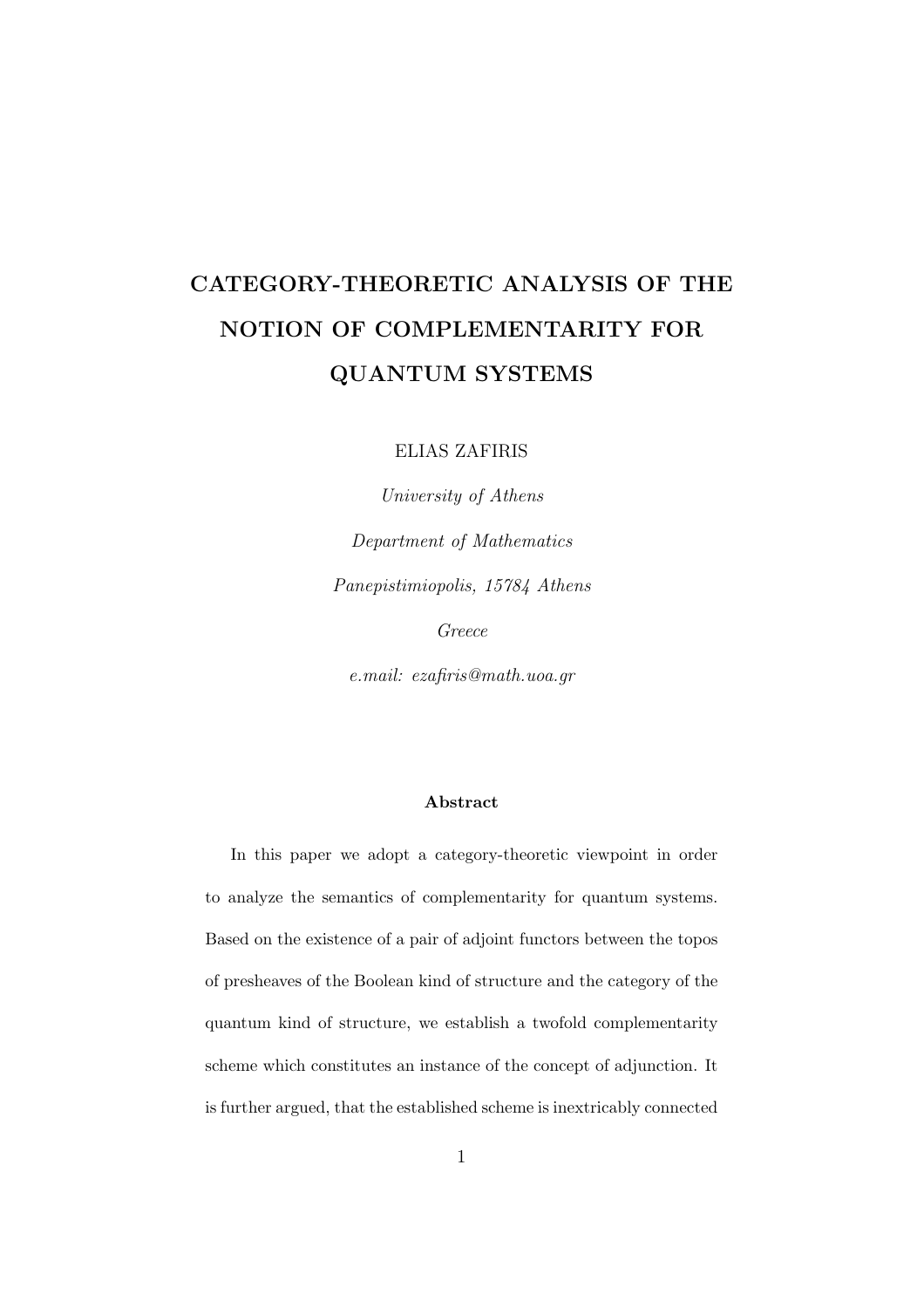with a realistic philosophical attitude, although substantially different from the classical one.

Keywords: Complementarity, Quantum Logic, Category Theory, Adjunction, Topos Theory.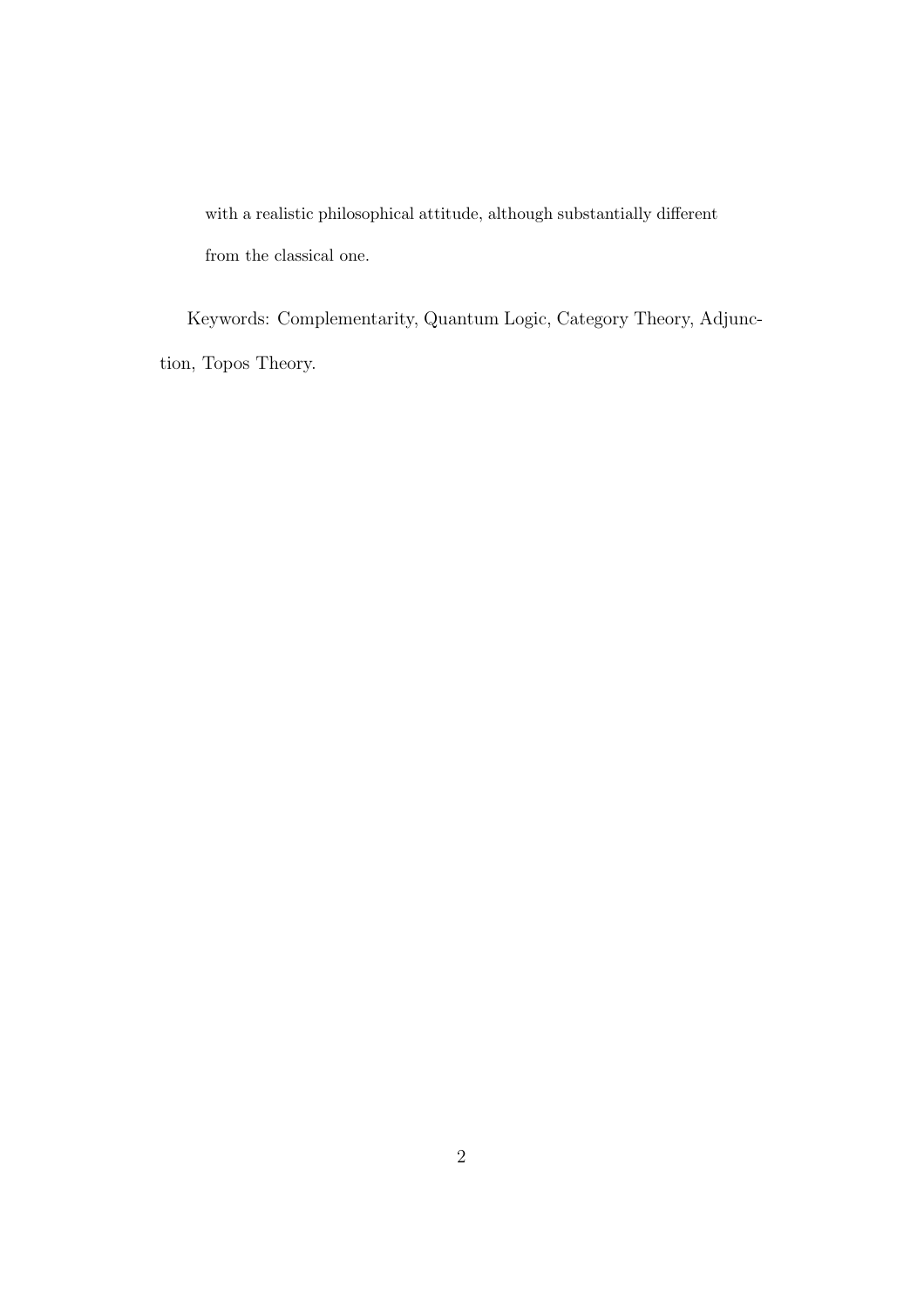### **Contents**

|                | 1 Prologue                                                                                            | $\bf{4}$ |
|----------------|-------------------------------------------------------------------------------------------------------|----------|
| $\overline{2}$ | The Conceptual Setting of the Categorical Framework                                                   | 8        |
| 3              | Preliminaries                                                                                         | 11       |
| 4              | Categories of Boolean and Quantum Kinds of Structure                                                  | 16       |
|                | 4.1                                                                                                   | 16       |
|                | 4.2<br>The topos of Boolean-variable sets of events                                                   | 18       |
|                | Category of Elements of a Boolean-Variable Set of Events 21<br>4.3                                    |          |
| $\bf{5}$       | The Fundamental Adjunction underlying the Complemen-                                                  |          |
|                | tarity Scheme                                                                                         | 22       |
| 6              | Complementarity as an Instance of the Categorical Adjunc-                                             |          |
|                | tion Concept                                                                                          | $27\,$   |
|                | Critical remarks on the correspondence $\hfill\ldots\ldots\ldots\ldots\ldots\ldots\ldots\,$ 27<br>6.1 |          |
|                | Substantiation of a Twofold Complementarity Scheme $29$<br>6.2                                        |          |
|                | Philosophical Reflections on the Twofold Complementarity                                              |          |
|                | <b>Scheme</b>                                                                                         | 42       |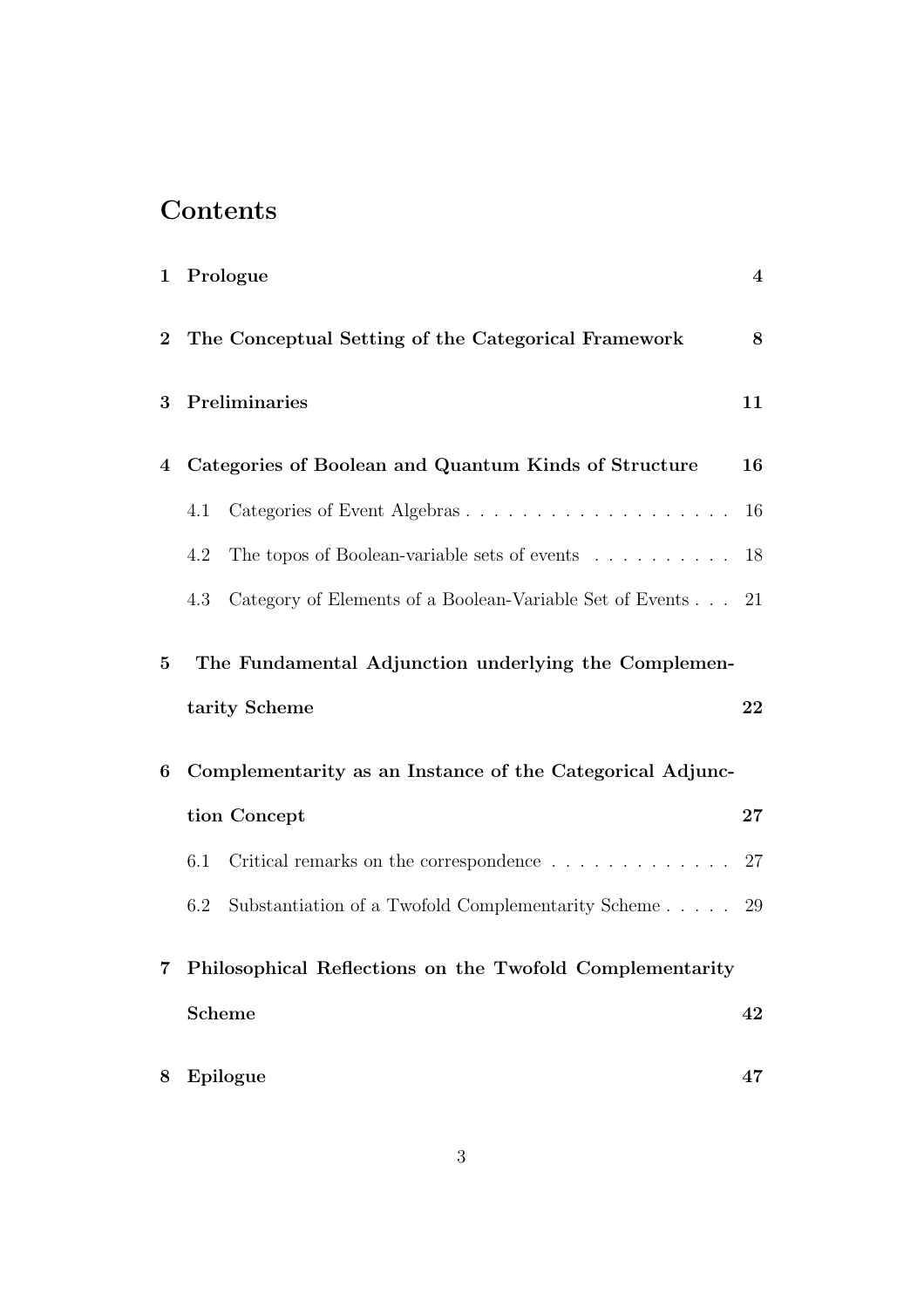### 1 Prologue

In the interpretation of physical theories, our empirical access to the world is being objectified through the concept of observables. Observables denote physical quantities, that in principle, can be measured in the context of appropriate experimental arrangements. In any experiment performed by an observer, the propositions that can be made concerning a physical quantity, are of the type which asserts, that the value of the physical quantity lies in some measurable set of the real numbers. A proposition of this kind, corresponds to an event, as it is apprehended by an observer using his measuring device. We may claim that the real line endowed with its measurable structure acts as a modelling object, that schematizes the space of events of an observed system, by projecting into it its specific structure.

In this work we will attempt to argue that the concept of complementarity, describing the behaviour of quantum systems (Bohr (1958), Feyerabend (1958), Folse (1985)), is being formulated mathematically through the categorical notion of adjunction (Kan (1958), Marquis (2002)), that has been recently proved to exist between the category of quantum event algebras and and the topos of presheaves of Boolean event algebras (Zafiris (2001)). We will demonstrate that the notion of categorical adjunction embodies precisely the semantics of complementarity, and furthermore, explicates its functioning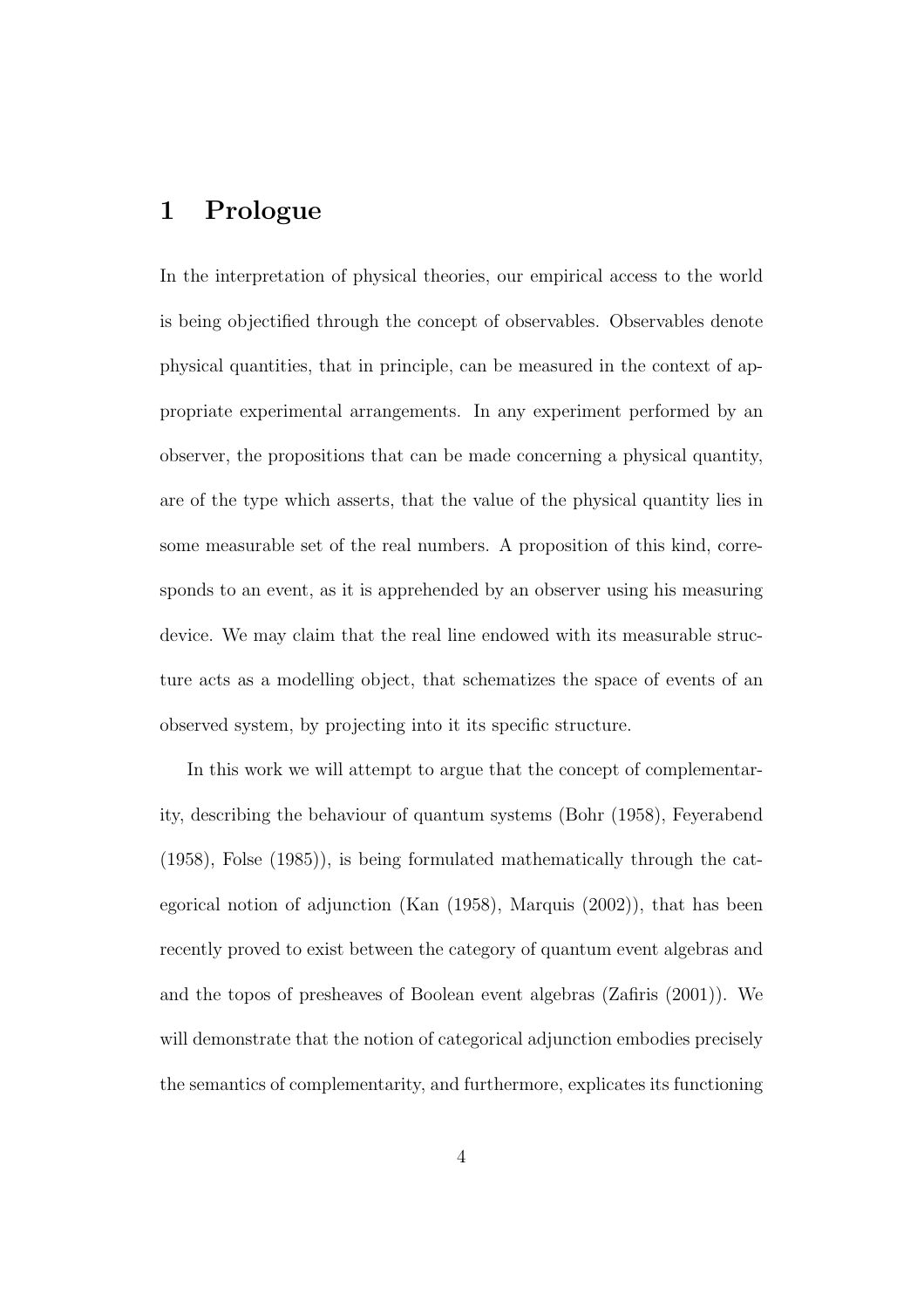through a twofold scheme consisting of a horizontal and a vertical conceptual dimension.

The typical mathematical structure associated with the conception of events is a structure endowed with an ordering relation. In the Hilbert space formalism of Quantum theory events are considered as closed subspaces of a separable, complex Hilbert space corresponding to a physical system (Birkhoff and von Neumann (1936), Varadarajan (1968), Bub (1997), Rawling and Selesnick (2000)). Then, the quantum event structure is identified with the lattice of closed subspaces of the Hilbert space, ordered by inclusion and carrying an orthocomplementation operation that is provided by the orthogonal complement of the closed subspaces. More accurately, the Hilbert space quantum event structure is a complete, atomic, orthomodular lattice. Equivalently, it may be conceived as being isomorphic to the partial Boolean algebra of closed subspaces of the Hilbert space of the system, or alternatively the partial Boolean algebra of projection operators suited to the description of the properies of the system. It represents the event structure of a quantum mechanical system, just as the event structure of a classical system is a Boolean algebra isomorphic to the Boolean algebra of Borel subsets of the phase space of the system.

In logic-oriented approaches the equivalence of events and propositions is made literal. Generally the logical structure of a theory is reflected on the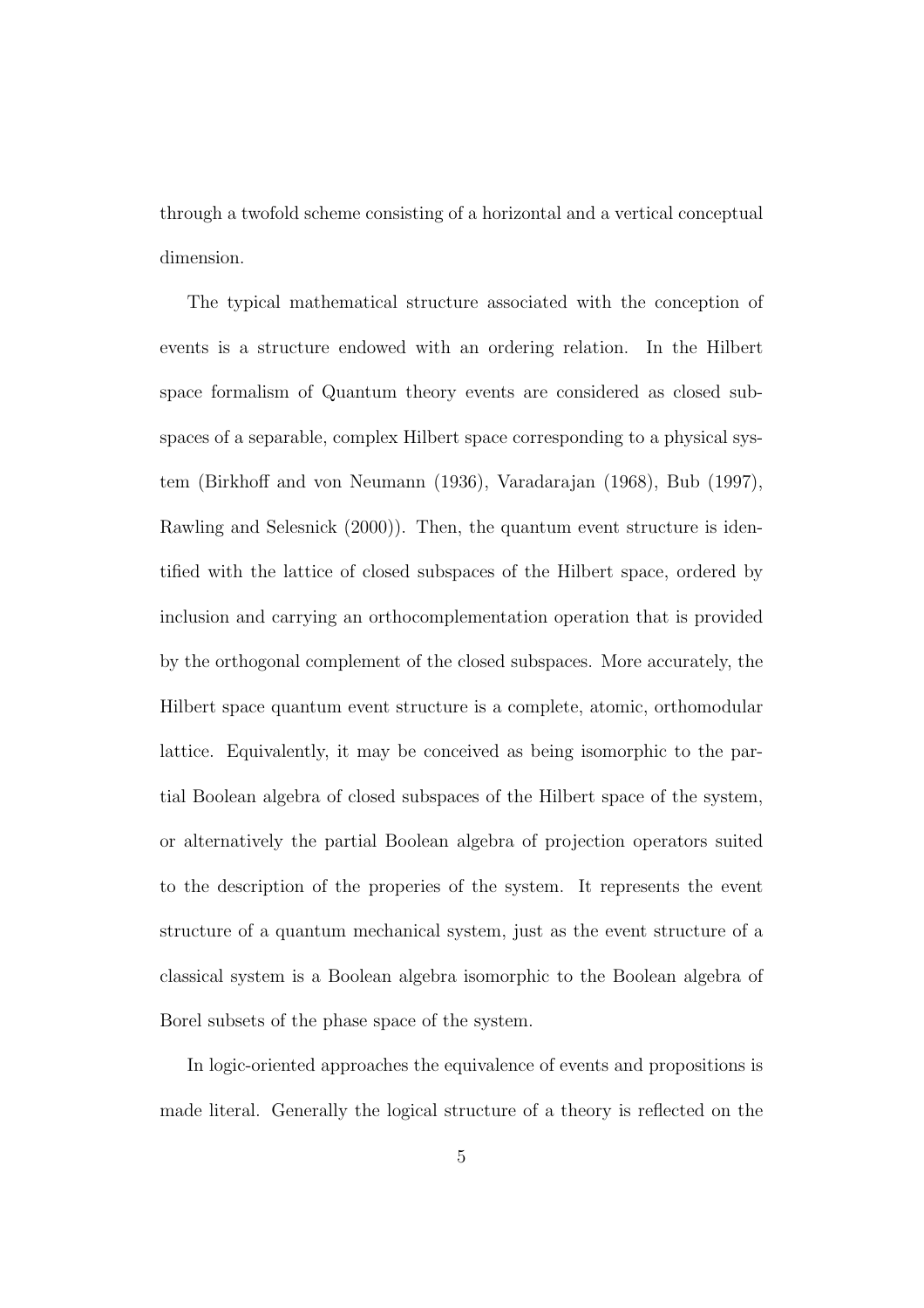algebraic structure of its propositional calculus. If we consider the set of all feasible contingent propositions in the universe of discourse, then while the propositional system of classical mechanics is isomorphic to a Boolean lattice, on the contrary, the logical structure of a quantum system is, neither Boolean, nor possible to be embedded, into a Boolean lattice. In a Boolean propositional structure all propositions are mutually compatible in the sense that they are simultaneously decidable. Due to the fact that, in quantum theory not all propositions are compatible, incompatible propositions are allowed in the universe of discourse. The quantum logical formulation of Quantum theory depends in an essential way on the identification of propositions with projection operators on a complex Hilbert space. Furthermore, the order relations and the lattice operations of the lattice of quantum propositions are associated with the logical implication relation and the logical operations of conjunction, disjunction and negation of propositions. In effect a nonclassical, non-Boolean logical structure is induced which has its origins in Quantum theory.

The complementarity scheme we will develop in the sequel, is based on the notion that observables in Boolean domain contexts, can be conceived as providing a coordinatization of the Quantum world by establishing a relativity principle in a topos-theoretical environment. An intuitive flavor of this insight is due to the validity of Kochen-Specker theorem (Kochen-Specker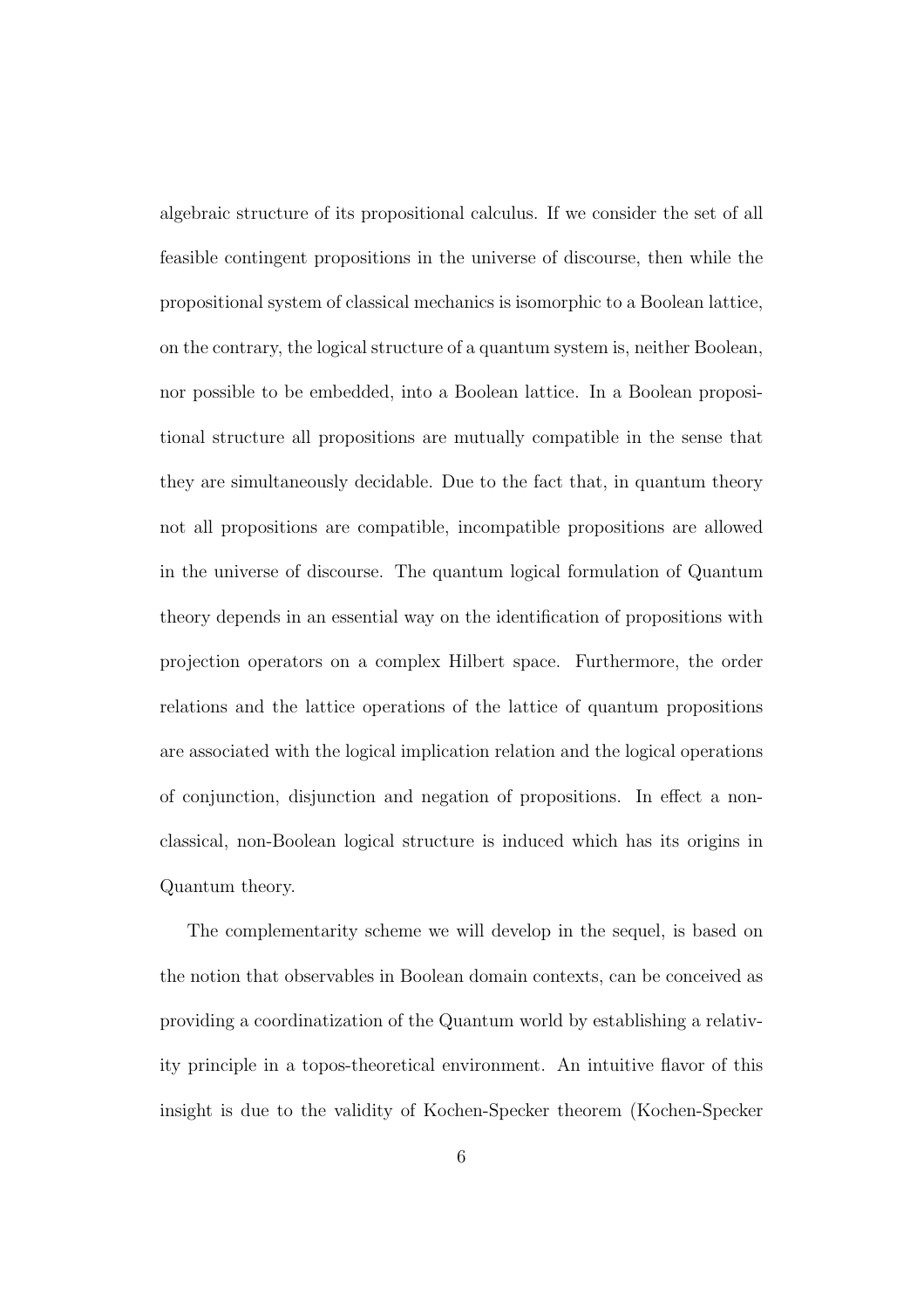(1967)), understood as expressing the impossibility of probing the entire manifestation of a quantum mechanical system with the use of a single system of Boolean devices. On the other side, in every concrete experimental context, the set of events that have been actualized in this context forms a Boolean algebra. Hence it is reasonable to claim that an observable picks a specific Boolean algebra, which can be considered as a Boolean subalgebra of the quantum algebra of events. Stated more precisely, an observable schematizes a quantum structure of events by correlating its Boolean subalgebras picked by measurements, with the smallest Boolean algebra containing all the clopen sets of the real line. In this sense, Boolean domain observables play the role of coordinatizing objects in the process of probing the Quantum world, setting the conceptual ground for the development of the ideas of complementarity. Equivalently we may assert, that a Boolean algebra in the lattice of quantum events picked by an observable, serves as a reference frame, relative to which the measurement result is being coordinatized. This perspective essentially suggests the identification of Boolean covers in systems of measurement localization for quantum event algebras with reference frames, relative to which the results of measurements are actually coordinatized, such that, every cover in a system of Boolean localizations for a quantum algebra of events will correspond to a set of classical Boolean events that become realizable in the experimental context of it.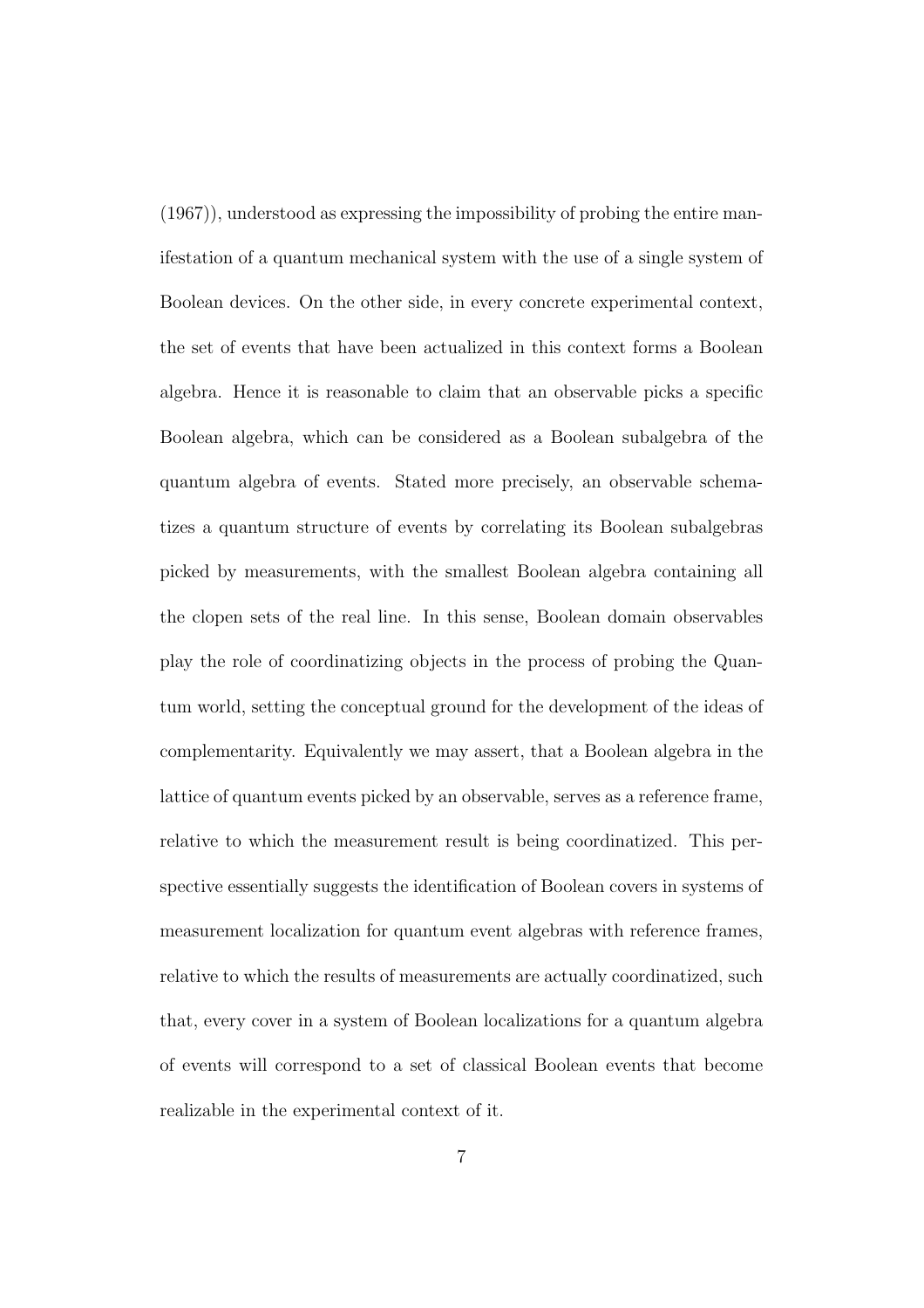# 2 The Conceptual Setting of the Categorical Framework

The Syntactical Path : Our investigation regarding quantum complementarity will be based on the existence of partial structural congruences between the quantum and Boolean kinds of event structure. The mathematical language which is at best suited to fulfill our objectives is category theory. Category theory provides a general theoretical framework for dealing with systems formalized through appropriate mathematical structures putting the emphasis on their mutual relations and transformations (MacLane (1971), Kelly (1971), Bell (1982), Borceaux (1994), Lawvere and Shanuel (1997)) . The basic categorical principles that we adopt in our exposition are summarized as follows:

[i] To each kind of mathematical structure used to model a system, there corresponds a category whose objects have that structure, and whose morphisms preserve it.

[ii] To any natural construction on structures of one kind, yielding structures of another kind, there corresponds a functor from the category of the first specified kind to the category of the second. The implementation of this principle is associated with the fact that a construction is not merely a function from objects of one kind to objects of another kind, but must preserve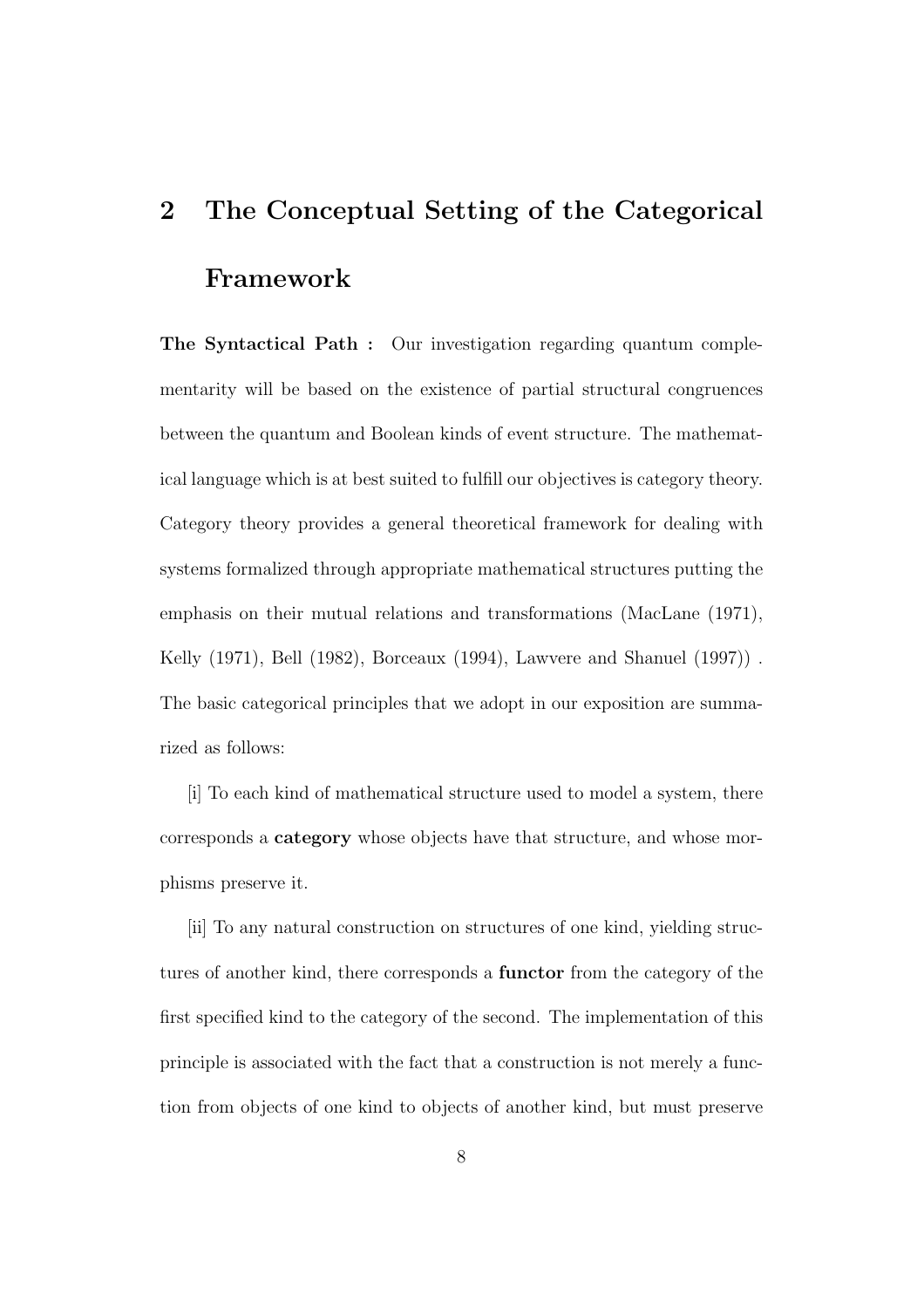the essential relationships among objects.

The adoption of the categorical syntax incorporates silently a conceptual shift in the way that one is likely to have previously thought about the mathematical structures considered. In particular, mappings with structure, called arrows, rather than, sets with structure, called objects, are to be regarded as primary (Bell (1986) and (2002)).

The Epistemological Path : The central axis of our epistemological path relies on the observation that the set theoretical axiomatizations of quantum event structures hides the intrinsic significance of Boolean localizing contexts in the formation of these structures. Moreover, the operational procedures followed in quantum measurement are based explicitly in the employment of appropriate Boolean environments. The construction of these contexts of observation are related with certain abstractions and can be metaphorically considered as pattern recognition mechanisms. In this way, we may argue that, the real significance of a quantum observable structure proves to be, not at the level of events, but at the level of specific interlocking of distinct or overlapping Boolean localization contexts of observation together, forming an intelligible coherent whole. The categorical analysis of quantum complementarity will be based, on the qualification of this idea in the position of a leading epistemological principle.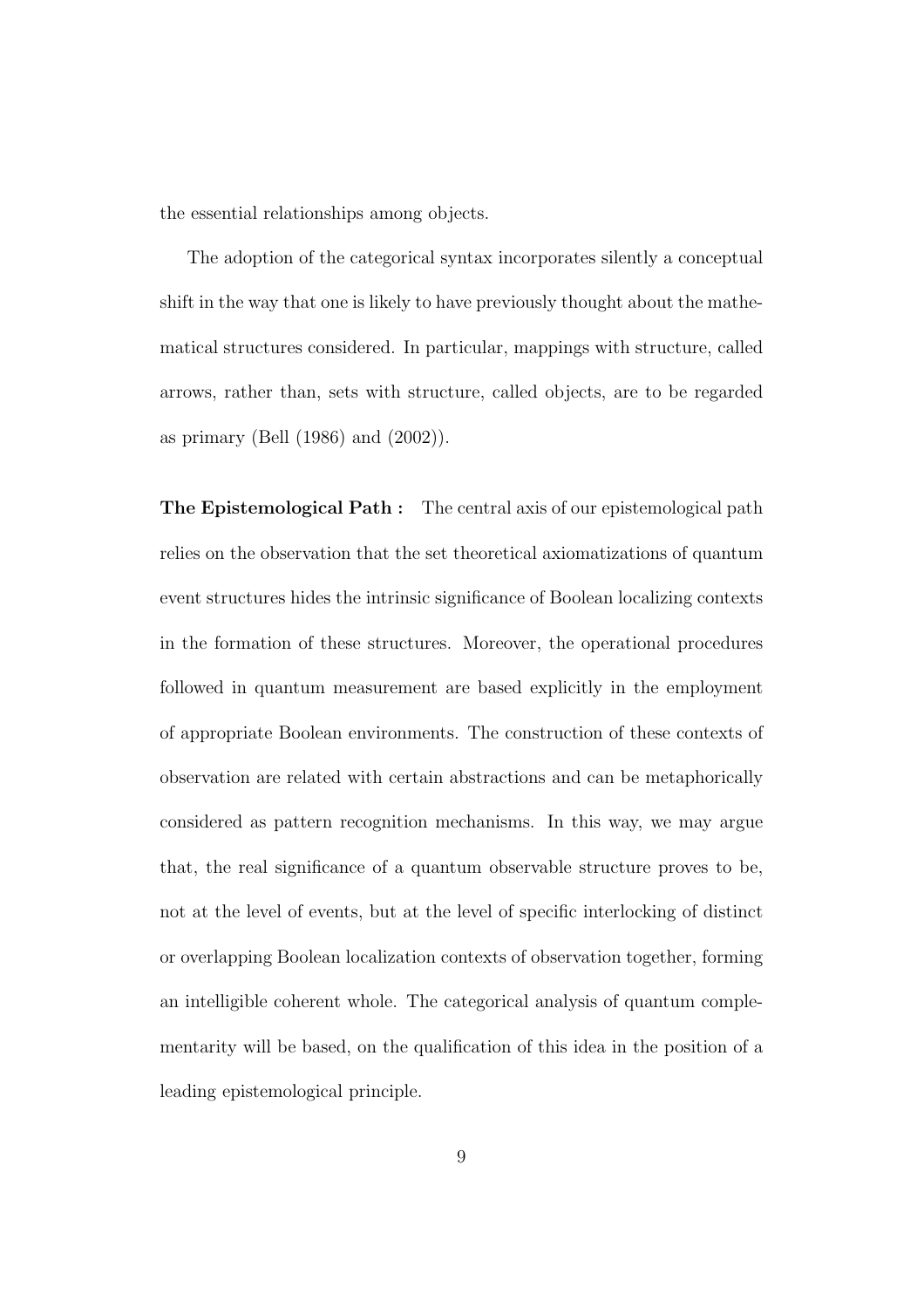In particular, the epistemological path to be followed, implements the intuitively clear idea of probing the structure of a quantum algebra of events in terms of localizing Boolean environments, admitting an unquestionable operational interpretation. The process suggested may be decomposed in three levels:

The first level is constitutive of the introduction of a covering scheme, according to which, local Boolean domain objects cover entirely a quantum algebra of events by coordinatizing structure preserving morphisms. These morphisms from the Boolean domain localizing objects, capture in essence separately, complementary features of the quantum system of enquiry, and provide a structured decomposition of a quantum event algebra in the language of local Boolean covers.

The second level is constitutive of the establishment of an appropriate environment of compatibility between overlapping covers. This is necessary, since it guarantees an efficient pasting code between different coordinatizations of a quantum algebra of events.

The third level, finally, is constitutive of the integration of the qualitative content incorporated in local Boolean contexts of observation, effectuated by the establishment of an isomorphism between the structure of a quantum event algebra, and, the totality of local morphisms applied upon it in a covering system, consisting of a family of Boolean domain objects, in conjunction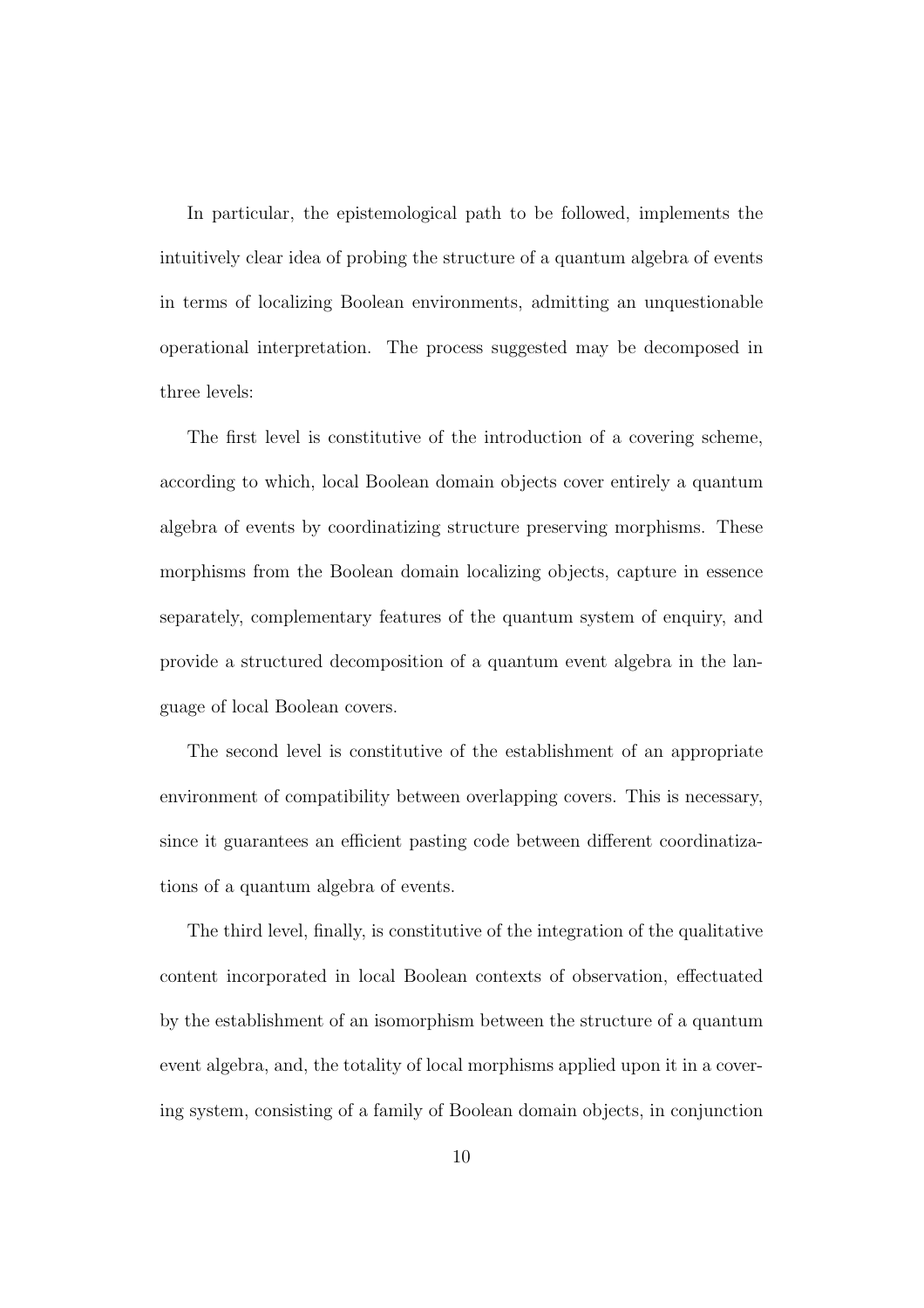with, the pasting information between them.

The fact that a quantum event algebra is actually an object admitting a multitude of different localizations, is motivated again by Kochen-Specker theorem. According to this there are no two-valued homomorphisms on the algebra of quantum events. Subsequently, a quantum event algebra cannot be embedded into a Boolean one. We note parenthetically, that a two-valued homomorphism on a classical event algebra is a classical truth value assignment on the events, or equivalently, propositions in the logic-oriented approach, represented by the elements in the Boolean algebra, or a true-false assignment on the corresponding properties represented by the elements of the algebra.

### 3 Preliminaries

**Categories :** A category  $C$  is a class of objects and morphisms of objects such that the following properties are satisfied:

[1]. For any objects X, Y all morphisms  $f: X \to Y$  form a set denoted  $Hom_{\mathcal{C}}(X, Y);$ 

[2]. For any object X an element  $id_X \in Hom_{\mathcal{C}}(X,X)$  is distinguished; it is called the identity morphism;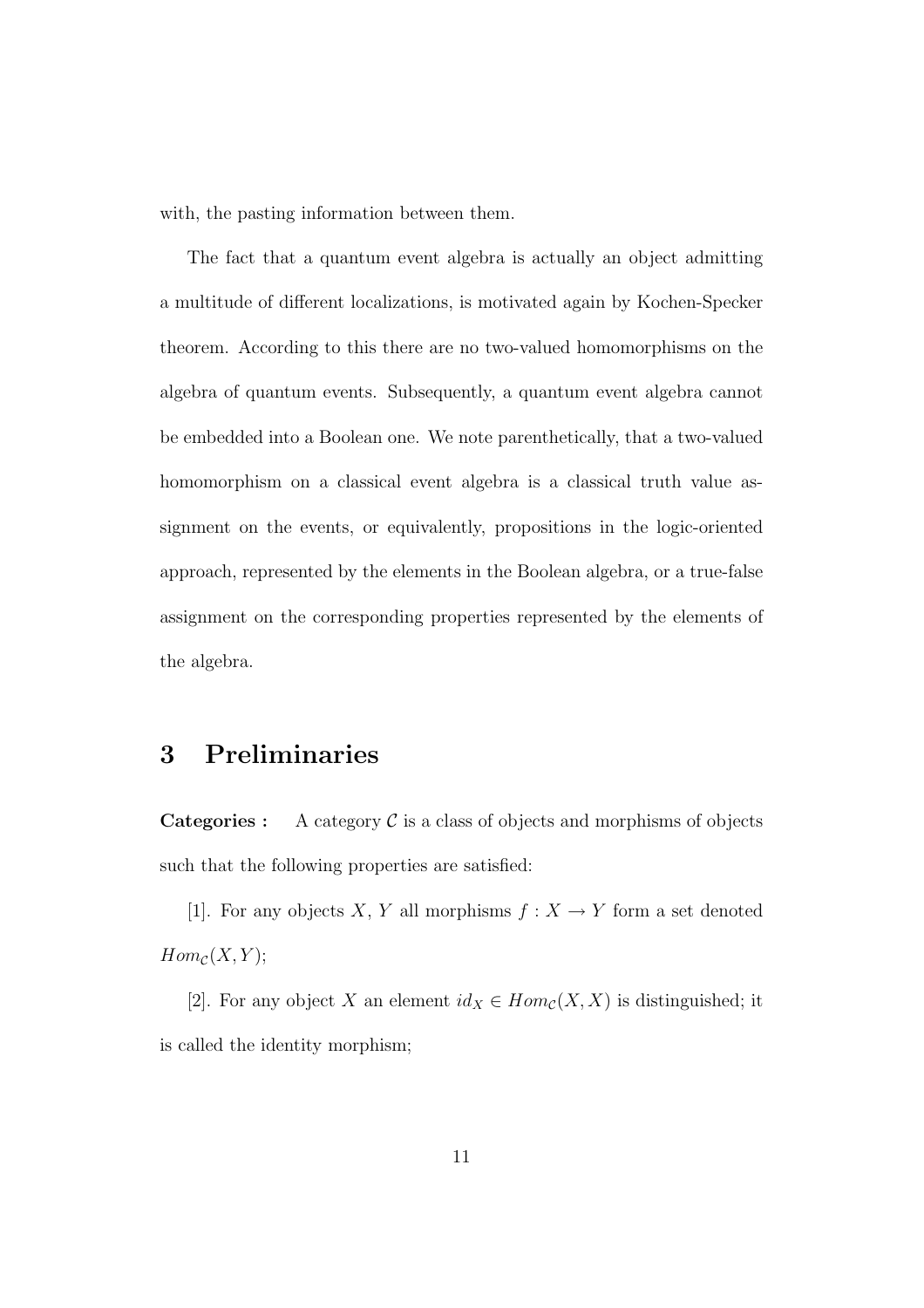[3]. For arbitrary objects  $X, Y, Z$  the set mapping is defined

$$
Hom_{\mathcal{C}}(X, Y) \times Hom_{\mathcal{C}}(Y, Z) \to Hom_{\mathcal{C}}(X, Z)
$$

For morphisms  $g \in Hom_{\mathcal{C}}(X, Y), h \in Hom_{\mathcal{C}}(Y, Z)$  the image of the pair  $(g, h)$  is called the composition; it is denoted  $h \circ g$ . The composition operation is associative.

[4]. For any  $f \in Hom_{\mathcal{C}}(X, Y)$  we have  $id_Y \circ f = f \circ id_X = f$ .

For an arbitrary category  $\mathcal C$  the opposite category  $\mathcal C^{op}$  is defined in the following way: the objects are the same, but  $Hom_{\mathcal{C}^{op}}(X,Y) = Hom_{\mathcal{C}}(Y,X)$ , namely all arrows are inverted. A category  $\mathcal C$  is called small if the classes of its objects and morphisms form genuine sets respectively.

**Functors :** Let C, D be categories; a covariant functor  $\mathbf{F} : \mathcal{C} \to \mathcal{D}$  is a class mapping that transforms objects to objects and morphisms to morphisms preserving compositions and identity morphisms:

$$
\mathbf{F}(id_X) = id_{\mathbf{F}(X)}; \mathbf{F}(g \circ f) = \mathbf{F}(g) \circ \mathbf{F}(f)
$$

A contravariant functor  $\mathbf{F}$  :  $\mathcal{C} \rightarrow \mathcal{D}$  is, by definition, a covariant functor  $\mathbf{F}: \mathcal{C} \to \mathcal{D}^{op}.$ 

**Natural Transformations :** Let  $\mathcal{C}, \mathcal{D}$  be categories, and let further  $\mathbf{F}, \mathbf{G},$ be functors from the category  $\mathcal C$  to the category  $\mathcal D$ . A natural transformation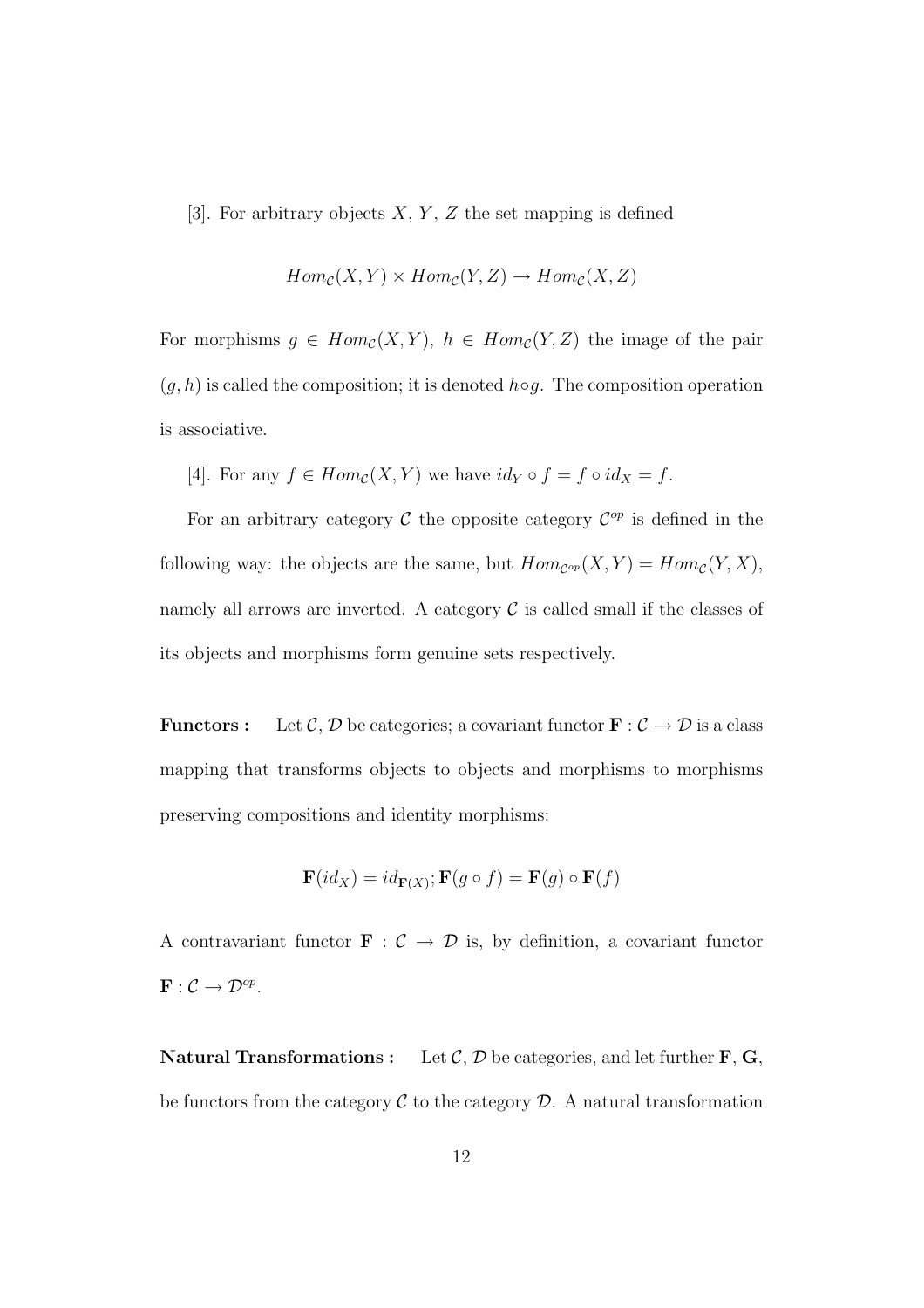$\tau$  from **F** to **G** is a mapping assigning to each object A in C a morphism  $\tau_A$ from  $F(A)$  to  $G(A)$  in  $D$ , such that for every arrow  $f : A \rightarrow B$  in C the following diagram in  $\mathcal D$  commutes;



That is, for every arrow  $f : A \to B$  in  $C$  we have:

$$
\mathbf{G}(f) \circ \tau_A = \tau_B \circ \mathbf{F}(f)
$$

**Natural Isomorphisms :** A natural transformation  $\tau : \mathbf{F} \to \mathbf{G}$  is called a natural isomorphism if every component  $\tau_A$  is invertible.

Adjoint Functors : Let  $\mathbf{F} : \mathcal{C} \to \mathcal{D}$  and  $\mathbf{G} : \mathcal{D} \to \mathcal{C}$  be functors. We say that  $\bf{F}$  is left adjoint to  $\bf{G}$ , if there exists a bijective correspondence between the arrows  $\mathbf{F}(C) \to D$  in  $D$  and  $C \to \mathbf{G}(D)$  in  $C$ .

$$
\mathbf{F}:\mathcal{C}\overline{\longrightarrow }\mathcal{D}:\mathbf{G}%
$$

Pictorially we have;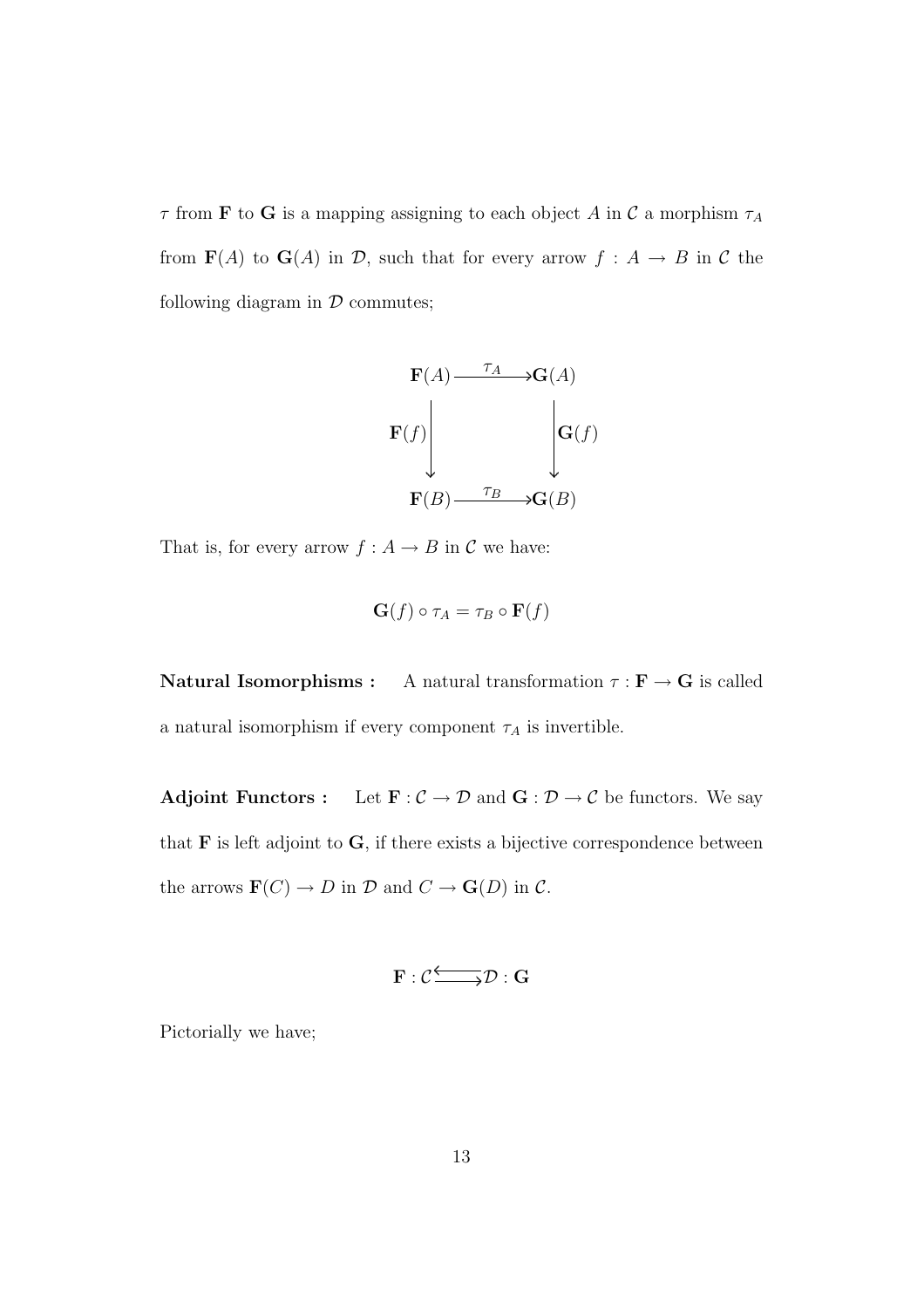

where the left part is in  $\mathcal D$  and the right in  $\mathcal C$ .

**Diagrams :** A diagram  $\mathbf{X} = (\{X_i\}_{i \in I}, \{F_{ij}\}_{i,j \in I})$  in a category  $C$  is defined as an indexed family of objects  $\{X_i\}_{i\in I}$  and a family of morphisms sets  ${F_{ij}}_{i,j\in I} \subseteq Hom_{\mathcal{C}}(X_i,X_j).$ 

**Cocones :** A cocone of the diagram  $\mathbf{X} = (\{X_i\}_{i\in I}, \{F_{ij}\}_{i,j\in I})$  in a category C, consists of an object X in C, and for every  $i \in I$ , a morphism  $f_i: X_i \to X$ , such that  $f_i = f_j \circ f_{ij}$  for all  $j \in I$ , that is, such that for every  $i, j \in I$ , and for every  $f_{ij} \in F_{ij}$  the diagram below commutes



**Colimits :** A colimit of the diagram  $\mathbf{X} = (\{X_i\}_{i \in I}, \{F_{ij}\}_{i,j \in I})$  is a cocone with the property that for every other cocone given by morphisms  $f_i: X_i \to$  $\acute{X}$ , there exists exactly one morphism  $f: X \to \acute{X}$ , such that  $f_i = f \circ f_i$ , for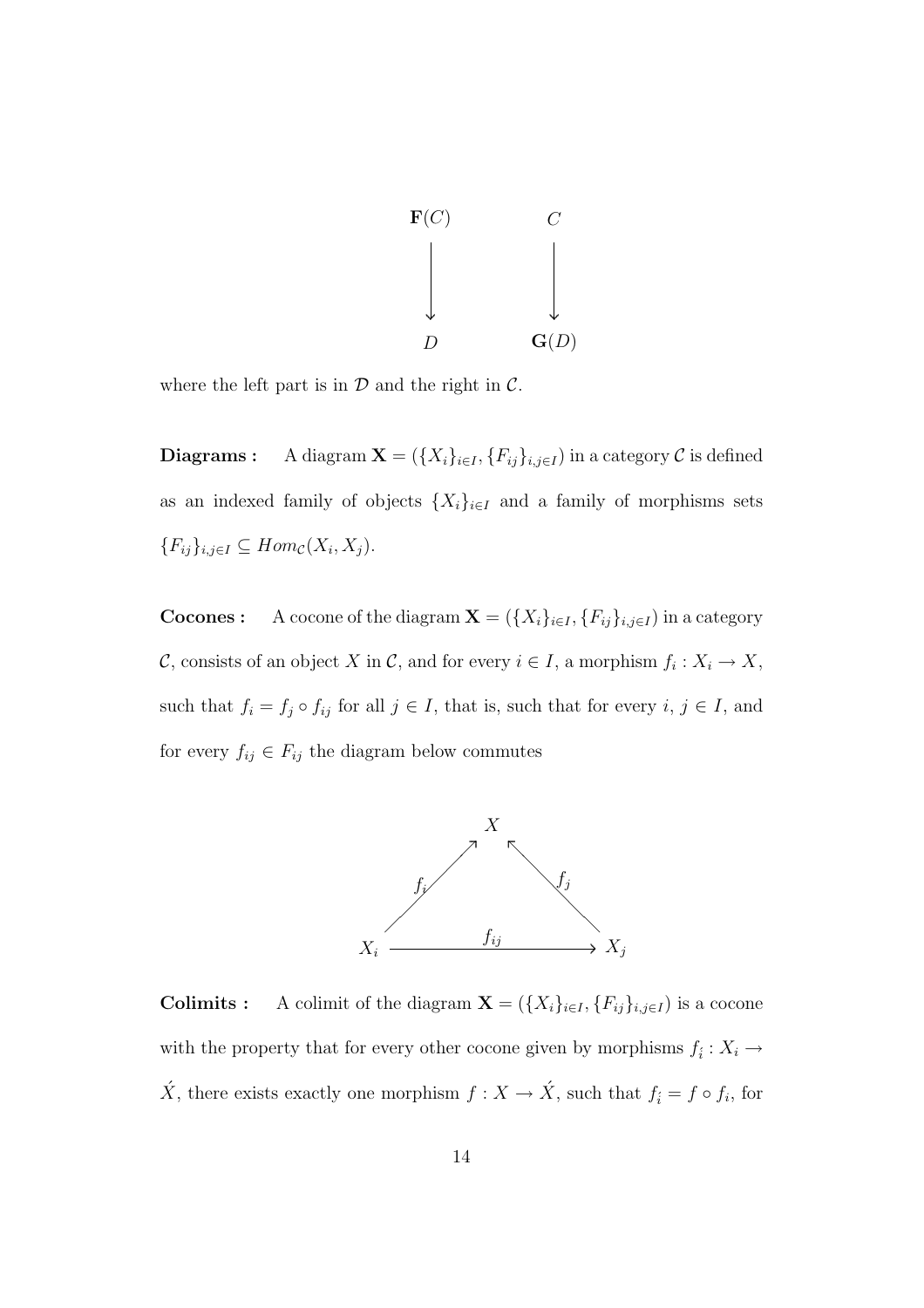all  $i \in I$  (universality property).

Reversing the arrows in the above definitions of cocone and colimit of a diagram  $\mathbf{X} = (\{X_i\}_{i \in I}, \{F_{ij}\}_{i,j \in I})$  in a category  $\mathcal{C}$ , results in the dual notions called cone and limit of X respectively. Moreover, starting with a diagram  $\mathbf{X} = (\{X_i\}_{i \in I}, \{F_{ij}\}_{i,j \in I})$  in a category  $\mathcal{C}$ , that consists only of the objects  $X_i, i \in I$ , as nodes but without morphisms, that is all  $F_{ij} = \emptyset$ , we obtain the notion of the categorical coproduct,  $\overline{r}$  $_{i\in I} X_i$  (as a special colimit) and product,  $\overline{a}$  $i\in I X_i$  (as a special limit) respectively. The morphisms  $f_i$  in the corresponding definitions are called canonical injections of the coproduct and canonical projections of the product, respectively. We emphasize that we can derive special notions of limits and colimits, corresponding to the shape of the base diagram  $X$ . In this sense we obtain the following; an *initial object* is the colimit of the diagram consisting of the empty set. A coequalizer is the colimit of a diagram consisting of two parallel arrows  $A \rightrightarrows B$ . A *pushout* is the colimit of a diagram of the form:



The dual notions are the following; a terminal object is the limit of the diagram consisting of the empty set. An equalizer is the limit of a diagram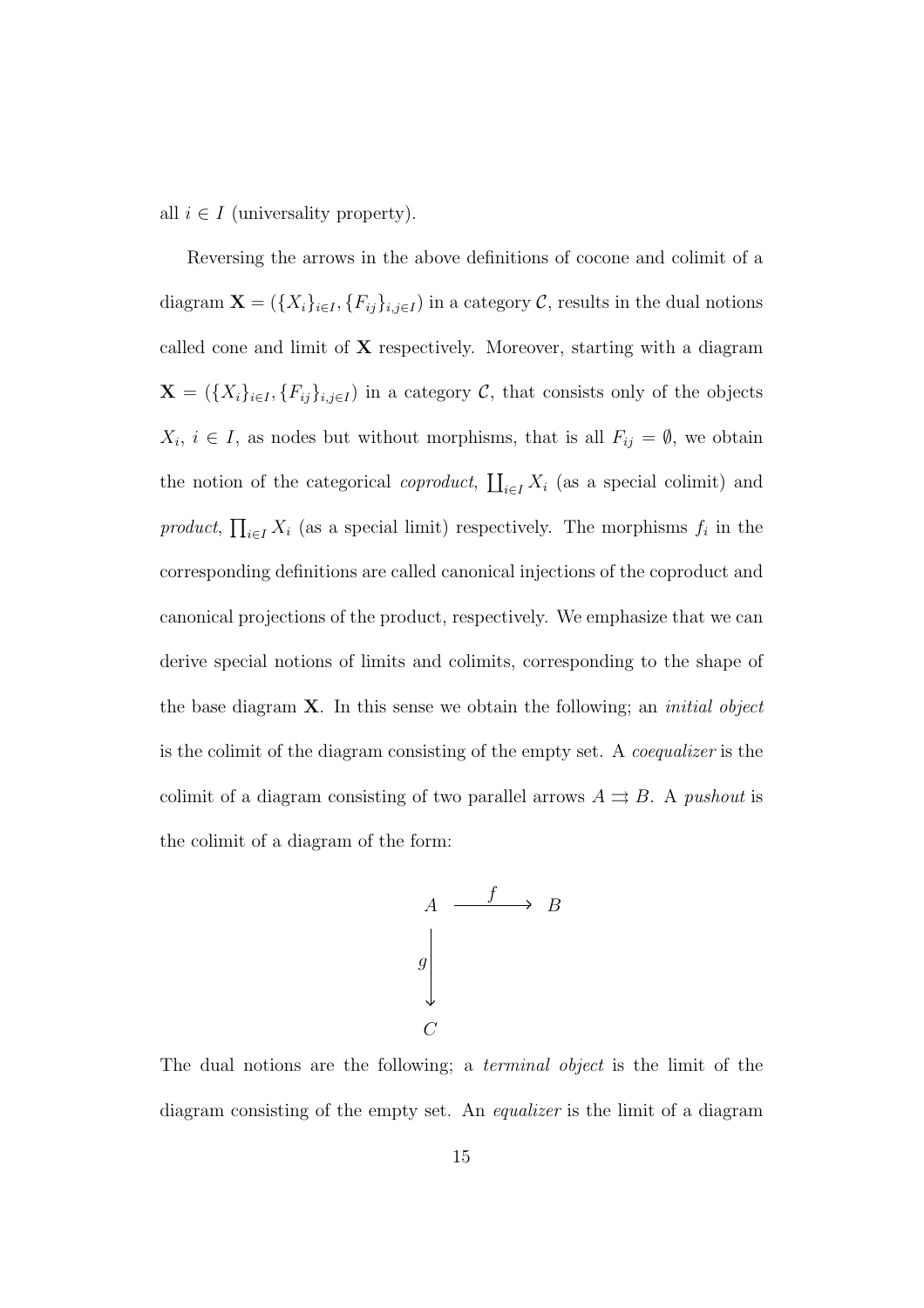consisting of two parallel arrows  $A \rightrightarrows B$ . A *pullback* is the limit of a diagram of the form:



# 4 Categories of Boolean and Quantum Kinds of Structure

#### 4.1 Categories of Event Algebras

A Classical event structure is a small category, denoted by  $\beta$ , which is called the category of Boolean event algebras. Its objects are Boolean algebras of events, and its arrows are Boolean algebraic homomorphisms.

A Quantum event structure is a small category, denoted by  $Q$ , which is called the category of Quantum event algebras.

Its objects are Quantum algebras of events, that is, partially ordered sets of Quantum events, endowed with a maximal element 1, and with an operation of orthocomplementation  $[-]^* : Q \longrightarrow Q$ , which satisfy, for all  $e \in$ Q the following conditions: [a]  $e \leq 1$ , [b]  $e^{**} = e$ , [c]  $e \vee e^* = 1$ , [d]  $e \leq$  $\acute{e} \Rightarrow \acute{e}^* \leq e^*$ , [e]  $e \bot \acute{e} \Rightarrow e \lor \acute{e} \in Q$ , [g]  $e \lor \acute{e} = 1, e \land \acute{e} = 0 \Rightarrow e = \acute{e}^*$ , where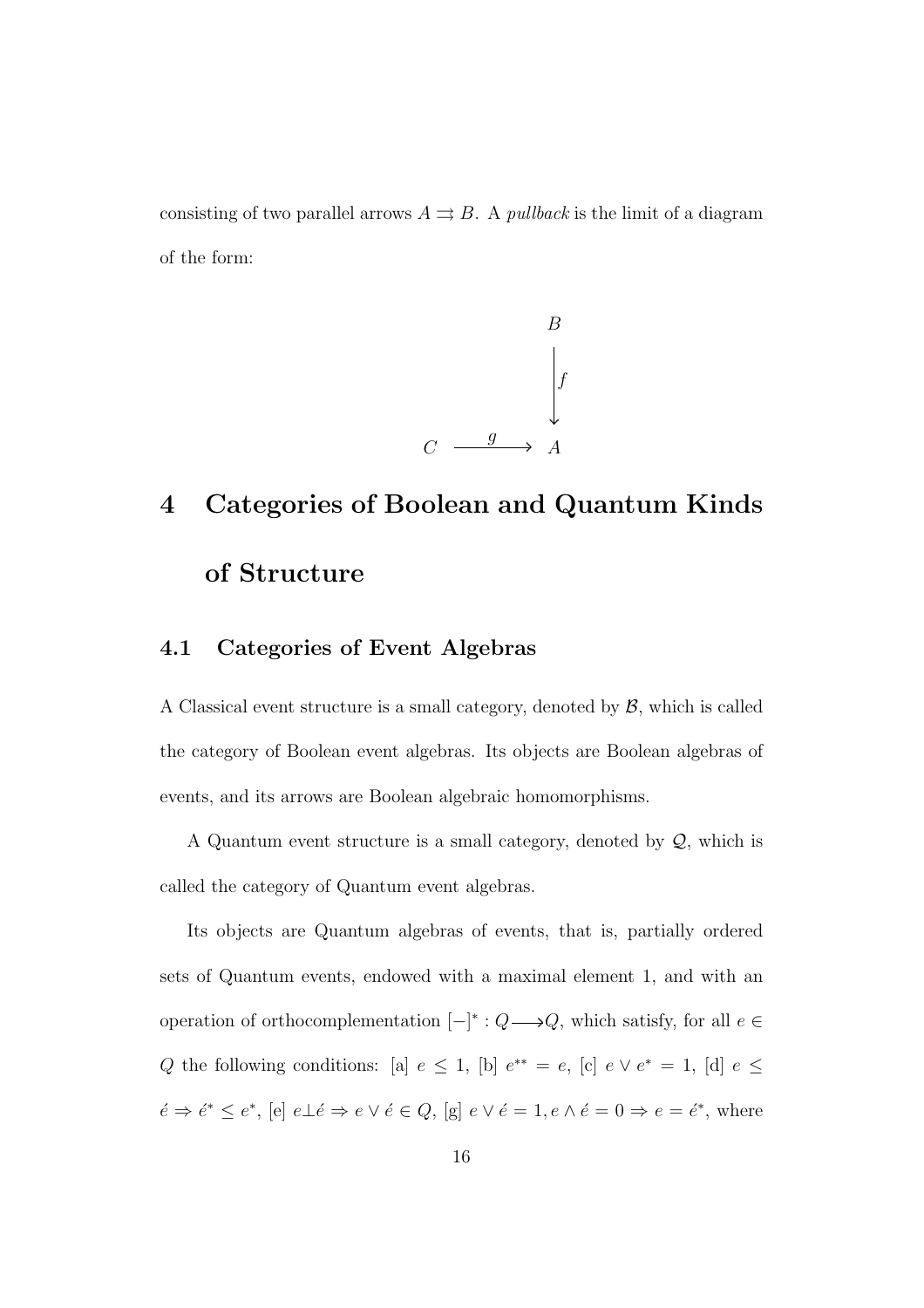$0 := 1^*, e \bot e := e \leq e^*$ , and the operations of meet  $\wedge$  and join  $\vee$  are defined as usually.

Its arrows are Quantum algebraic homomorphisms, that is maps  $Q \rightarrow K$ , which satisfy, for all  $k \in K$  the following conditions: [a]  $H(1) = 1$ , [b]  $H(k^*) = [H(k)]^*,$  [c]  $k \leq \hat{k} \Rightarrow H(k) \leq H(\hat{k}),$  [d]  $k \perp \hat{k} \Rightarrow H(k \vee \hat{k}) \leq$  $H(k) \vee H(\vec{k}).$ 

We can check the following:

[1]. In the Hilbert space formalism of Quantum theory events are considered as closed subspaces of a seperable, complex Hilbert space corresponding to a physical system. Then the quantum event structure is identified with the lattice of closed subspaces of the Hilbert space, ordered by inclusion and carrying an orthocomplementation operation which is given by the orthogonal complement of the closed subspaces. For a seperable complex Hilbert space of dimension at least three, the lattice is also a quantum event algebra (the Hilbert space quantum event algebra).

[2]. Obviously every Boolean event algebra is also a quantum event algebra.

[3]. The Lindenbaum algebra corresponding to propositions describing the behavior of a quantum system is also a quantum event algebra.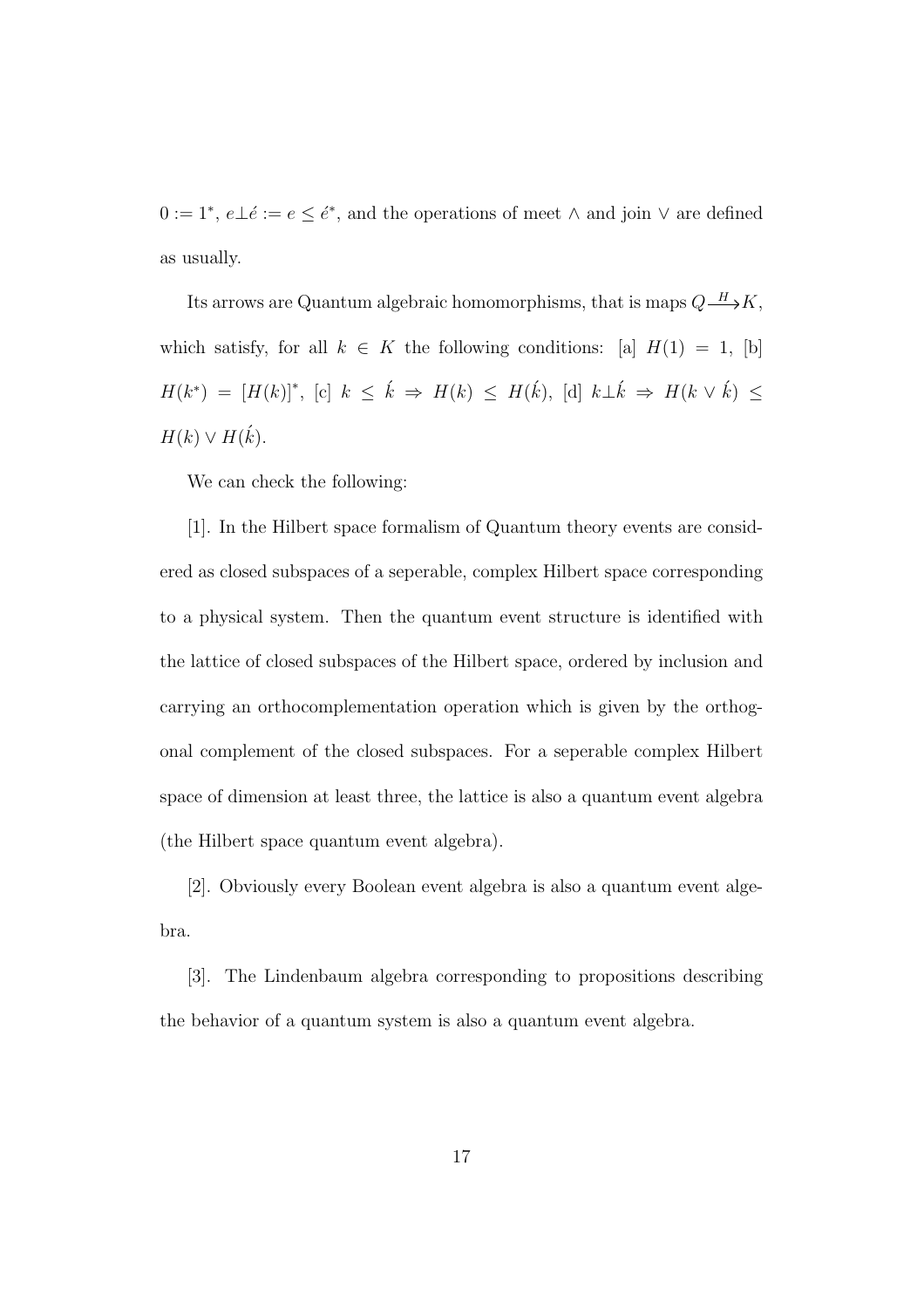#### 4.2 The topos of Boolean-variable sets of events

For the category of Boolean event algebras  $\beta$  we will be considering the category of presheaves  $\textbf{Sets}^{\mathcal{B}^{op}}$  of all contravariant functors from  $\mathcal B$  to  $\textbf{Sets}$ and all natural transformations between these (Bell (1988), MacLane and Moerdijk (1992)). A functor **P** is a structure-preserving morphisms of these categories, that is it preserves composition and identities. A functor in the category  $\textbf{Sets}^{\mathcal{B}^{op}}$  can be thought of as constructing an image of  $\mathcal B$  in Sets contravariantly, or as a contravariant translation of the language of  $\beta$  into that of Sets. Given another such translation (contravariant functor)  $N$  of  $\beta$ into Sets we need to compare them. This can be done by giving, for each Boolean object B in B a transformation  $\tau_B : \mathbf{P}(B) \longrightarrow \mathbf{N}(B)$  which compares the two images of the Boolean object B. Not any morphism will do, however, as we would like the construction to be parametric in  $B$ , rather than ad hoc. Since B is an object in B while  $P(B)$  is in Sets we cannot link them by a morphism. Rather the goal is that the transformation should respect the morphisms of  $\mathcal{B}$ , or in other words the interpretations of  $v : B \longrightarrow C$  by **P** and N should be compatible with the transformation under  $\tau$ . Then  $\tau$  is a natural transformation in the category of presheaves  $\textbf{Sets}^{\mathcal{B}^{op}}$ .

The category of presheaves  $\textbf{Sets}^{\mathcal{B}^{op}}$  of all contravariant functors from  $\mathcal{B}$ to Sets and all natural transformations between them is a topos (Artin,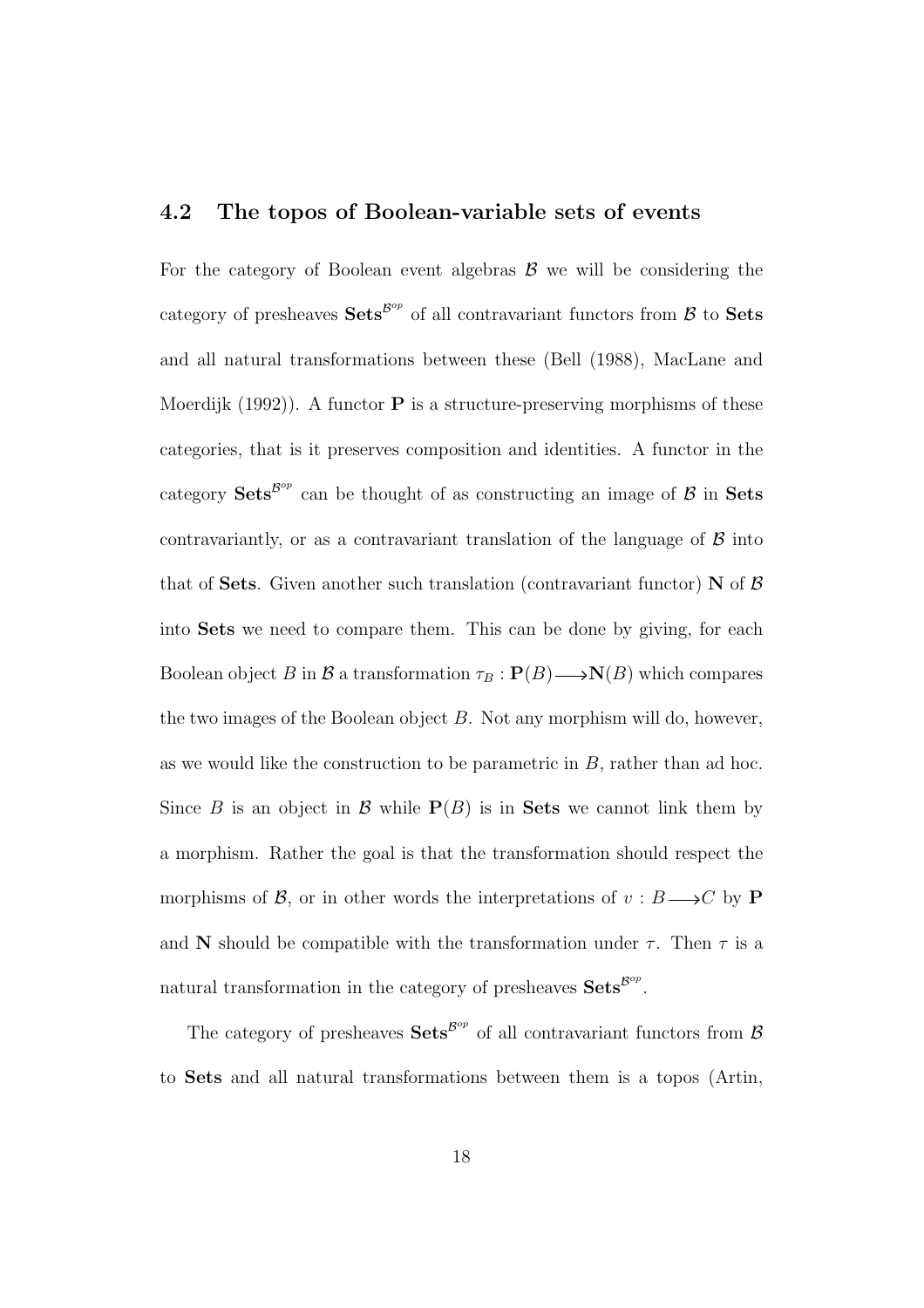Grothendieck and Verdier (1972), Lawvere (1975), Bell (1986)). A topos exemplifies a well defined notion of a universe of variable sets. It can be conceived as a local mathematical framework corresponding to a generalized model of set theory or as a generalized space. Moreover, it provides a natural example of a many-valued truth structure, which remarkably is not ad hoc, but reflects genuine constraints of the surrounding universe. Applications of topos theory in quantum logic have been also considered from a different viewpoint in Butterfield and Isham (1999 and 2000).

Each presheaf functor may be equivalently characterized as a Booleanvariable set of events as follows:

An object **P** of  $Sets^{\beta^{op}}$  may be understood as a right action of  $\beta$  on a set which is partitioned into sorts parameterized by the objects of  $\beta$  and such that whenever  $v : C \longrightarrow B$  is a Boolean event algebras homomorphism and p is an element of **P** of sort B, then pv is specified as an element of **P** of sort C, such that the following conditions are satisfied, in Lawvere's notation (1975);

$$
p1_B = p, \quad p(vw) = (pv)w, \quad wv : D \longrightarrow C \longrightarrow B
$$

Such an action  $P$  is referred as a [Boolean algebras]-variable set or briefly B-set. The fact that any morphism  $\tau : \mathbf{P} \longrightarrow \mathbf{N}$  in the category of presheaves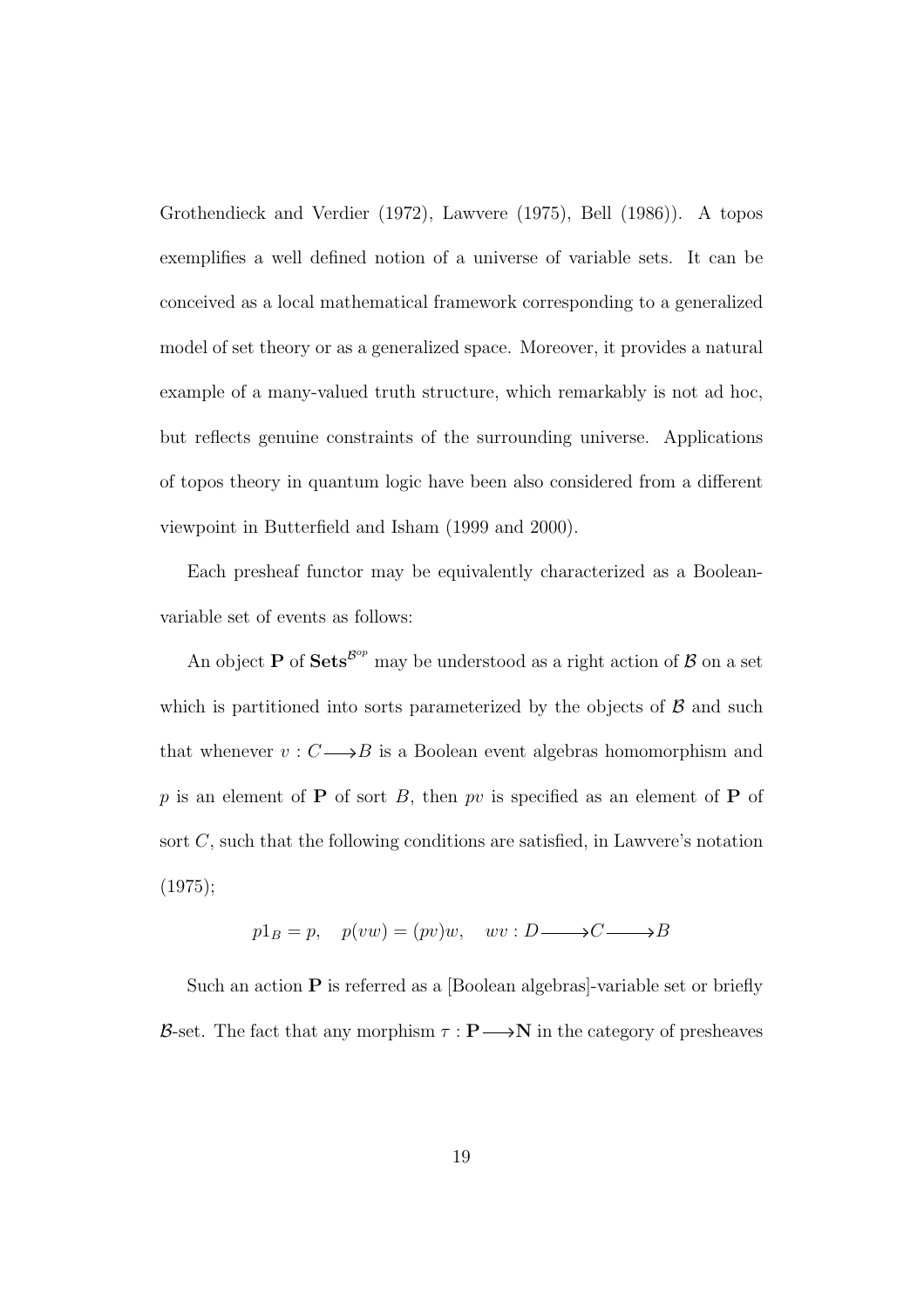$\textbf{Sets}^{\text{Bop}}$  is a natural transformation is expressed by the condition

$$
\tau(p, v) = \tau(p)(v)
$$

where the first action of v is the one given by  $P$  and the second by N.

Of fundamental importance is the embedding functor  $y_B : \mathcal{B} \longrightarrow \mathbf{Sets}^{\mathcal{B}^{op}}$ . This functor associates to each Boolean algebra A of B the B-set  $y_\beta(A)$  =  $Hom_{\mathcal{B}}(-, A) := \mathcal{B}(-, A)$ , whose B-th sort is the set  $\mathcal{B}(B, A)$  of  $\mathcal B$  morphisms  $B \longrightarrow A$ , with action by composition:  $xv : C \longrightarrow B \longrightarrow A$ . This is a functor because for any Boolean homomorphism  $A \longrightarrow D$  we obtain a B-map  $\mathcal{B}(-, A) \longrightarrow \mathcal{B}(-, D)$ , which has a functorial behavior under composition  $A \longrightarrow D \longrightarrow E$ , due to the associativity of composition in B. Due to the embedding  $y_B : \mathcal{B} \longrightarrow \mathbf{Sets}^{\mathcal{B}^{op}}$  it is useful to think of A as  $y_B(A)$  in  $\mathbf{Sets}^{\mathcal{B}^{op}}$ . Furthermore for any  $\beta$ -set and for any Boolean event algebra A of  $\beta$ , the set of elements of **P** of sort A is identified naturally with the set of  $\textbf{Sets}^{\mathcal{B}^{op}}$ . morphisms from  $y_B(A) \longrightarrow P$ . Thus it is also useful to think of the elements of **P** of sort A as morphisms  $A \longrightarrow \mathbf{P}$  in **Sets**<sup> $B^{op}$ </sup>.

By the term points of  $Sets^{\beta^{op}}$  we mean morphisms  $1 \longrightarrow P$ , where 1 is the terminal object of  $Sets^{\beta^{op}}$ . It is defined as the B-set which for any Boolean algebra B in B, has exactly one element of sort B, namely  $B : B \longrightarrow 1$ . Then it follows that for any **P** there is exactly one morphism  $P \longrightarrow 1$ , denoted by **P** as well. A morphism  $1 \longrightarrow P$  operates at each sort, picking an element  $p_B$  of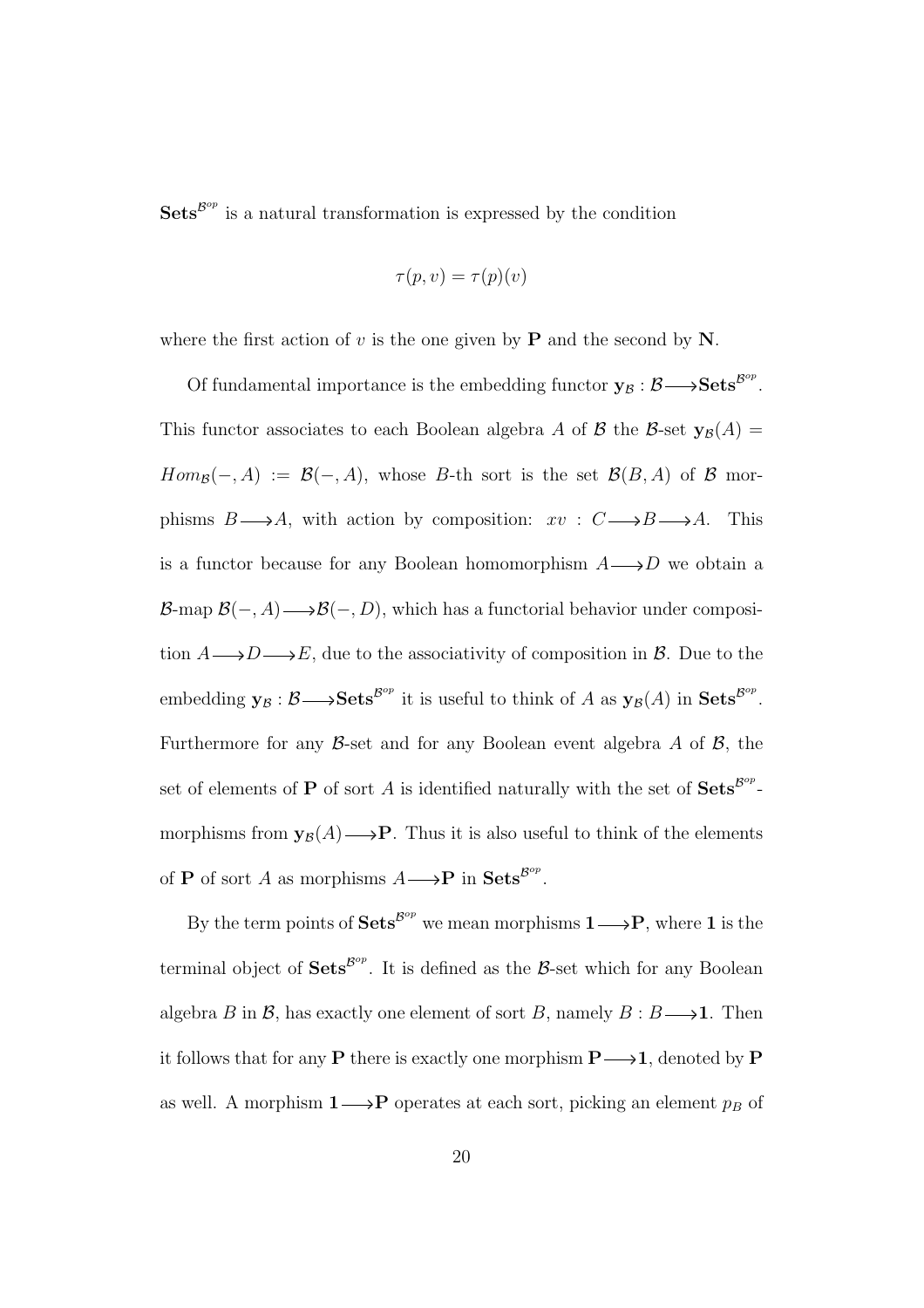each sort B, such that the condition  $p_C = p_B v$  is satisfied for all  $v : C \longrightarrow B$ in B.

The morphisms  $p_C \longrightarrow p_B$ , satisfying the condition  $p_C = p_Bv$  for all v:  $C \longrightarrow B$  in B can become actual arrows in a category, called the category of elements of the presheaf of Boolean event algebras P.

## 4.3 Category of Elements of a Boolean-Variable Set of Events

Because  $\beta$  is by construction a small category, there is a set consisting of all the elements of all the sets  $P(B)$ , and similarly there is a set consisting of all the functions  $P(f)$ . We may exploit this observation about  $P : \mathcal{B}^{op} \longrightarrow$  Sets by taking the disjoint union of all the sets of the form  $P(B)$  for all Boolean objects  $B$  of  $\beta$ . The elements of this disjoint union can be represented as pairs  $(B, p)$  for all objects B of B and elements  $p \in \mathbf{P}(B)$ . We can say that we construct the disjoint union of sets by labelling the elements. Now we can construct a category whose set of objects is the disjoint union just mentioned. This structure is called the category of elements of **P**, denoted by  $\mathbf{G}(\mathbf{P}, \mathcal{B})$ . Its objects are all pairs  $(B, p)$ , and its morphisms  $(\acute{B}, \acute{p}) \longrightarrow (B, p)$  are those morphisms  $u : \acute{B} \longrightarrow B$  of  $\acute{B}$  for which  $pu = \acute{p}$ . Projection on the second coordinate of  $\mathbf{G}(\mathbf{P}, \mathcal{B})$ , defines a functor  $\mathbf{G}(\mathbf{P}) : \mathbf{G}(\mathbf{P}, \mathcal{B}) \longrightarrow \mathcal{B}$ .  $\mathbf{G}(\mathbf{P}, \mathcal{B})$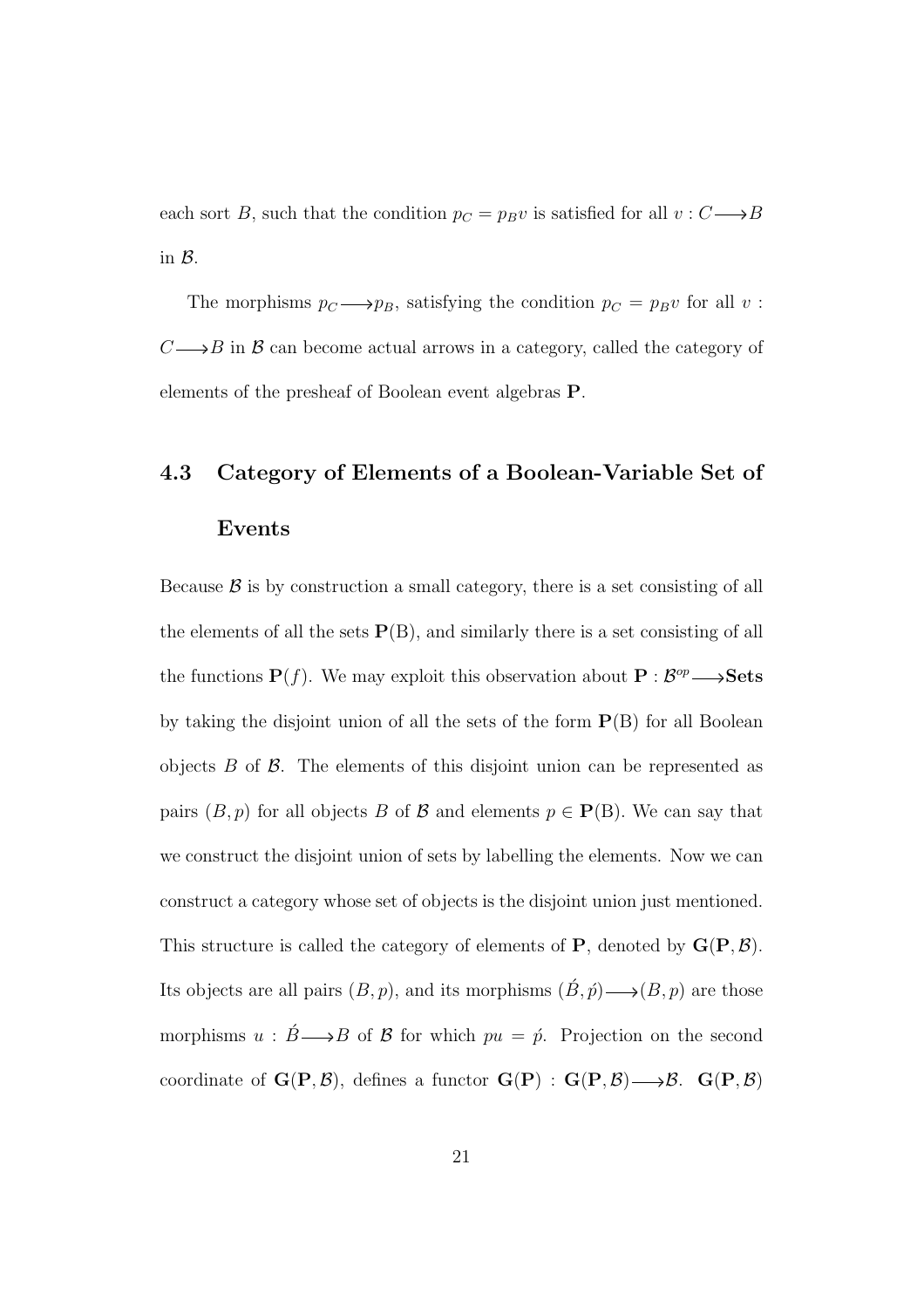together with the projection functor  $\mathbf{G}(\mathbf{P})$  is called the split discrete fibration induced by  $P$ , and  $\beta$  is the base category of the fibration. The discreteness pertains to the fact that the fibers are categories in which the only arrows are identity arrows. If B is an object of  $\mathcal{B}$ , the inverse image under  $\mathbf{G}(\mathbf{P})$  of B is simply the set  $P(B)$ , although its elements are written as pairs so as to form a disjoint union.

# 5 The Fundamental Adjunction underlying the Complementarity Scheme

The significance of the previous constructions for the explication of the complementarity concept as it may be formalized through the structural interrelations between Boolean and quantum event algebras is revealed by the introduction of appropriate functors. This is consistent with the categorical principle that to any natural construction on structures of one kind, yielding structures of another kind, there corresponds a suitable functor from the category of the first kind to the category of the second.

The trinity of functors introduced for our purposes consists of:

[i :] A local coefficients coordinatizing functor  $\mathbf{A} : \mathcal{B} \longrightarrow \mathcal{Q}$ .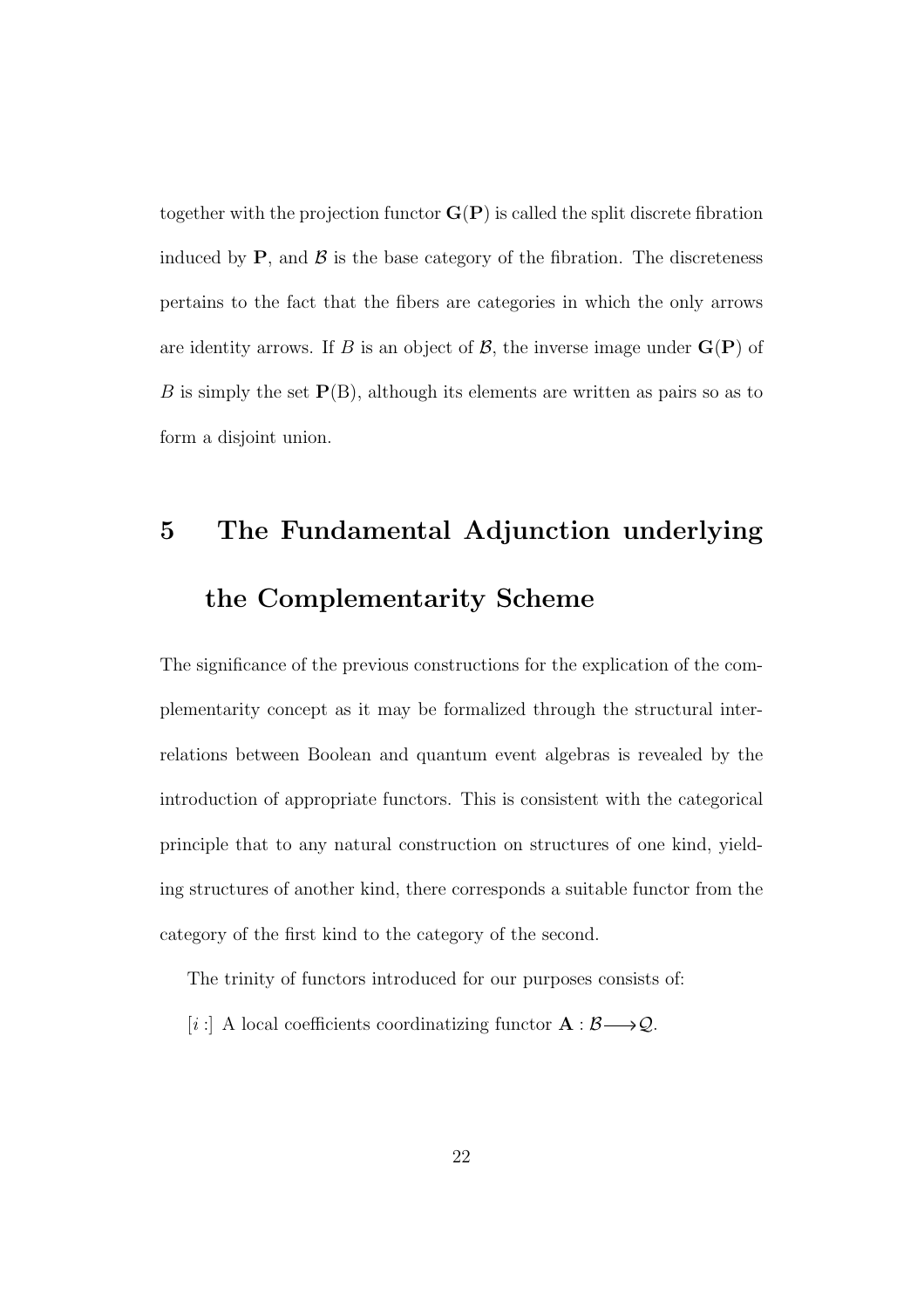[ii :] A functor **R** from  $\mathcal{Q}$  to presheaves given by

$$
\mathbf{R}(Q): B \mapsto Hom_{\mathcal{Q}}(\mathbf{A}(B), Q)
$$

[iii :] The introduction of the notion of a covering system, or system of localizations of quantum event algebra  $Q$  in  $Q$ . This amounts to the consideration that **P** is a subfunctor of the Hom-functor  $\mathbf{R}(Q)$  of the form  $\mathbf{S}: \mathcal{B}^{op}\longrightarrow$  Sets, namely for all B in B it satisfies  $\mathbf{S}(B)\subseteq [\mathbf{R}(Q)](B)$ .

The functor  $\mathbf{R}(Q)$  is the key for the establishment of a categorical adjunction expressed by the bijection natural in  $P$  and  $Q$ . A detailed presentation of the adjunction appears in Zafiris (2001):

$$
Nat(\mathbf{P}, \mathbf{R}(Q)) \cong Hom_{\mathcal{Q}}(\mathbf{LP}, Q)
$$

where the left adjoint  $\mathbf{L}$  :  $\mathbf{Sets}^{\mathcal{B}^{op}} \longrightarrow \mathcal{Q}$ , is defined for each presheaf of Boolean algebras **P** in  $\textbf{Sets}^{\mathcal{B}^{op}}$  as the colimit taken in the category of elements of P

$$
\mathbf{L}(\mathbf{P}) = \mathit{Colim}\{\mathbf{G}(\mathbf{P}, \mathcal{B}) \longrightarrow \mathcal{B} \longrightarrow \mathcal{Q}\}
$$

Furthermore it has been shown that the categorical construction of this colimit as a coequalizer of a coproduct reveals the fact that this left adjoint is like the tensor product  $-\otimes_{\mathcal{B}} \mathbf{A}$ .

Consequently there is a pair of adjoint functors  $L \dashv R$  as follows:

$$
\mathbf{L}: \mathbf{Sets}^{\mathcal{B}^{op}} {\:\longrightarrow\:} \mathcal{Q}: \mathbf{R}
$$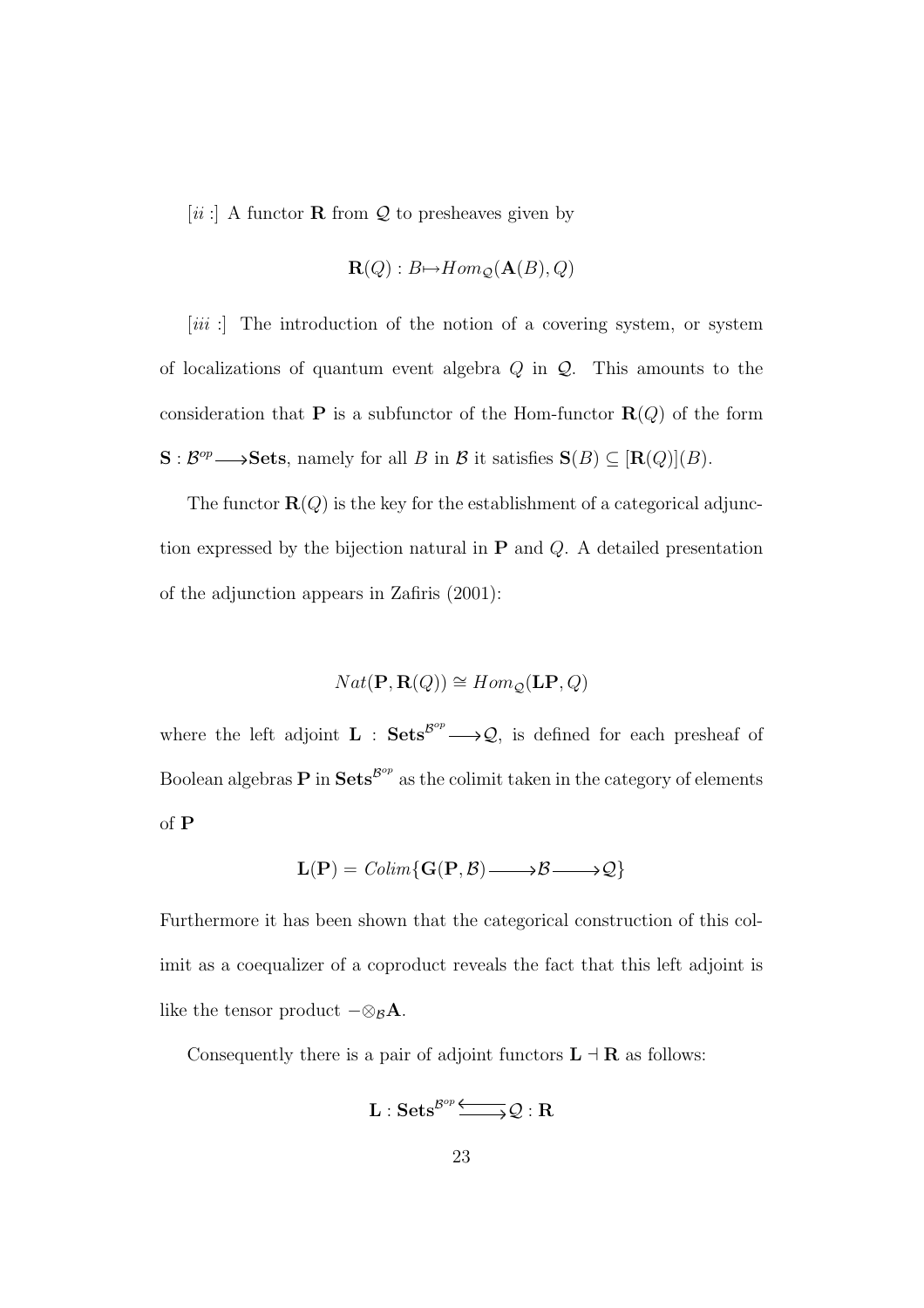The main thesis of this paper is that the above adjunction formalizes and sets the conceptual ground for the understanding of the complementarity concept in quantum theory.

The adjunction established between the topos of presheaves of Boolean event algebras and the category of quantum event algebras is subsequently employed in order to provide a representation of quantum event algebras in terms of Boolean covering systems. This is accomplished through a functorial construction, which introduces the notion of a system of localizations of quantum event algebra  $Q$  in  $Q$ . This notion is equivalent with the requirement that **P** is a subfunctor of the Hom-functor  $\mathbf{R}(Q)$  of the form  $\mathbf{S}: \mathcal{B}^{op} \longrightarrow$  **Sets.** Equivalently it may be described as a right ideal  $S(B)$  of structure preserving morphisms of the form

$$
\psi_B: \mathbf{A}(B) \longrightarrow Q, \qquad B \in \mathcal{B}
$$

such that  $\{\psi_B : \mathbf{A}(B) \longrightarrow Q \text{ in } \mathbf{S}(B), \text{ and } \mathbf{A}(v) : \mathbf{A}(\check{B}) \longrightarrow \mathbf{A}(B) \text{ in } \mathcal{Q} \text{ for }$  $v : \acute{B} \to B$  in  $\mathcal{B}$ , implies  $\psi_B \circ \mathbf{A}(v) : \mathbf{A}(\acute{B}) \longrightarrow \mathcal{Q}$  in  $\mathbf{S}(B)$ .

The functioning of the notion of a system of localizations for quantum event algebra  $Q$  in  $Q$ , is not adequate without the satisfaction of appropriate compatibility relations among distinctive components in this system. Compatibility relations are formulated in a categorical language through the pullback construction as follows: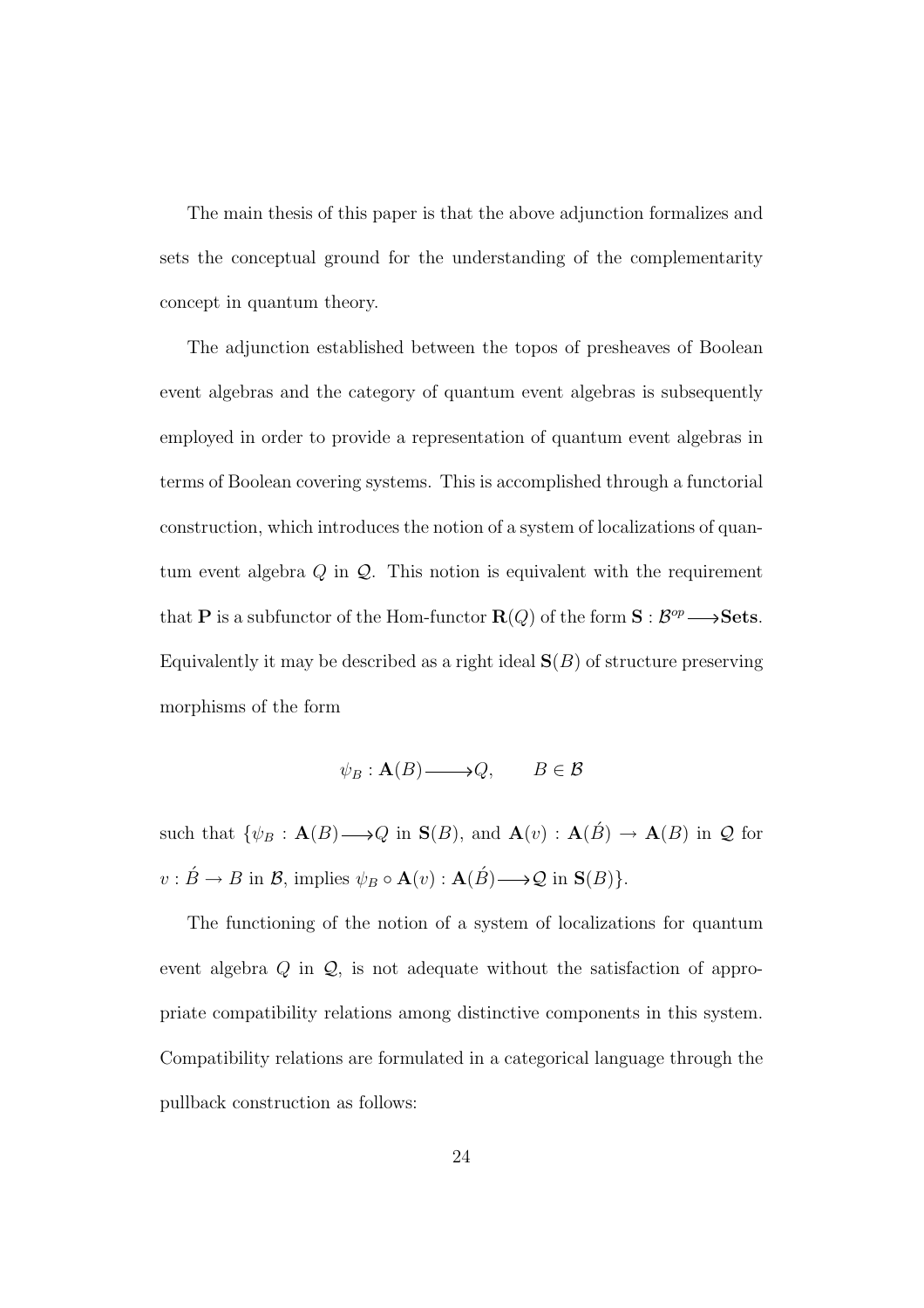The pullback of the maps:  $\psi_B: \mathbf{A}(B) \longrightarrow Q, B \in \mathcal{B}$ , and  $\psi_{\vec{B}}: \mathbf{A}(\vec{B}) \longrightarrow Q$ ,  $\acute{B} \in \mathcal{B}$ , with common codomain the quantum event algebra  $Q$ , consists of the object  $\mathbf{A}(B)\times_Q\mathbf{A}(\acute{B})$  and two arrows  $\psi_{B\acute{B}}$  and  $\psi_{\acute{B}B}$ , called projections, as shown in the following diagram. The square commutes and for any object  $T$  and arrows  $h$  and  $g$  that make the outer square commute, there is a unique  $u: T {\longrightarrow} {\bf A}(B)\times_Q {\bf A}(\acute{B})$  that makes the whole diagram commute. Hence we obtain the compatibility condition:

$$
\psi_{\acute{B}}\circ g=\psi_B\circ h
$$



In essence the subfunctors of the Hom-functor  $\mathbf{R}(Q)$  supply an ideal of algebraic homomorphisms which fulfill the task of covering a quantum event algebra by local modelling objects entirely.

The coordinatizing Boolean domain mappings  $\psi_B : \mathbf{A}(B) \longrightarrow Q$ ,  $B \in$  $\mathcal{B}$ , in a system of localizations for quantum event algebra  $Q$  are characterized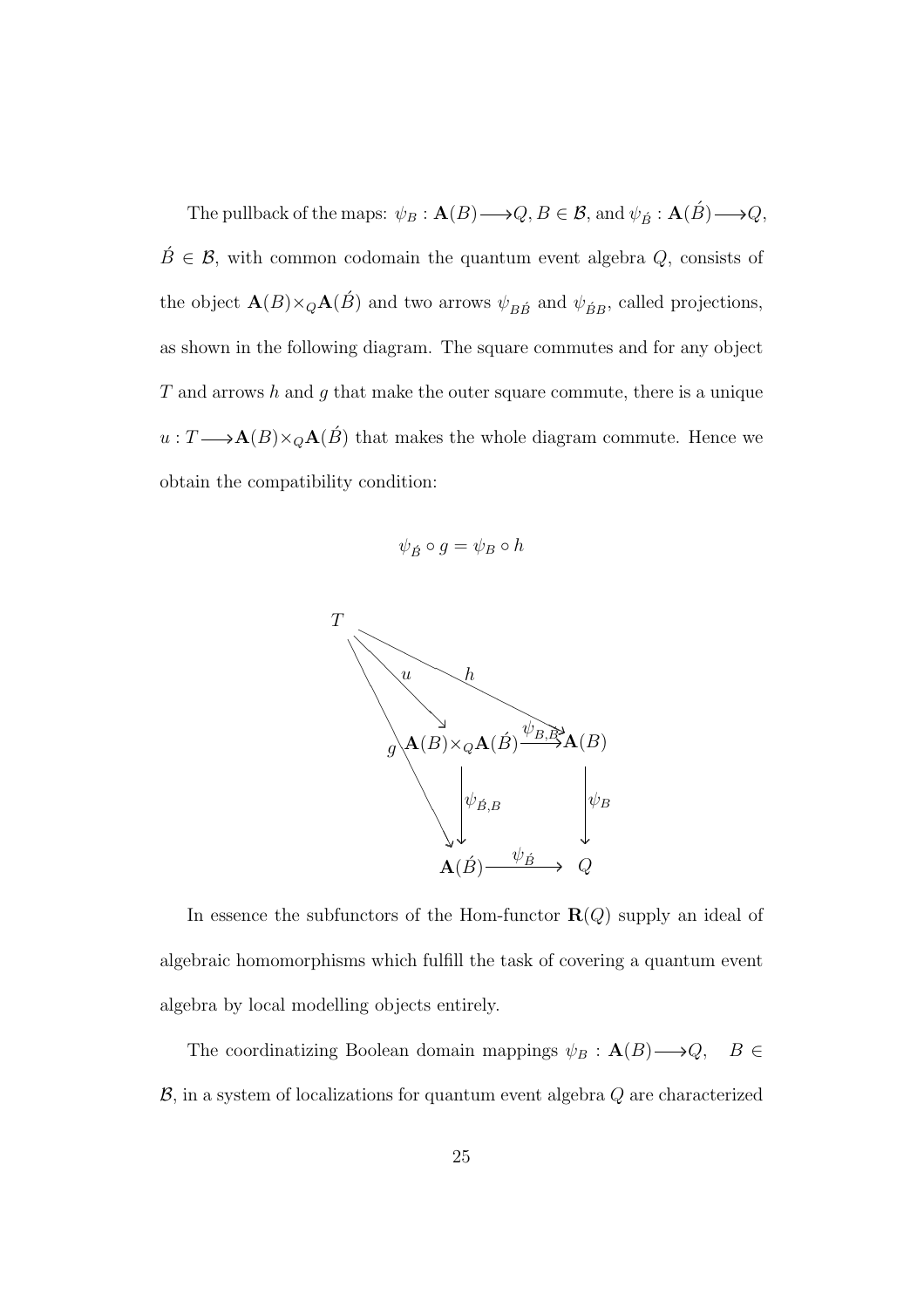as Boolean covers, whereas their domains B play the role of local Boolean coefficients domains, the elements of B the role of Boolean coefficients, and finally, the Boolean homomorphisms  $v : B \longrightarrow \check{B}$  in B may be characterized as pasting maps.

Finally, we may talk about Q and a system of compatible Boolean localizations generating  $Q$ , in an equivalent fashion, if and only if, the counit of the fundamental adjunction restricted to subfunctors of the Hom-functor  $R(Q)$ , qualified as Boolean covering systems, is an isomorphism, namely structurepreserving, injective and surjective. If we focus our attention to a Boolean covering system for quantum event algebra Q, we observe that the objects of the category of elements  $\mathbf{G}(\mathbf{R}(Q), B)$  are precisely the local coordinatizing Boolean covers and its maps are the transition functions. It is instructive to remind that the objects of the category of elements  $\mathbf{G}(\mathbf{R}(Q), B)$  are pairs  $(B, \psi_B : \mathbf{A}(B) \longrightarrow Q)$ , with B in B and  $\psi_B$  an arrow in Q, namely a quantum algebraic homomorphism; a morphism  $(\acute{B}, \psi_{\acute{B}}) \longrightarrow (B, \psi_B)$  in the category of elements is an arrow  $v : \acute{B} \longrightarrow B$  in  $\mathcal{B}$ , namely a Boolean homomorphism, with the property that  $\psi_{\vec{B}} = \psi_B \circ \mathbf{A}(v) : \mathbf{A}(\vec{B}) \longrightarrow Q$ ; in other words, v must take the chosen Boolean chart  $\psi_B$  in  $\mathbf{G}(\mathbf{R}(Q), B)$  back into  $\psi_{\vec{B}}$  in  $\mathbf{G}(\mathbf{R}(Q), \hat{B})$ . These morphisms are composed by composing the underlying arrows  $v$  of  $\beta$ .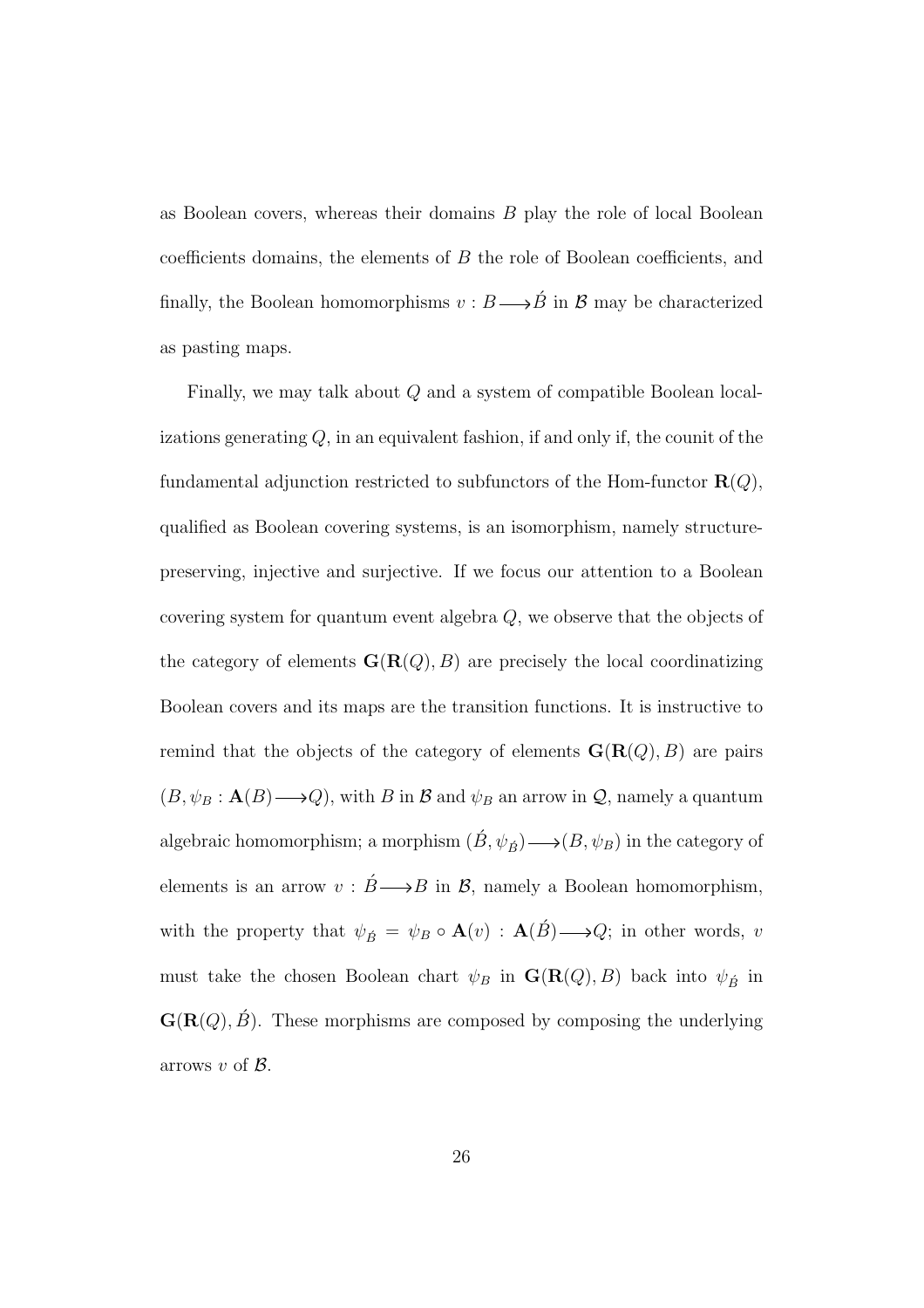# 6 Complementarity as an Instance of the Categorical Adjunction Concept

#### 6.1 Critical remarks on the correspondence

The representation of a quantum event algebra as an interlocking system of Boolean domain localization maps acquires a concrete physical meaning by a subsequent association of a Boolean cover with a reference frame, or equivalently a physical context, relative to which a measurement result admits a coordinatization. Such a conceptual viewpoint has been also suggested from a non-category theoretic perspective in Davis (1977) and Takeuti (1978). This association is justified by the fact that in every concrete experimental context, the set of events that have been actualized in this context forms a Boolean algebra. Furthermore, as has already been mentioned, it is unambiguously suggested by the physical interpretation of Kochen-Specker theorem, according to which it not possible to understand completely a quantum mechanical system with the use of a single system of Boolean devices. The proposed association suggests that a Boolean cover  $(B, \psi_B : \mathbf{A}(B) \longrightarrow Q)$  in a system of localizations for quantum event algebra, corresponds to a set of Boolean classical events that become actualized in the experimental context of B.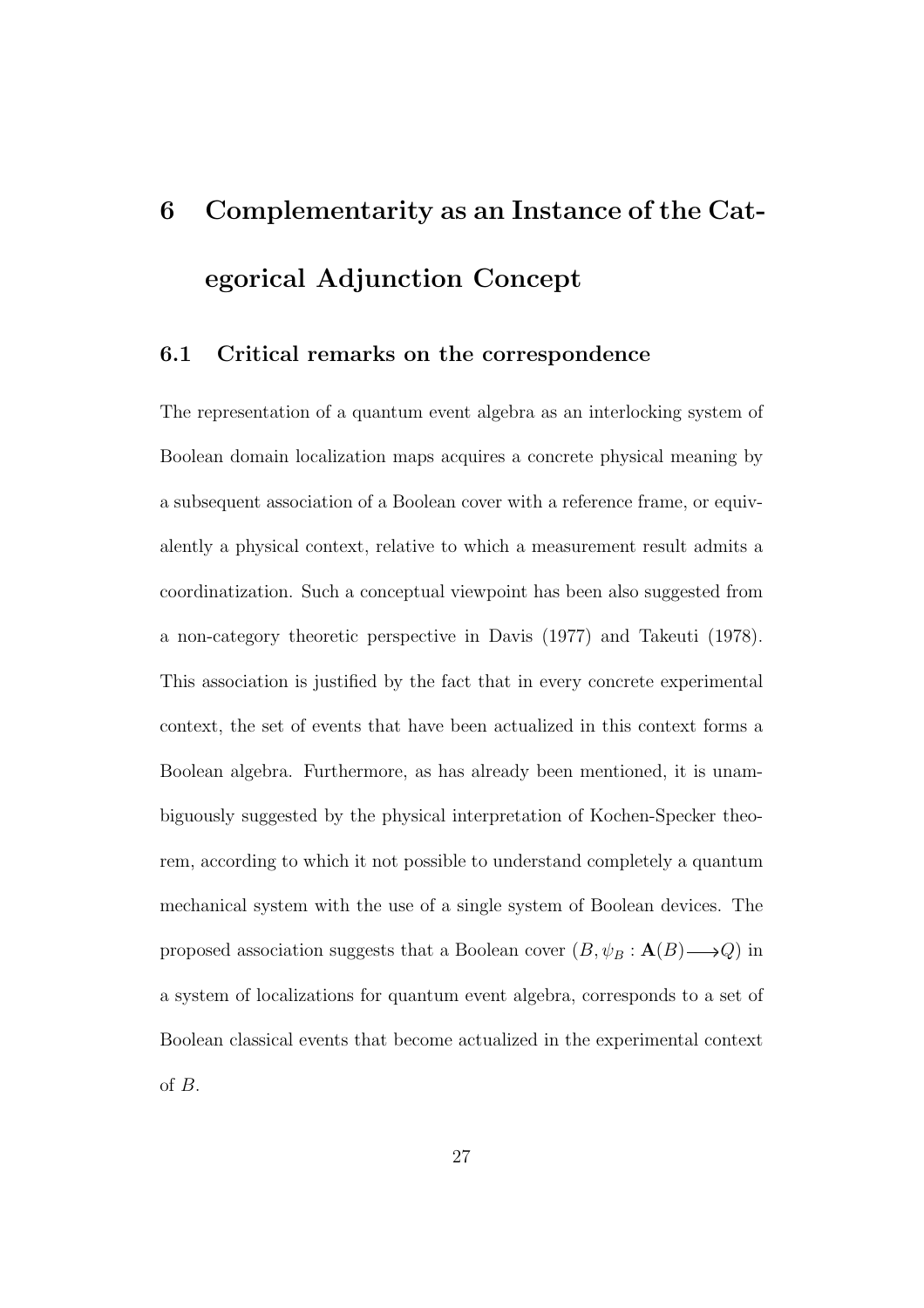Associating a Boolean cover in the mathematical descriptive language, with a concrete physical context in the physical one, takes into account two fundamental distinctions inextricably connected with the quantum theoretical formalism:

The first of them refers to a distinction being made between an observable event and the physical context that constitutes a set of necessary and sufficient constraints for the occurrence of an event of the observed kind. To the event, there corresponds a formal descriptive proposition language. To the physical context there corresponds a context-description in a formal descriptive language assuming existence at the level of covers, followed by an appropriate terminology providing names for the characterization of the language of events occurring in that context. These latter descriptions can be said that belong to the constitutive level of the Boolean localization systems.

The second refers to a distinction being made between possessed physical quantities, as those found in classical physics, and dispositional ones, as those found in quantum physics. The dispositional character of quantum observables is associated with the fact that they may only be specified via the measurement process, and more precisely, as relationally appearing with respect to theoretical or actual Boolean preparatory environments. In the mathematical descriptive terminology this distinction is encoded in a transition from globally Boolean event structures to globally non-Boolean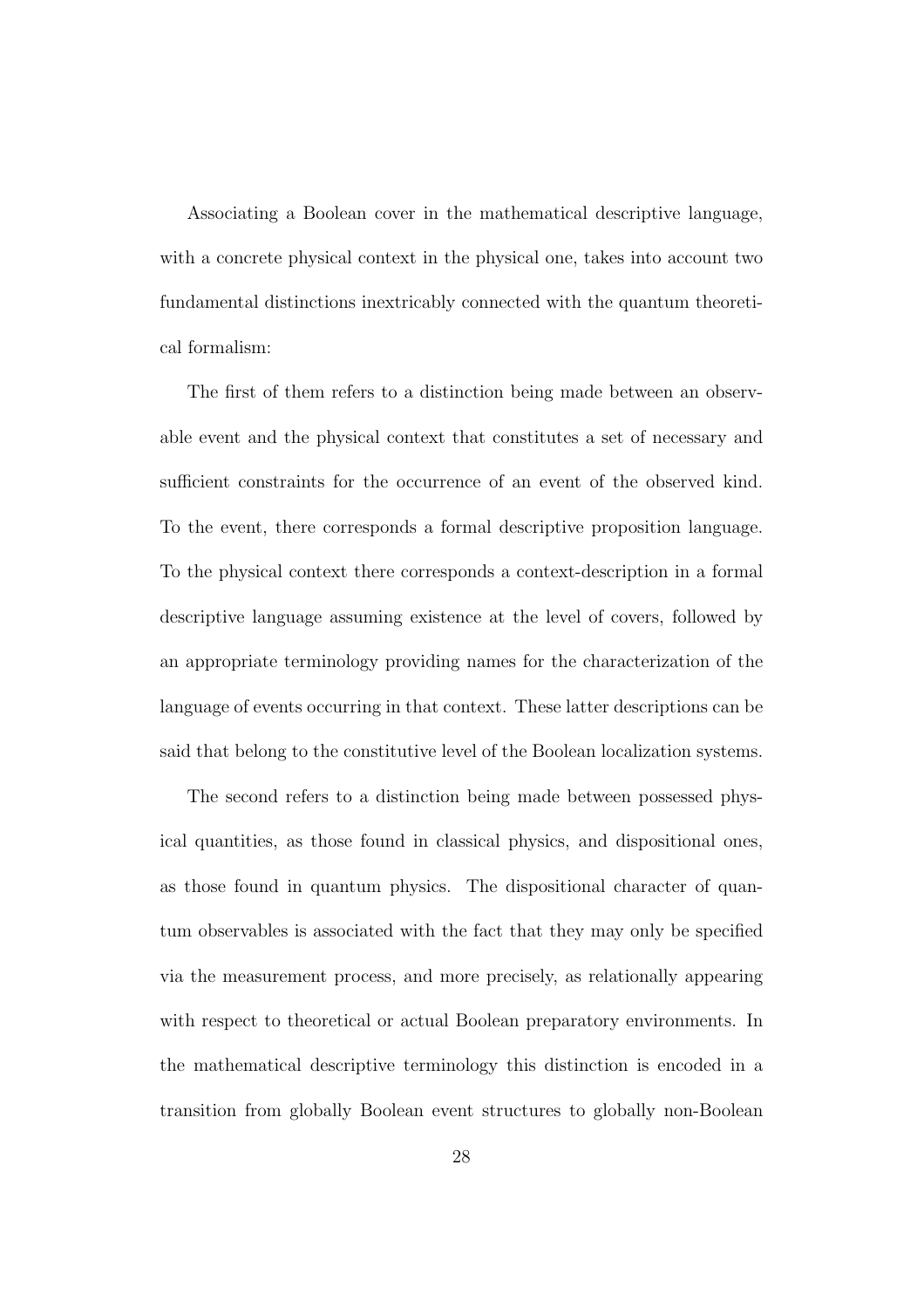event structures, being covered by a multitude of Boolean domain localization charts. In this sense, creating a preparatory Boolean environment for a system to interact with a measuring device, does not determine which event will take place, but it does determine the kind of event that will take place. It forces the outcome, whatever it is, to belong to a certain definite Boolean chart of events for which the standard measurement conditions are invariant. Such a set of standard conditions for a definite kind of measurement is named a physical context and is reflected to a Boolean reference frame in the mathematical descriptive language.

In the sense of these fundamental distinctions, observables schematize the quantum event structure by correlating Boolean charts picked by measurements with the smallest Boolean algebra of all the clopen sets of the real line, playing the precise role of coordinatizing objects in the process of probing the Quantum world.

#### 6.2 Substantiation of a Twofold Complementarity Scheme

The previous critical remarks have prepared the conceptual ground for the implementation of the main thesis of this paper, namely that the interpretative concept of complementarity in Quantum theory is being formalized mathematically, and moreover clarified and substantiated, through the cate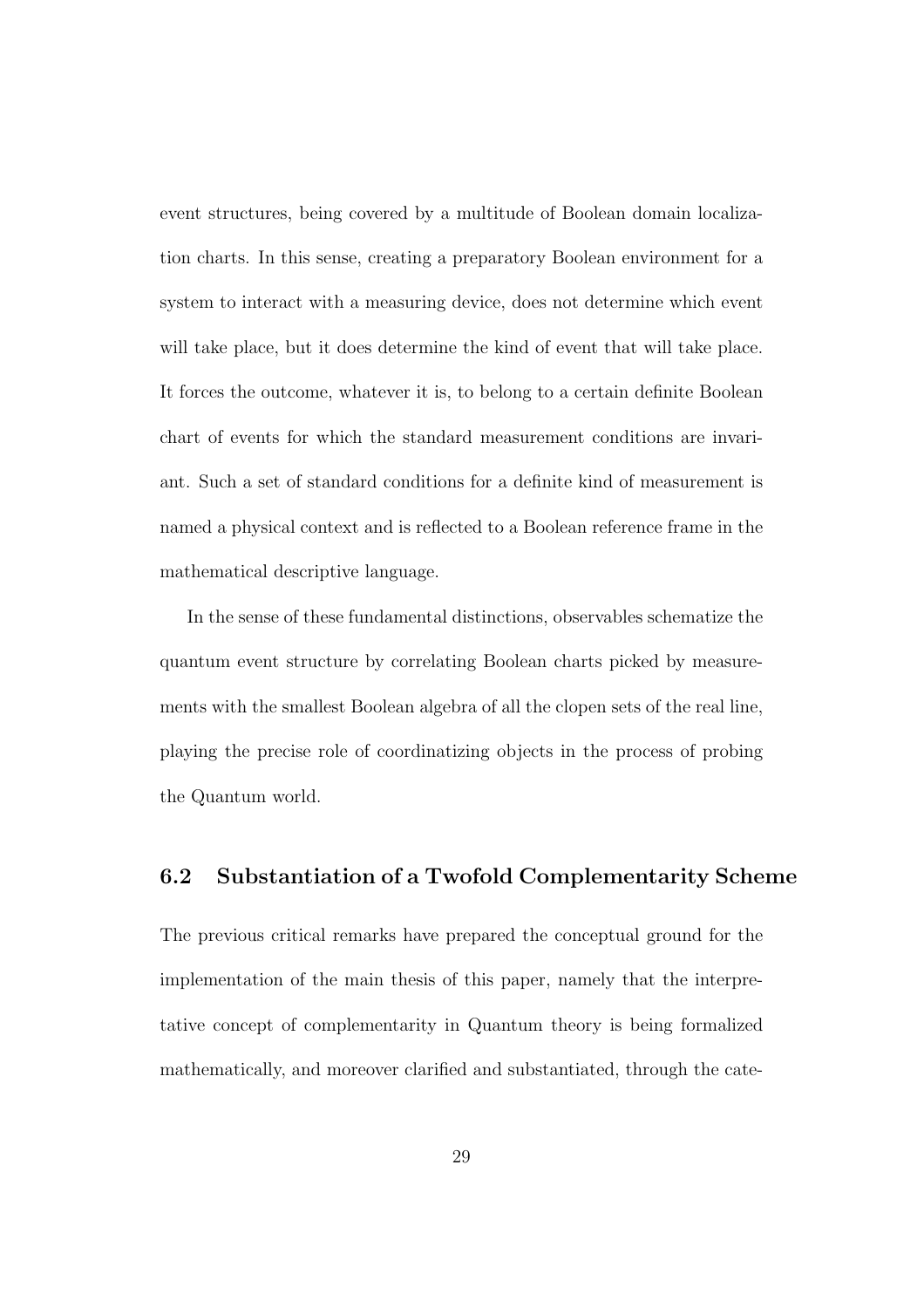gorical notion of adjunction between the categories of quantum event algebras and the topos of presheaves of Boolean event algebras.

As a concise prologue, it is of value to remark that the notion of complementarity as a property of language, being forced as a tool of interpretation by virtue of the context dependence of quantum events is taken by Bohr. In the original conception of this notion, Bohr's argumentation consisted of two basic premises:

[i] Every quantum event is an observer-related event.

[ii] The study of complementary phenomena demand the use of mutually exclusive experimental arrangements.

With respect to premise [i], we claim that this is precisely the functioning of a Boolean reference frame. But, with respect to premise [ii], we may argue that the restriction of complementary phenomena to those only corresponding to mutually exclusive measurement contexts imposes a strict adherence to the two-valued logical machinery of classical logic, since does not permit truth-value assignments, like the multi-valued ones of topoi, expressing in the spirit of our discussion, partial compatibility of overlapping Boolean domain environments. Thus, in order to accommodate these logical possibilities, it is necessary to adopt a weaker version of premise [ii], that permits partially or locally compatible physical contexts in covering systems of the quantum event structure. An analogues stance towards the meaning of the comple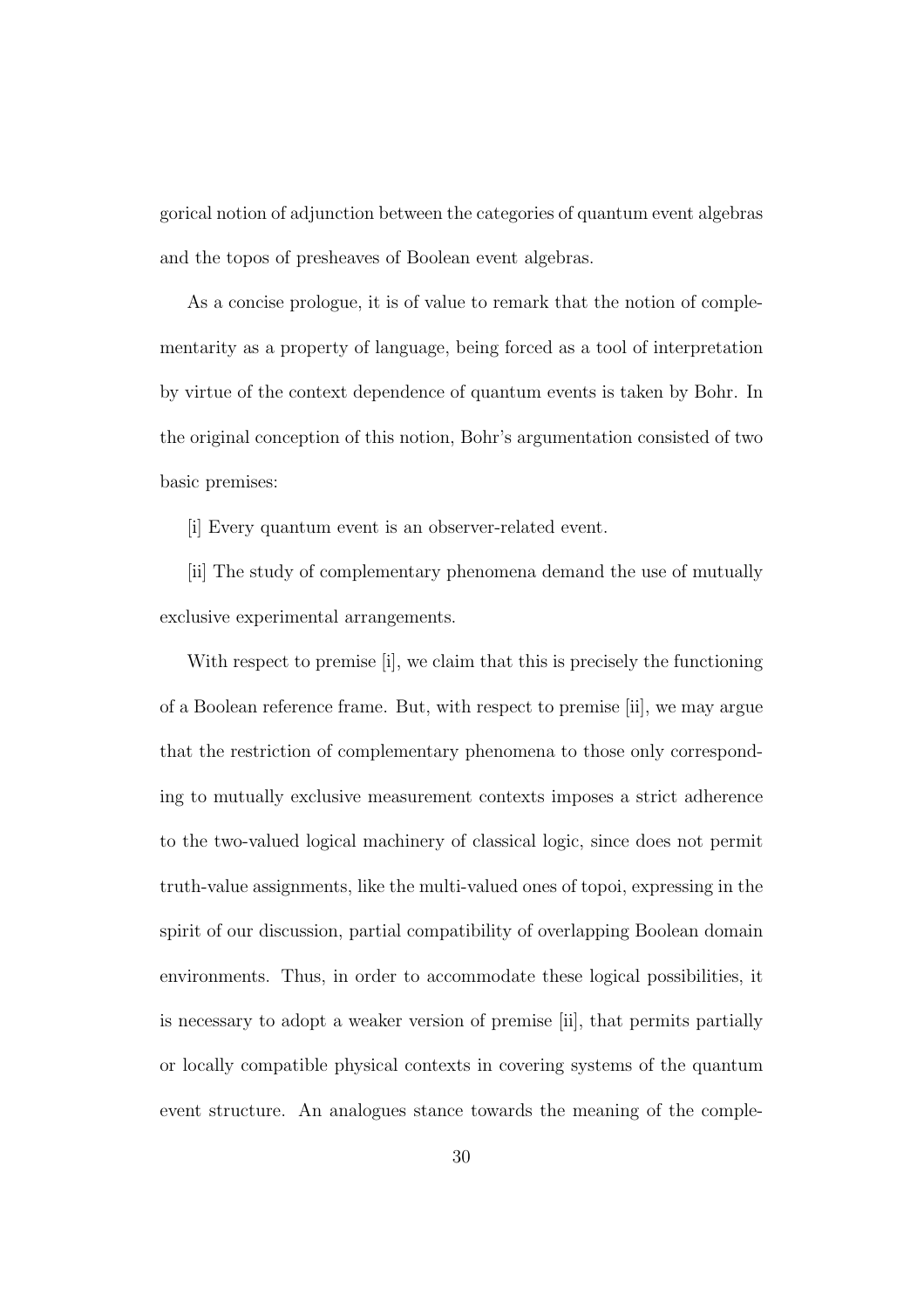mentarity concept has first been advocated by Heelan (1970). We will return to this subtle issue later in this work.

Our main objective at the present stage is the defence of the claim that the adjunction construction embodies the semantics of the notion complementarity and, moreover, it explicates its functioning via a twofold scheme consisting of a horizontal and a vertical dimension. For this purpose, we consider the natural bijection

$$
Nat(\mathbf{P}, \mathbf{R}(Q)) \cong Hom_{\mathcal{Q}}(\mathbf{LP}, Q)
$$

We notice that the functors  **and**  $**L**$  **are not inverses, since we can see that** neither RL nor LR need be isomorphic to an identity functor. One way of thinking about this is to recall the analogy between functors and translations and make it literal.

If we consider that  $\textbf{Sets}^{\mathcal{B}^{op}}$  is the universe of [Boolean event algebras]variable sets, and  $\mathcal Q$  that of quantum event algebras, then the functor  $\mathbf L$ :  $\text{Sets}^{\mathcal{B}^{op}} \longrightarrow \mathcal{Q}$  can be understood as a translational code from variable sets of Boolean localization domains, standing as physical contexts of measurement, to the algebra of events describing globally the behavior of a quantum system. On the other side, the functor  $\mathbf{R} : \mathcal{Q} \longrightarrow \mathbf{Sets}^{\mathcal{B}^{op}}$  can be conceived as a translational code in the inverse direction. In general, the content of the information is not possible to remain completely invariant translating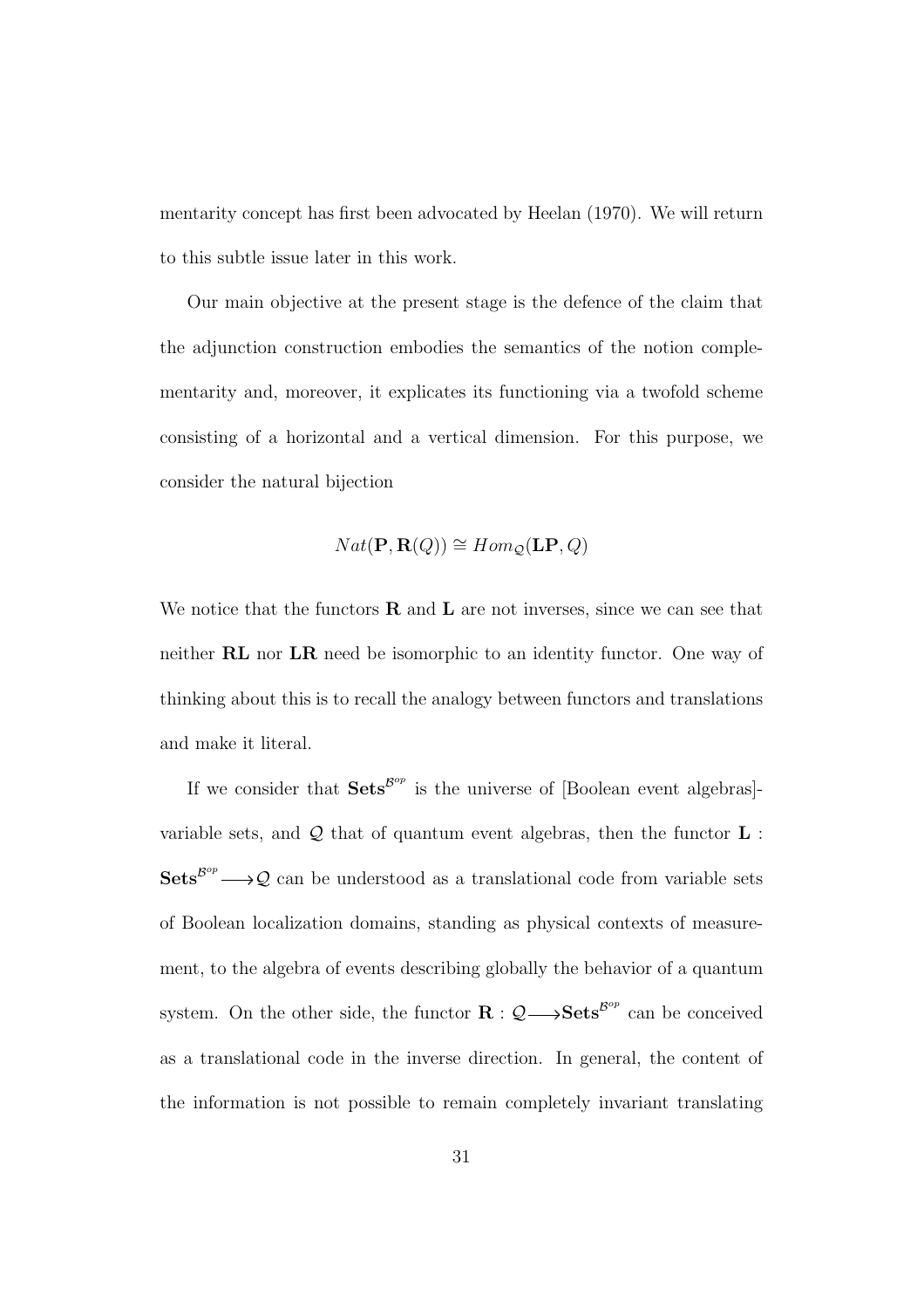from one language to another and back, that is by encoding and decoding a message. However, there remain two ways for a [Boolean event algebras] variable set P, or else multiple filters structured window, to communicate a message to a quantum event algebra Q. Either the information is specified in quantum descriptive terms with P translating, which we can represent as the quantum homomorphism  $\mathbf{LP} \to Q$ , or the information is given in Boolean descriptive terms with Q translating, represented as the natural transformation  $\mathbf{P} \to \mathbf{R}(Q)$ . In the first case, Q thinks that is questioned in its own quantum descriptive terms, while in the second  $P$  thinks that it poses a question in Boolean terms. The natural bijection then corresponds to the assertion that these two distinct ways of communication, objectified as interactions via the channels of measuring devices, are equivalent.

Thus, the adjunctive correspondence is precisely constitutive of the meaning embodied in the process of relating relations arising from the partial congruences of two different globally descriptive levels of event language in communication. Most importantly, it engulfs all the necessary and sufficient conditions for the formulation of a two-directional dependent variation regulated simultaneously by the Boolean and quantum structural levels in local congruence vertically displayed. This process is actualized operationally in any preparatory context of a measurement situation with the purpose of extracting information semantically associated with the behavior of a quantum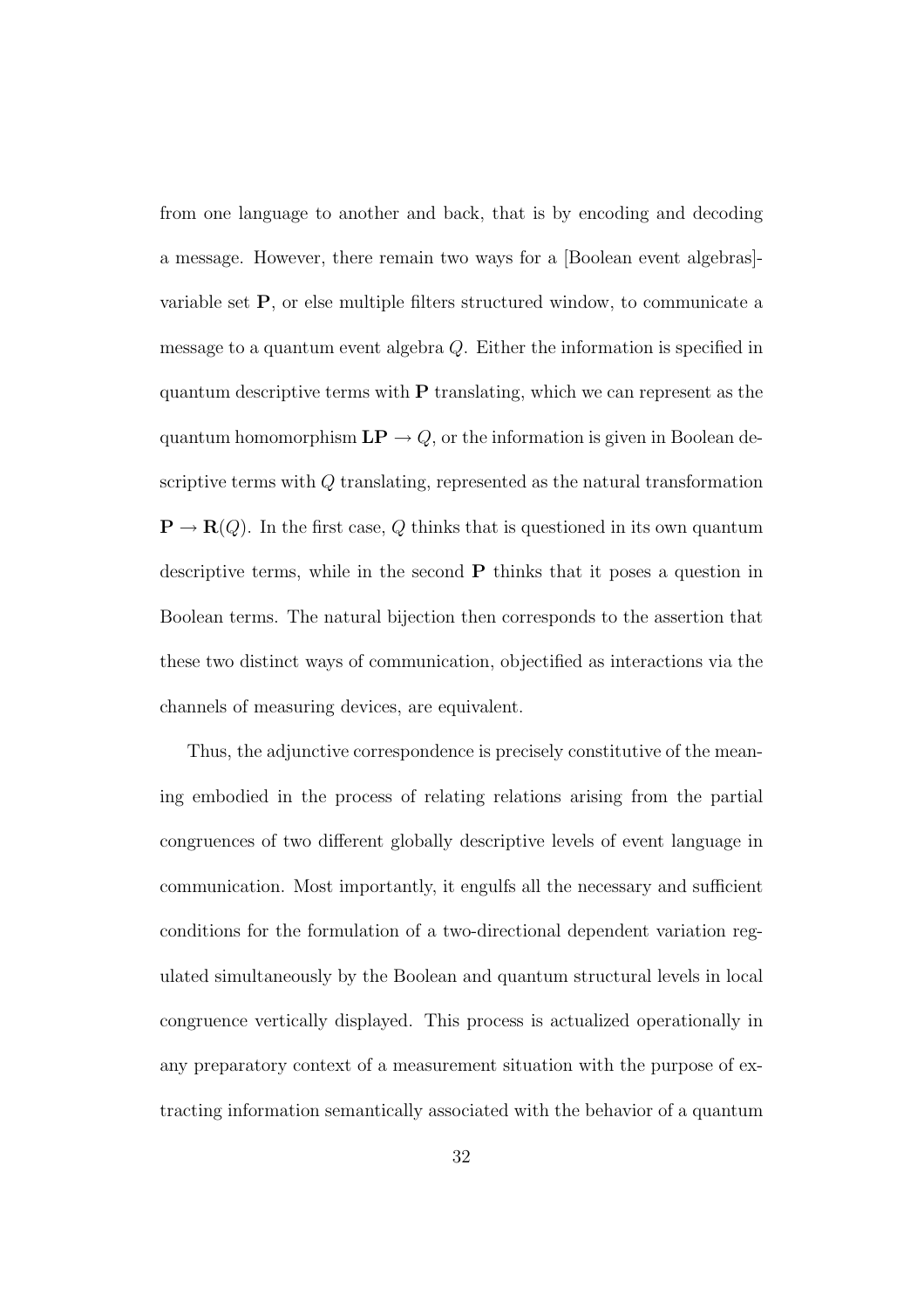system via observable quantities. In turn, the repetition of this process in distinct or overlapping localizing environments for measurement, such that the totality of all similar or different manifestations of a quantum system's behavior is exhausted, gives rise to a variation of the observable characteristics, which is not always compatible according to the descriptive ideals of classical physics. This fact is not really paradoxical, from the contextual viewpoint of Boolean reference frames. It is just a consequence of the partial compatibility of overlapping observation contexts with intentionally specified Boolean descriptive languages at preparatory environments. Remarkably, the uncertainty principle can be understood in this setting as expressing exactly the measure of partial compatibility of diverse observable characteristics of the same quantum system in one and the same observational context, or equivalently, Boolean reference frame. Of course, the global closure of this, essentially, communicative process, realized as Boolean morphogenetic information filtration in the vertical direction, and as transitory information circulation in the horizontal, is constrained to obey certain conditions, such that its total constitutive information content, unfolded in the multitude of Boolean domain coordinatized instantiations of observables, is preserved and coherently organized. At this stage, the adjunctive correspondence itself, via the counit characterizing it, guides to the conclusion that a full and faithful representation of the structure of events of a globally non-Boolean quantum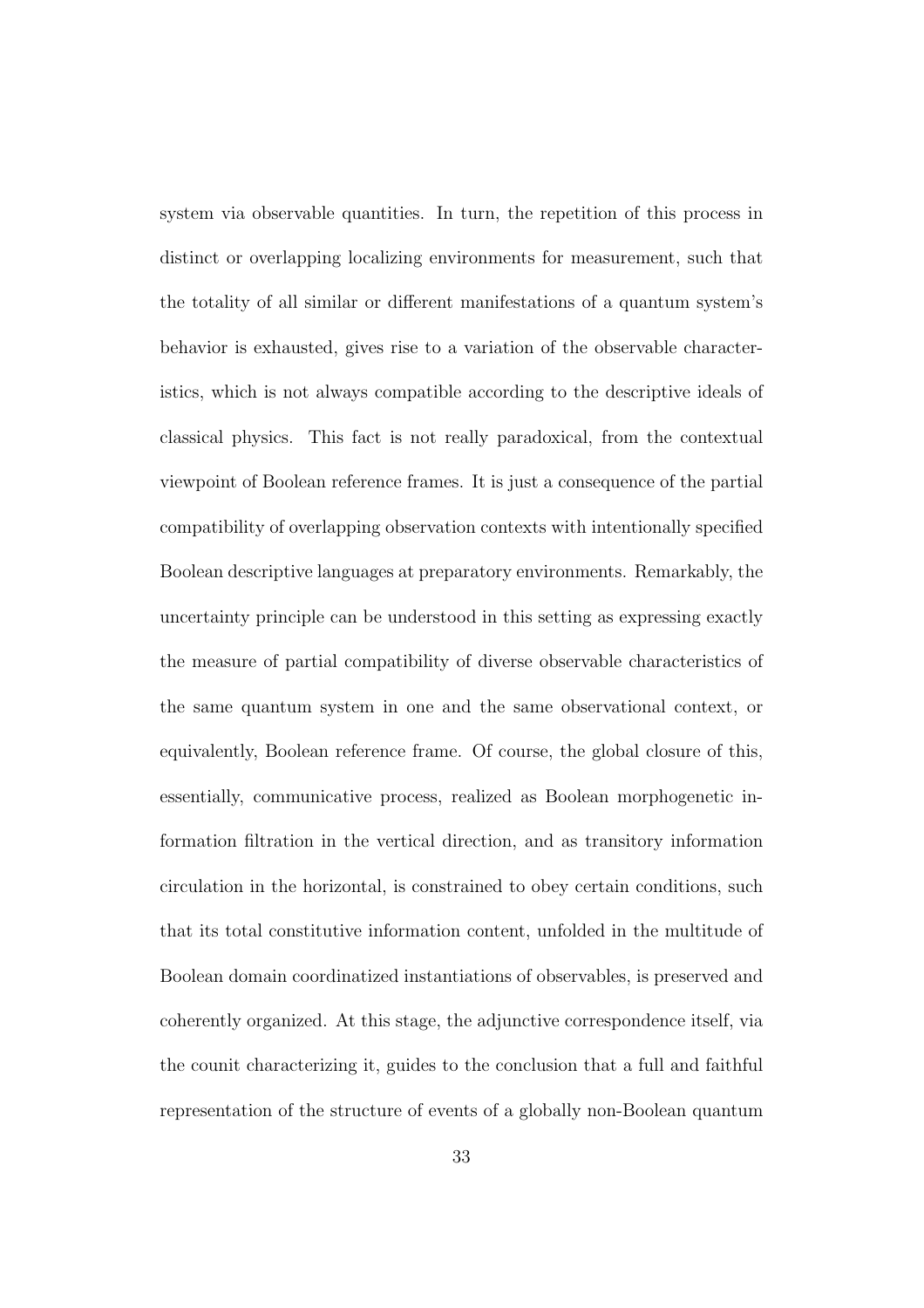algebra, in terms of families of coordinatizing Boolean domain homomorphisms, being qualified as covering or localization systems, is guaranteed if and only if the counit is a quantum isomorphism. This conclusion, subsequently, is the referent of the invariance property pertaining the preservation of the total qualitative information content embodied in a quantum algebra of events through the process of unfolding in Boolean reference frames of covering systems and then enfolding back.

We may systematize the discussion above by arguing that the established adjunction manifests complementarity in a twofold holistic scheme, consisting of two interdependent interpretational directions.

Vertical complementarity : Vertical complementarity acquires a meaning by conceptually relating two hierarchically different but partially congruent descriptive levels, namely the levels of quantum event structures and those of Boolean event structures modelled functorially in Sets. It relates them by the pair of adjoint functors  $\mathbf{L} \dashv \mathbf{R}$  as follows:

$$
L:Sets^{\mathcal{B}^{op}}\xrightarrow{\longleftarrow} \mathcal{Q}:R
$$

and the natural bijection

$$
Nat(\mathbf{P}, \mathbf{R}(Q)) \cong Hom_{\mathcal{Q}}(\mathbf{LP}, Q)
$$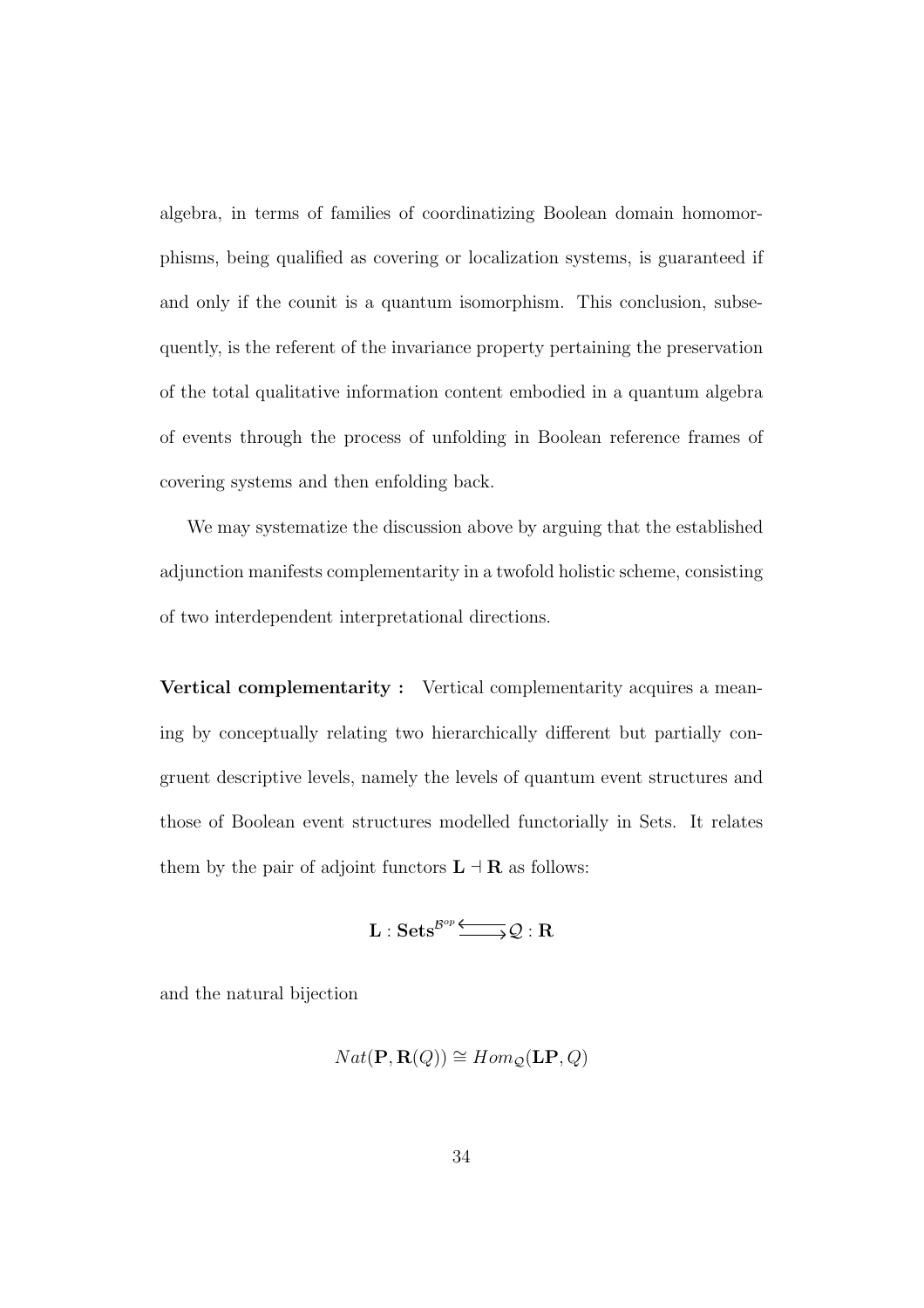which establishes an equivalence of translational codes between the language of a system of multiple Boolean filtering windows, and the language of a quantum structure.

Horizontal Complementarity : Horizontal complementarity acquires a meaning by conceptually relating different Boolean reference frames, used as Boolean domain localization contexts for the observation of manifested behavior of a quantum system, and subsequently, integrating them in a coherently organized covering system.

By virtue of, both, the horizontal and the vertical dimension of the complementarity notion, the quantum kind of structure is being objectified via isomorphic classes of the Boolean kind localization systems, each containing interconnected, partially or locally compatible, measurement environments. The twofold scheme of complementarity contains a significant interpretative power as formalized in the categorical adjunction construction and the subsequent Boolean manifold representation of quantum event algebras as we will further analyze.

The Boolean covers interlocking in localization systems, and providing reference frames for the local description of the quantum event structure in terms of contextual events, function like complementary pattern recognition mechanisms, such that complementary manifestations of the same quantum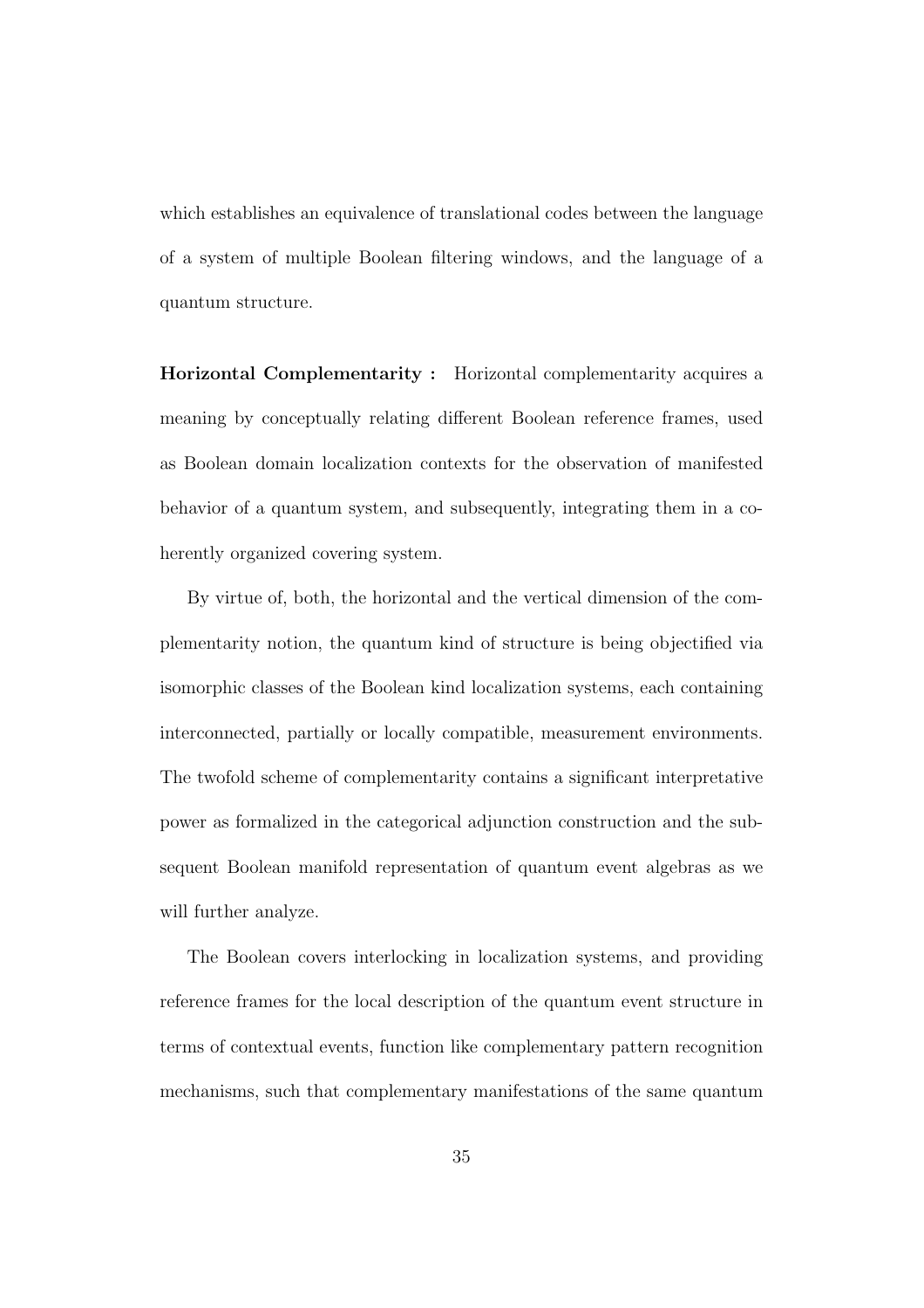system are being formed by the deliberate abstractions associated with the preparation of a physical context. These abstractions inextricably connected with every Boolean domain filtering mechanism project the globally non-Boolean quantum event structure into Boolean local models endowed with a sharp or fuzzy Boolean logic, and, furthermore, make possible the manifestation of qualitatively named observables in the corresponding Boolean environments of discourse.

If we consider a set of standard conditions for a specified kind of measurement, to this there corresponds a Boolean chart of events, and a propositional language in which the events can be described. Each event language correlated with some standard measurement conditions constituting a physical context, can be considered as a single element, corresponding to a local Boolean cover in the category of elements  $\mathbf{G}(\mathbf{R}(Q), B)$ . Then, compatible event languages in measurement localization systems are interconnected through the colimit construction and can be pasted together, in order to form a Boolean manifold event language representation of the quantum structure. The language in which correlations between distinct or overlapping event languages are expressed, corresponding to concrete physical contexts, is the language admissible at the level of covering systems, that by virtue of the adjunction counit isomorphism, may provide a full and faithful representation of the quantum event language globally. Its resources are the names of the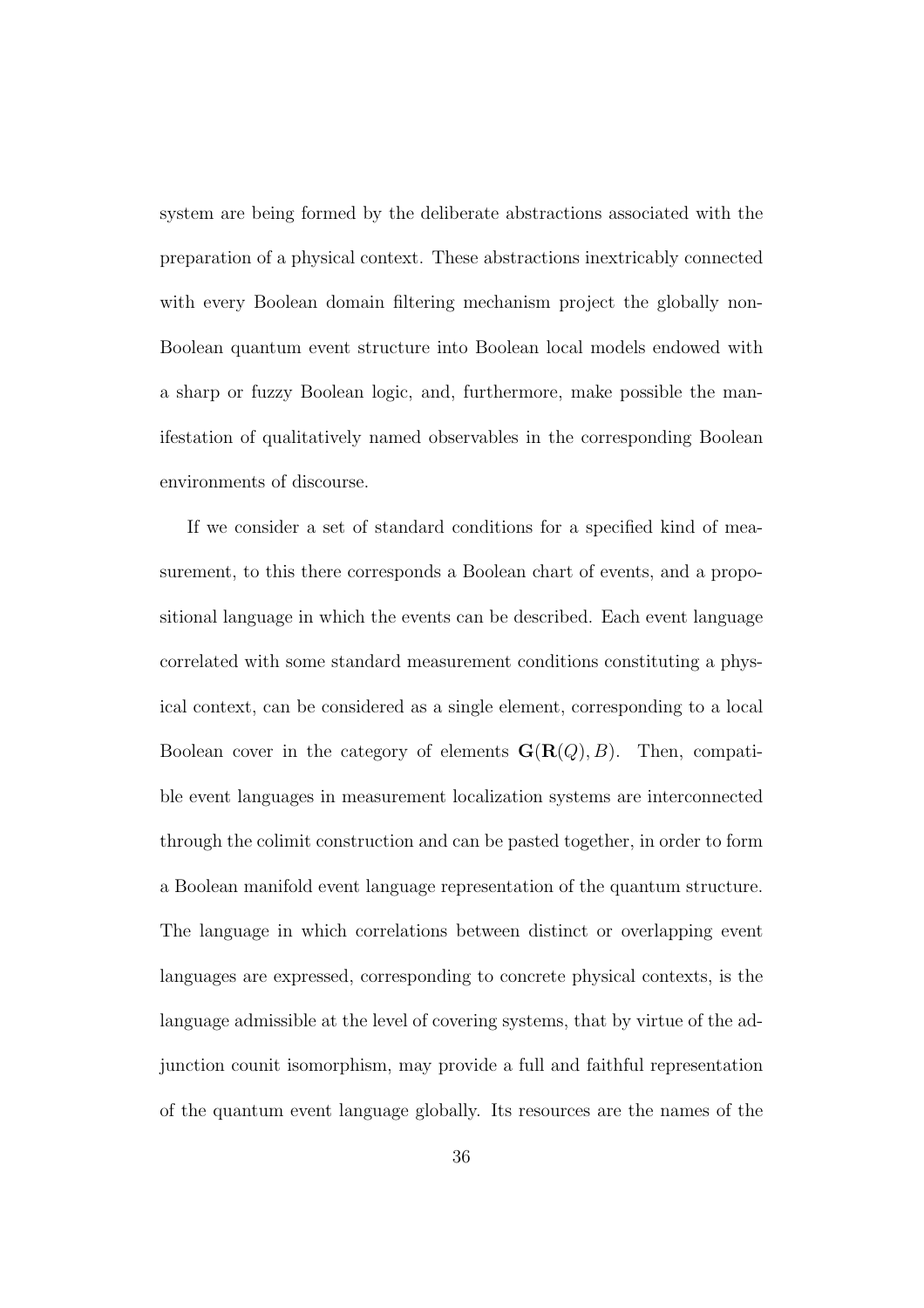various descriptive event languages in the category of elements, and predicates describing the corresponding Boolean reference frames. Statements in the Boolean manifold language can be conceived as linguistic pictures -not, however, of events, but of a variety of physical contexts for different charts of events. Thus, the meaning of nonclassical logic characterizing the quantum propositional calculus is at the level in which Boolean domain covers, or Boolean reference frames, are related to one another, and not at the level of single quantum mechanical events.

It is appropriate to remark that each quantum event algebra can have many covering systems, or systems of localizations, which form a partial ordered set under inclusion. We note that the minimal system is the empty one, namely  $S(B) = \emptyset$  for all  $B \in \mathcal{B}$ , whereas the maximal system is the Hom-functor  $\mathbf{R}(Q)$  itself. Moreover intersection of any number of systems of localization is again a system of localization. Furthermore, we say that a family of Boolean charts  $\psi_B : \mathbf{A}(B) \longrightarrow Q$ ,  $B \in \mathcal{B}$  generates the system of localizations S if and only if this system is the smallest among all that contains this family. From the logical viewpoint, we can assert that the quantum event language accommodates a partial ordering of different localization systems consisting of physical measurement contexts. Hence it is legitimate to think of quantum logic, as the logic appropriate at the level of correlations of distinct or overlapping Boolean contexts for measurement, presupposing the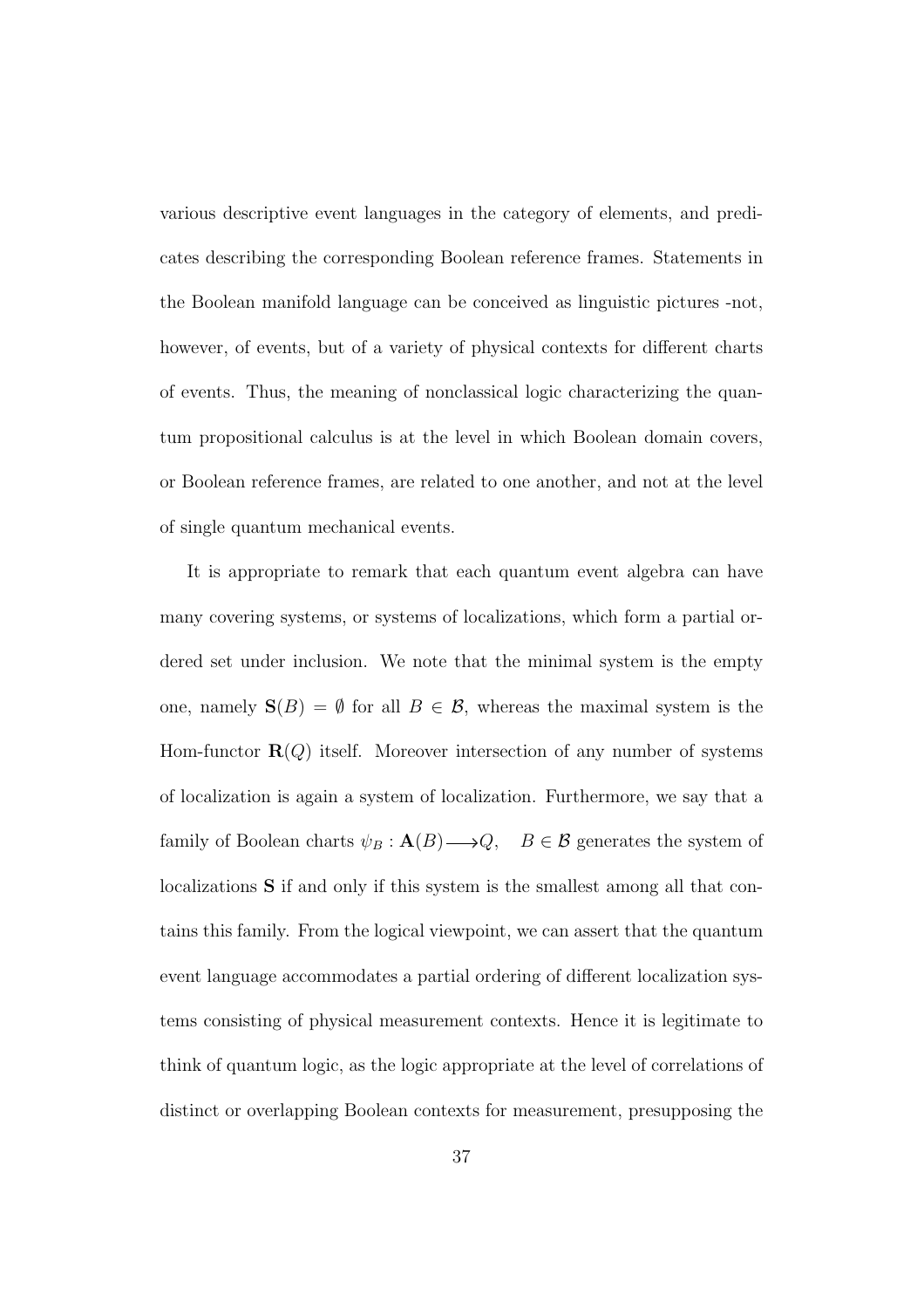validity of sharp or fuzzy Boolean logic in the domain of discourse of distinct experimental situations.

The covering process leads naturally to a contextual description of quantum events, with respect to Boolean reference frames of measurement, and finally to a representation of them as equivalence classes of Boolean events. The latter term is justified by the fact that, in case, Q signifies a truth-value structure, each cover can be interpreted as a fuzzy Boolean algebra of events, corresponding to measurement of an observable. More concretely, since covers are maps  $[\psi_B] : \mathbf{A}(B) \longrightarrow Q$ , each Boolean event realized in the domain B, besides its true or false truth value assignment in a measurement context, related to the outcome of an experiment that has taken place, may be also legitimately assigned a truth value, representing its relational information content for the comprehension of the coherence of the whole quantum structure, measured by the degrees in the poset  $Q$ , or equivalently by the degrees assigned to its poset structure of localization systems. This observation forms a logical manifestation of vertical complementarity and is deduced as a consequence of the established adjunction.

At the level of horizontal complementarity we observe that since two different local Boolean charts, each corresponding to a specified measurement context, is possible to overlap, experimental arrangements fulfil the task of probing the quantum event structure from different Boolean reference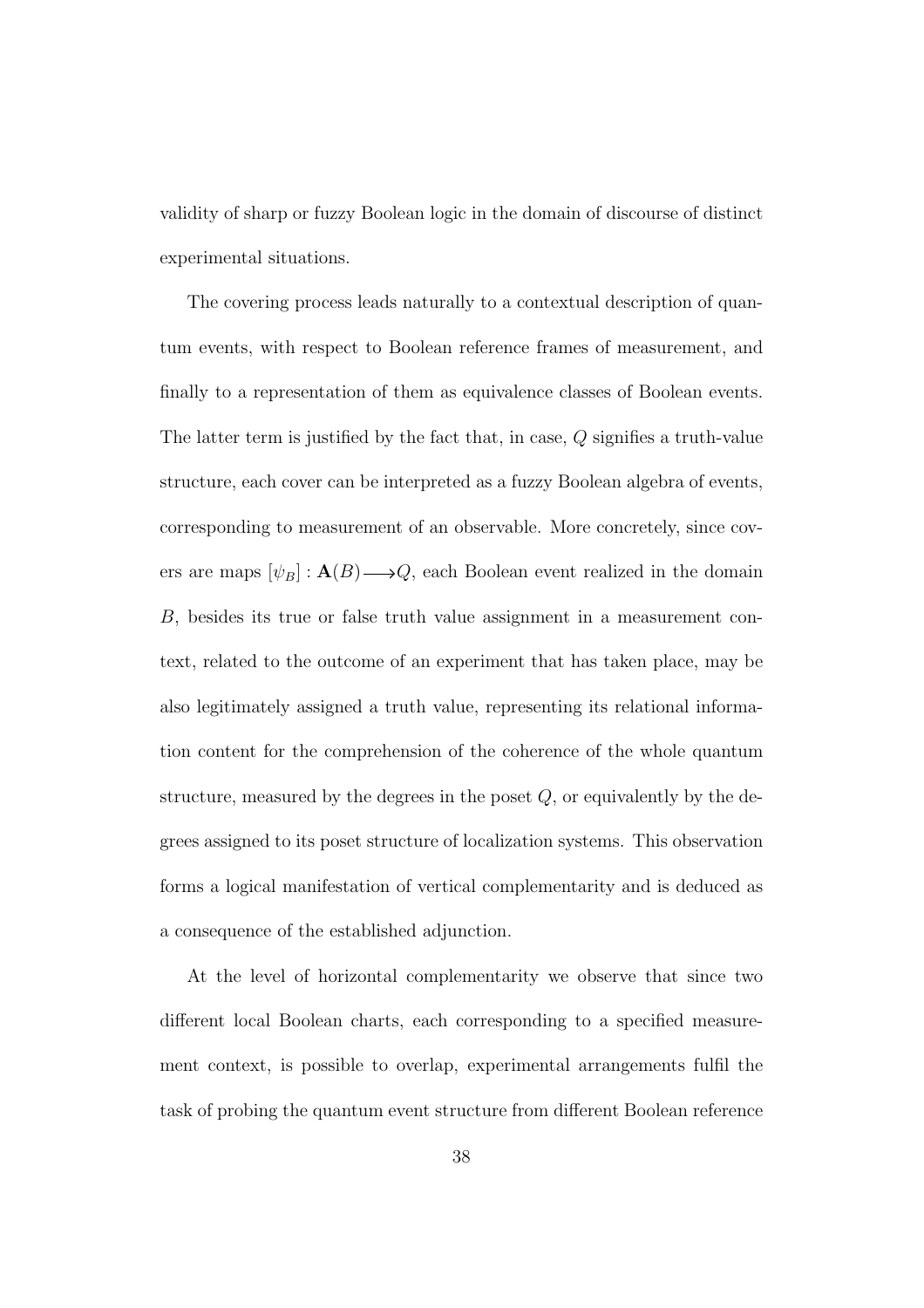frames, objectified by the use of qualitatively different pattern recognition mechanisms. But, by virtue of the equivalence and compatibility relations, encoded in the form of the established adjunction through the colimit and pullback categorical constructions, these different observational frames can be conceived as being equivalent, and moreover, that is possible to establish the same quantum event, although via complementary observable manifestations.

We may sum up, by asserting that, in the twofold complementarity scheme, although every quantum event is an event for a particular kind of a Boolean domain observation chart materialized in a measurement context, or else it is an observer-related event, the correlations of these Boolean reference frames, in the Boolean manifold representation of the quantum event structure, permits a conception of quantum events as equivalence classes of Boolean fuzzy events. Adopting this viewpoint, we may claim that the meaning of the uncertainty relation in Quantum theory is a characterization of the limitations imposed by the theory, and reflected in the quantum event structure on an individual system in one and the same physical measurement context, or Boolean reference frame. In practice, since ideally precise measurement contexts with sharp classical logic are only theoretically possible, simultaneously imprecise measurement contexts with fuzzy Boolean logic, constitute the appropriate reference frames for the probation of the quantum event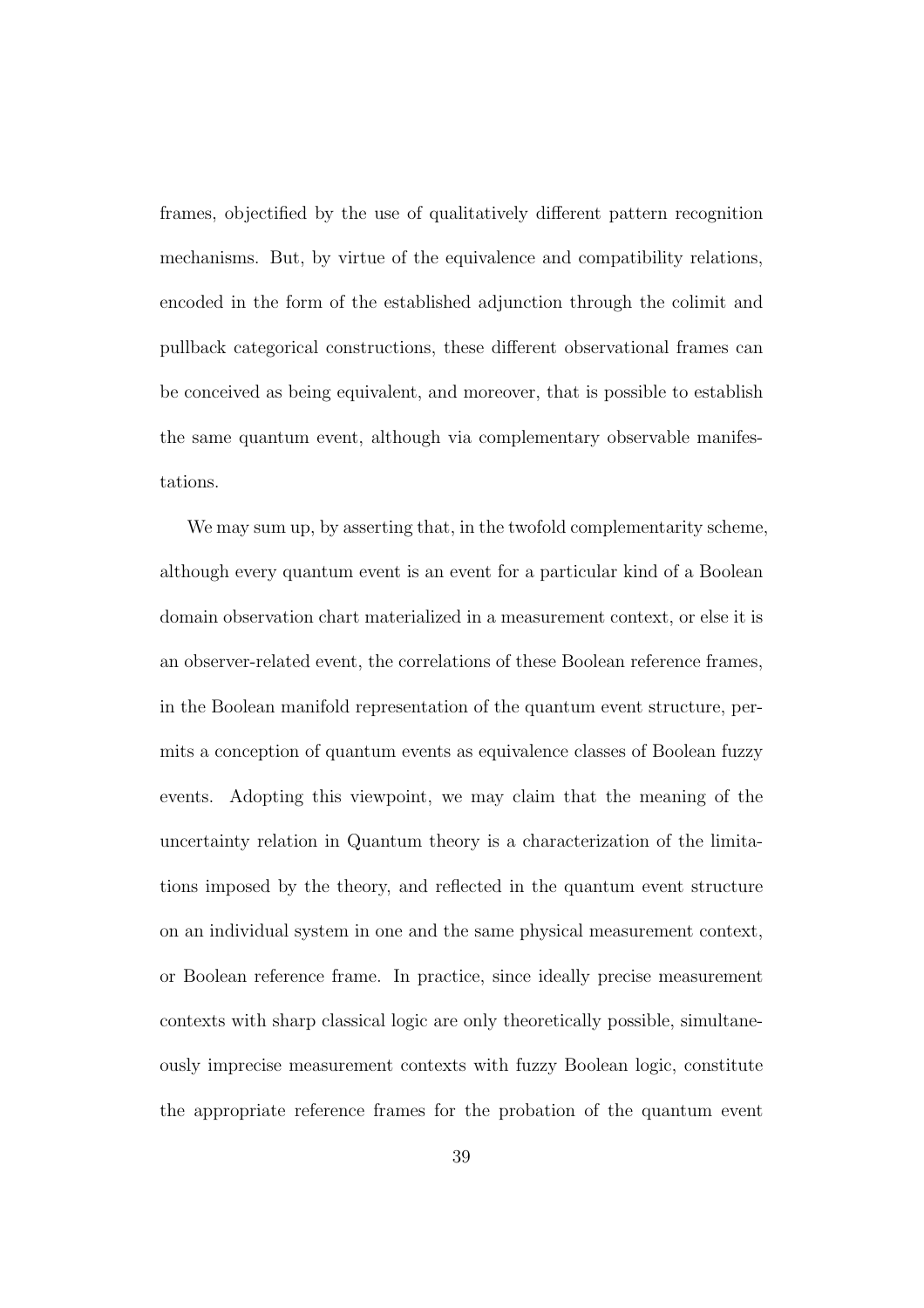structure.

Schematically, we may argue that the quantum event structure is being unfolded through abstractions related with Boolean domain measurement environments, and the twofold complementarity scheme, formalized by the categorical adjunction construction, guarantees the correct communicability, both at the horizontal direction of Boolean reference frames at the same level, and the vertical direction linking the Boolean with the Quantum hierarchical levels by the manifold scheme.

Finally, it is of particular importance in the conceptual manifestation of the complementarity scheme, through the established pair of adjoint functors, to emphasize the clear geometric intuitions underlying this notion. We may notice that any Boolean event algebra  $B$  of  $\beta$ , may be viewed as a generic figure in  $\textbf{Sets}^{\text{Bop}}$  and any  $p : B \longrightarrow \mathbf{P}$  as a particular figure, not necessarily monomorphic, of sort  $B$ . If  $P$  is any subfunctor of the Homfunctor  $\mathbf{R}(Q)$ , consisting a system of localizations for quantum algebra  $Q$ , then the counit isomorphism informs us that the Boolean charts in a system of localizations, representing measurement physical contexts, provide singular figures of shape  $B$  in  $Q$ , used to probe the quantum object  $Q$  by means of maps  $\psi_B : \mathbf{A}(B) \longrightarrow Q$  from localizing Boolean domains. In this perspective it is clear that when a Boolean reference frame is considered as a figure of shape B in Q, we think of Q as a fixed object and of  $A(B)$  as variable, so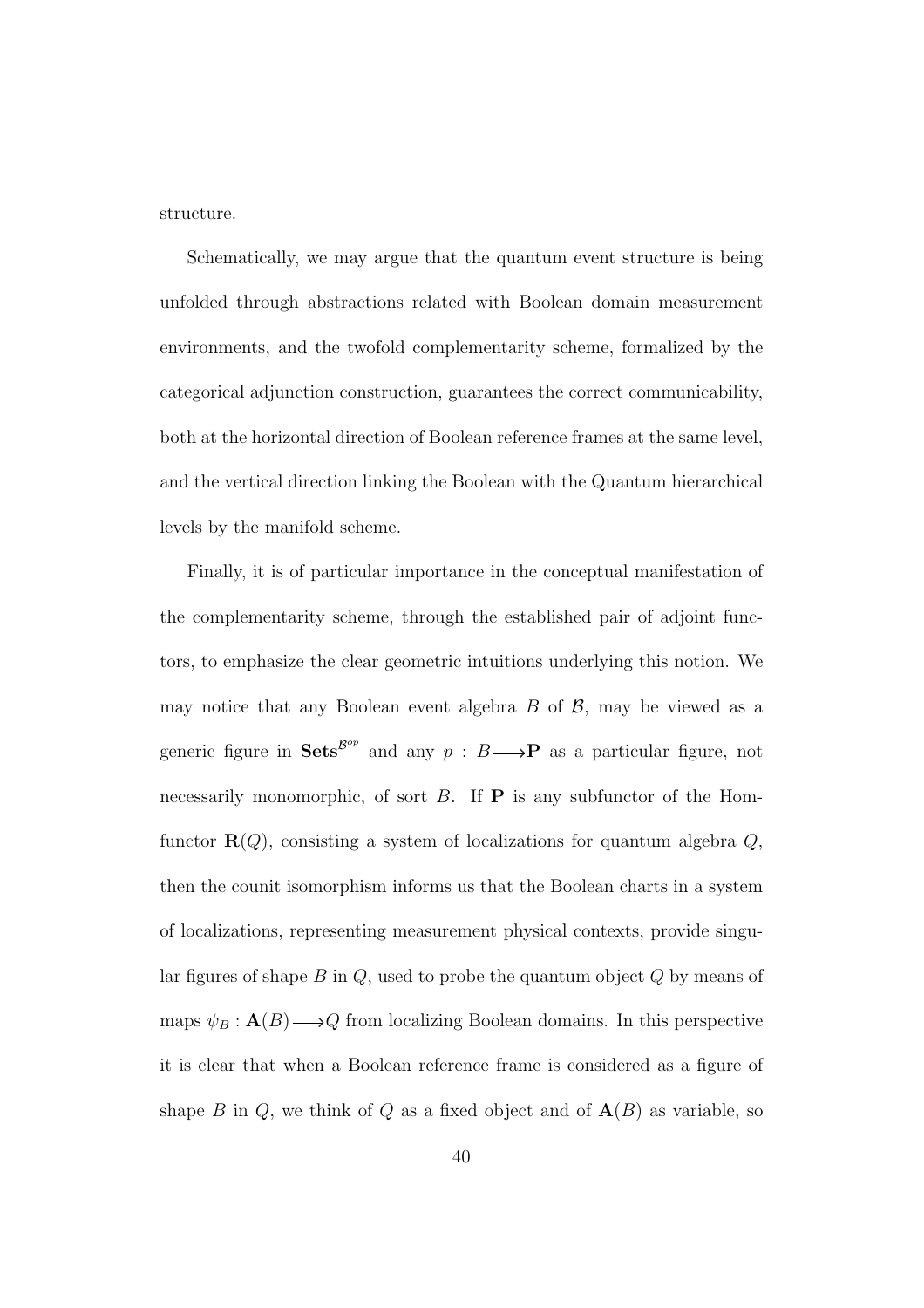as to give all possible shapes of figures in  $Q$ . Furthermore, the compatibility relations that the Boolean charts obey, determine to what extent the corresponding figures overlap, and what the structure of this overlap is. In this geometrical perspective, we view each Boolean reference frame for observation of the quantum event structure, by virtue of the adjoint situation, as a B-parameterized family, or equivalently as a varying element, in that if we evaluate it at various stages, we will vary it through various points of Q. Thus the Boolean reference frames effect a naming or coordinatization of elements of Q by B, emphasizing the fact that each map  $\psi_B : \mathbf{A}(B) \longrightarrow Q$  produces a structure in Q. It is then clear that quantum events manifest themselves only in relation to Boolean reference frames, which in turn, justify entirely their characterization as pattern recognition mechanisms, effecting a coordinatization of quantum event structure, in terms of observable quantities in Boolean domain environments. At a higher level, the categorical construction of colimit, results in the interconnection of the Boolean reference frames in the category of elements, in order to capture all complementary manifestations of a quantum system via contextual observables, and remarkably, this is done in a coherent way respecting partial compatibility on overlaps. Then, the nature of the quantum structural kind is revealed: [i] through the concept of localization systems, represented functorially as subfunctors of the representable functor  $\mathbf{R}(Q)$ , that precisely concretize the interconnecting machinery of the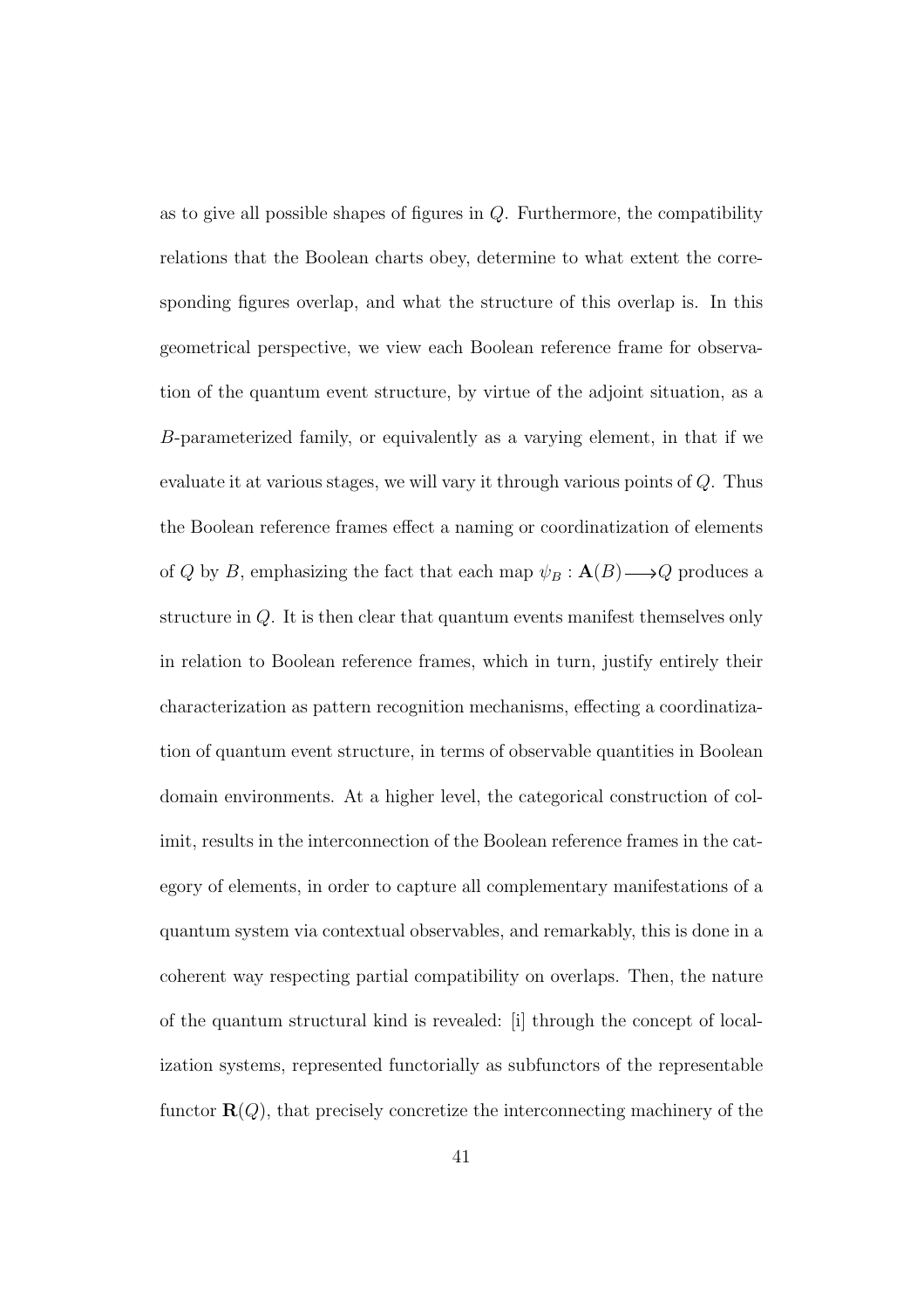colimit in the category of their elements, and, [ii] through the adjunctive correspondence, instantiating the twofold complementarity scheme, which being a universal construction, establishes a translational code between the kind of Boolean structure modelled in Sets, and the kind of quantum structure. Finally, the counit of this adjunction, restricted to Boolean localization systems, being an isomorphism, is the referent of a closure condition, signifying the invariance property pertaining the preservation of the total qualitative information content embodied in a quantum structure through the process of unfolding in Boolean reference frames and then enfolding back.

# 7 Philosophical Reflections on the Twofold Complementarity Scheme

The idea of a reality admitting objective existence is the starting point of all scientific investigations and the conceptual basis pertaining the realistic interpretation of classical theories of physics. We will attempt to demonstrate that the twofold complementarity scheme, as appearing as an instance of the categorical adjunction concept, provides a realistic perspective on quantum structure, although conceptually different from the classical one.

The classical view of reality presupposes that the objects of our observa-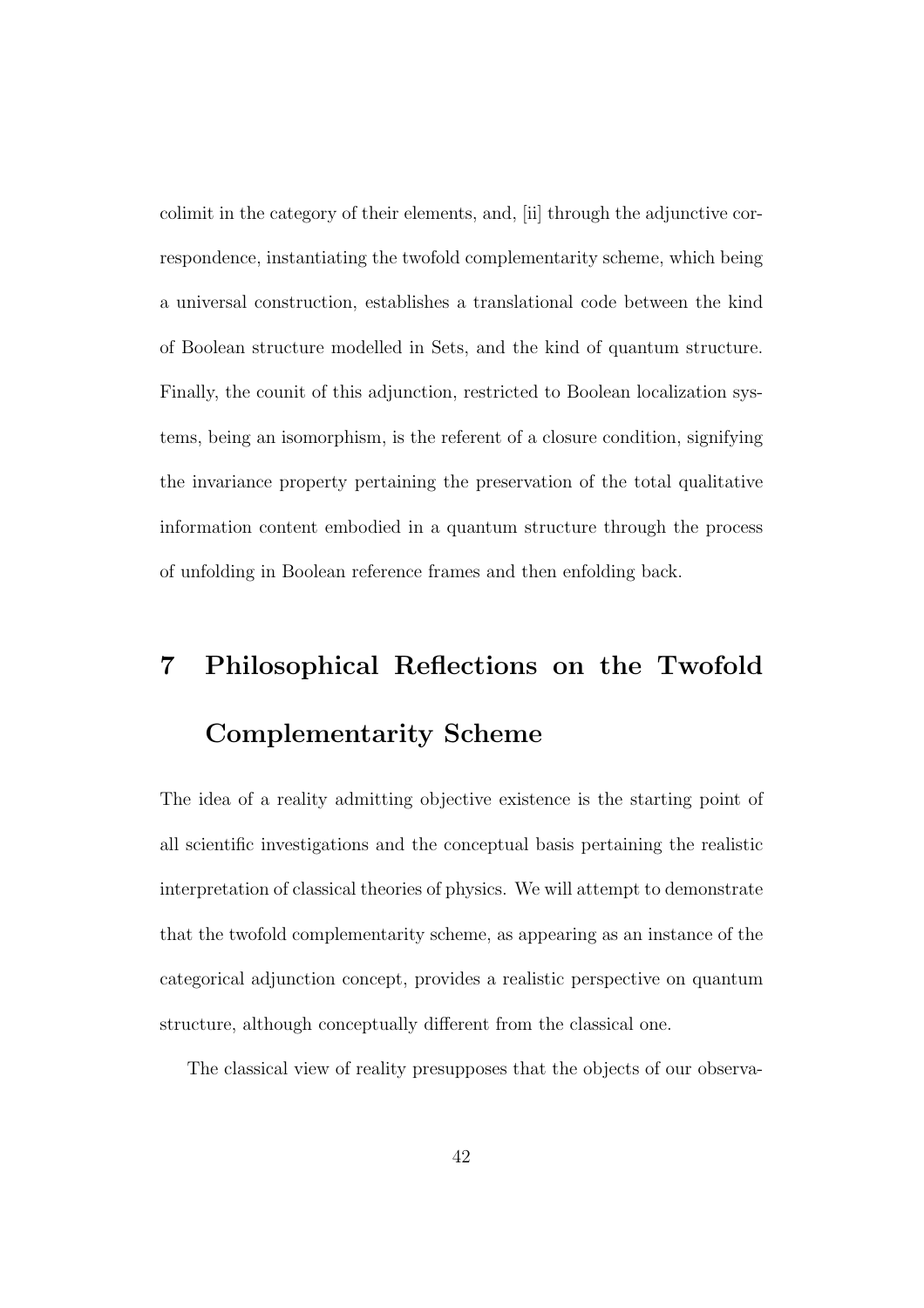tion are the entities in the world. Moreover an entity may be specified, both qualitatively and quantitatively in a definite manner, independently of procedures of observation, being capable of assuming individuality in isolation. According to the interpretative standards of classical realism, an objective description is one that determines the properties possessed by an independently real physical object, standing for an entity, by adopting a representation of that object as a physical system isolated from any observational interaction. Quantum theory does not conform to the descriptive ideals of the classical realism. Thus, the complementarity scheme appearing in the Boolean manifold representation of quantum event structures, should not be judged by the descriptive ideals of the classical realism position, but instead, should be considered as generating a generalization of the classical framework, mainly by initiating a revision of the classical realism assumptions, concerning in particular, the descriptive concepts involved in association with the objects they are used to describe.

We claim that the descriptive framework of the twofold complementarity scheme makes sense only on the basis of a revised realistic interpretation. Indeed, we hold the view that the propositions of a theory relate to real being and moreover that the referents of the theory are objects admitting individuality. Put differently, we claim that the quantum event structure reflects an objective physical reality having existence independently of some mind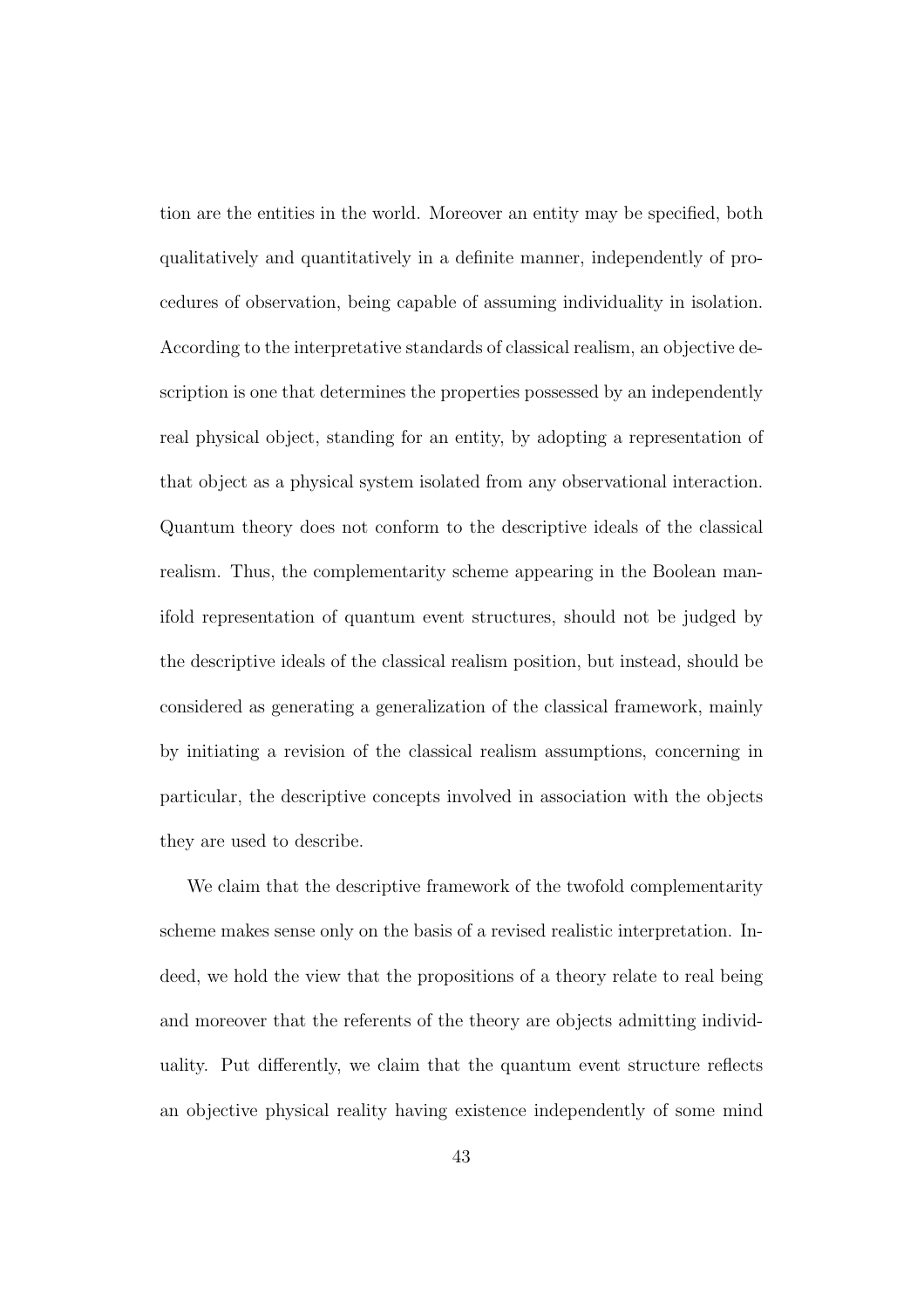perceiving it. Evidently, such an interpretational viewpoint is compatible with the formalism of quantum theory if and only if a non-Boolean event structure is being manifested globally.

Let us initially notice, that we describe our observations using notions of validity adhering to sharp or fuzzy Boolean logic, as a consequence of the preparation of Boolean environments of measurement. This is due to the fact that, only in such environments it is possible to separate sharply or fuzzily elements and conceive them as existing in isolation from the rest of the world. Indeed, the Boolean specification of environments of measurement, engulfs the silent assumption of an almost atomic underlying topology. Of course, such an assumption, in general, can be used as a methodological tool of enquiry, only locally or partially, and never be claimed to assume global validity in the name of empirical findings, being themselves amenable exactly to the specification of these environments. The appropriate border in the domain of validity of such a Boolean description is decided by the relevant abstractions of a measurement situation, conceived precisely as a Boolean localizing or coordinatizing environment. It is instructive at this point, to remind Bohr's definition of the word phenomenon, to refer exclusively to observations obtained under specific circumstances, including the account of the whole experiment. Thus, for methodological purposes, we may adapt Bohr's concept of phenomenon as a referent of the assignment of an observ-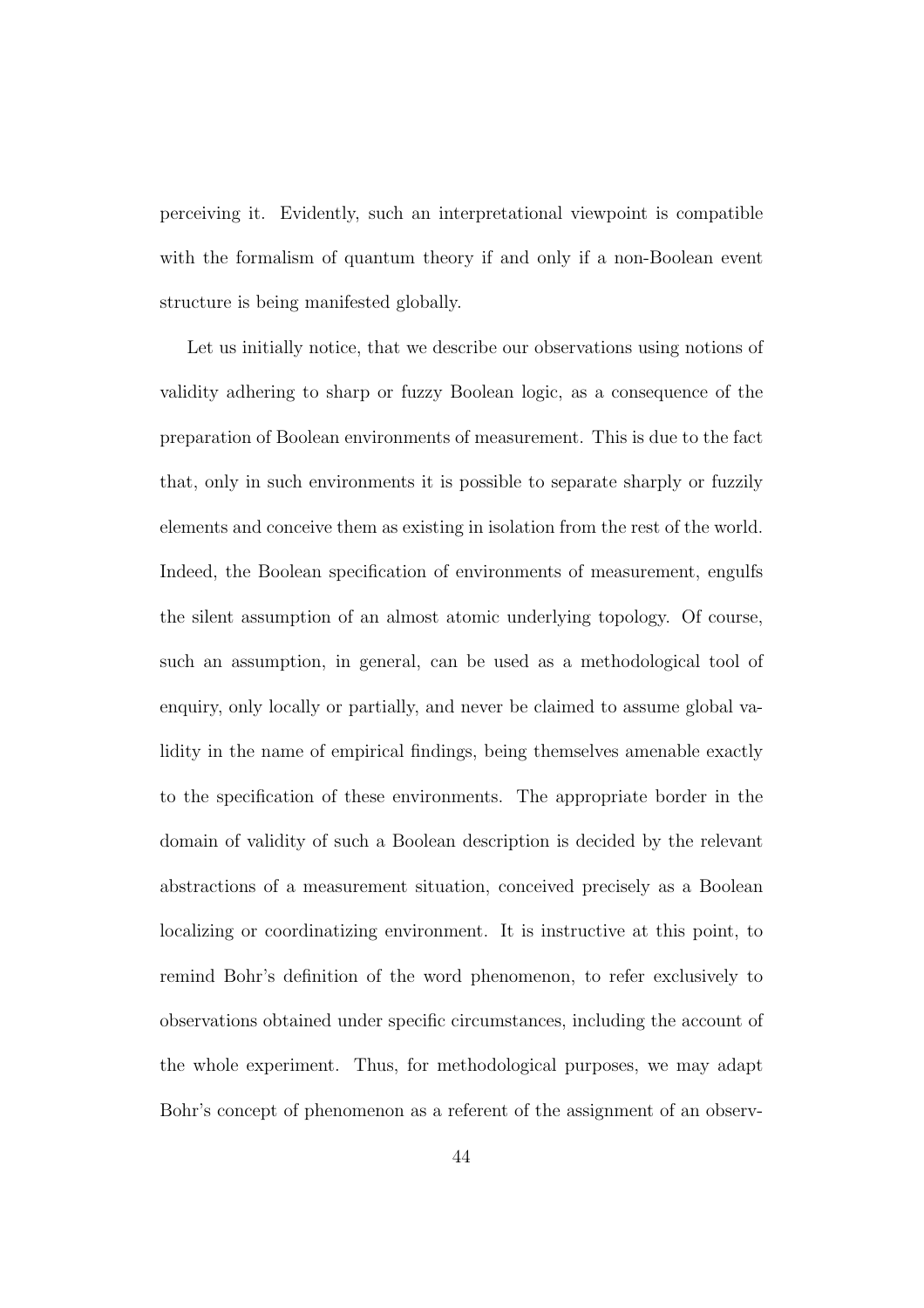able quantity to a system, legitimately thought as approximately isolated, strictly in the context of a Boolean domain local environment of measurement. Let us notice that this consideration is naturally forced just on the basis of a globally non-Boolean event structure, necessitating a multitude of, locally considered, isolated manifestations in Boolean reference frames. In this sense, every Boolean filtering window corresponds to a particular phenomenon and every proposition of the universe of discourse belongs to at least one Boolean frame, thus every proposition, is in principle, descriptive of a classically conceived observable, only under the choice of a local physical context.

It is also important to notice that the physical claim of complementary descriptions embodies in an essential manner the claim that the description of a phenomenon as above, necessitates a theoretical conception of the phenomenon as the referent of a two-levelled interactive process. The first level of this process is constitutive of the generation of a localizing environment, as a reality probing filter, endowed with an intentionally prepared mechanism of abstraction determined explicitly by the qualitative nature of the specific Boolean environment. The second level of this process, is in turn, constitutive of the actualization of the phenomenon only after interaction with the relevant measuring apparatus attached as a binary code to the Boolean frame. Most remarkably this process, considered in conjunction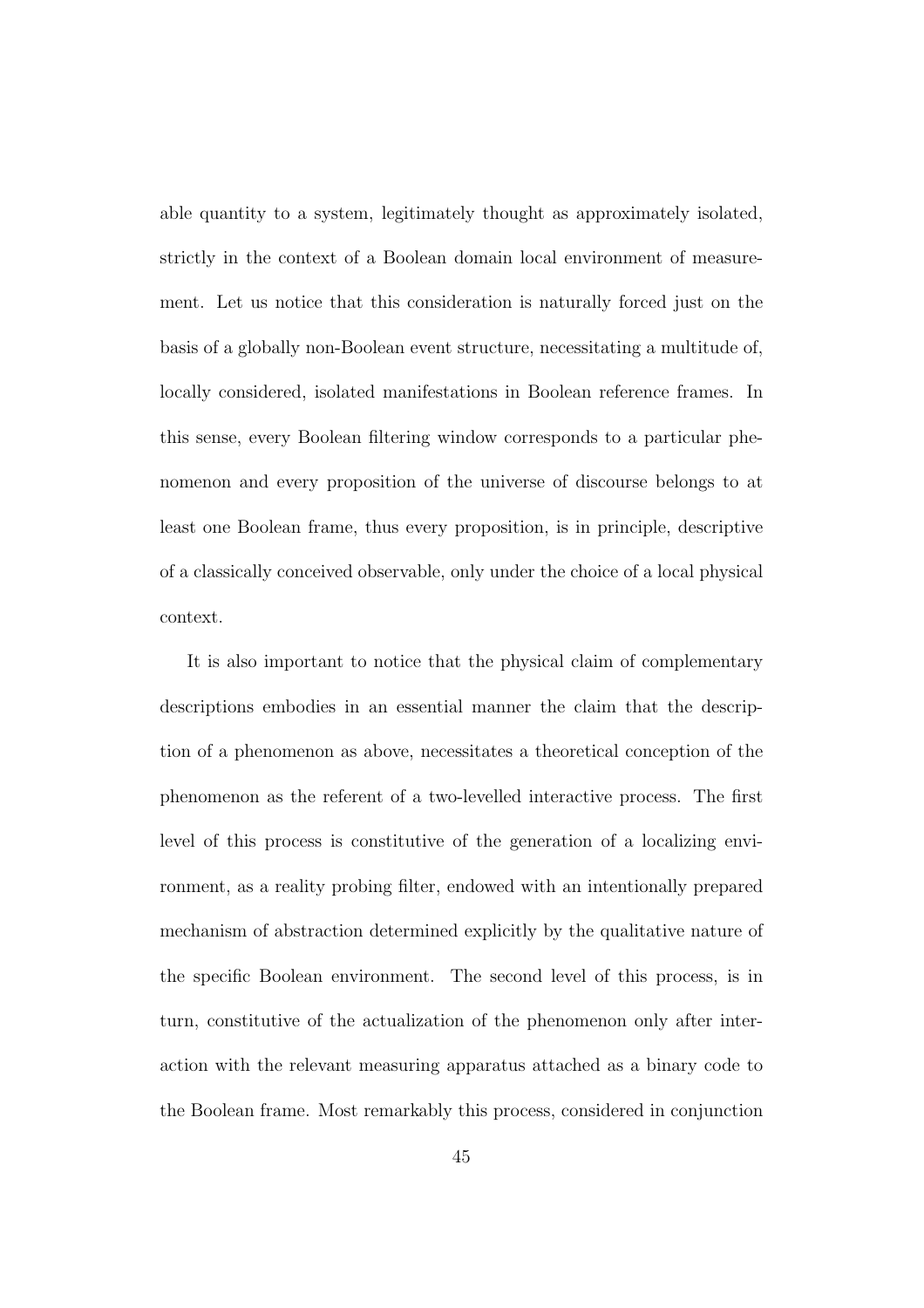with a naturally induced variability of phenomena in the global perspective of the Boolean manifold synthesis, is suggestive of the fact that, the interacting parts actually form an individual whole, the latter being just expressed, as a variable division along different abstraction lines, between, only such, isolated local manifestations and measuring devices, and precisely characterized by the constraint of satisfying collectively the closure condition of the counit isomorphism. Thus, the conception of phenomena in this sense, enforces reference to quantum systems as actually existing objects behind the phenomena, the latter being only their local or partial manifestations in Boolean environments designed for that purpose. Evidently, each separate phenomenon cannot be regarded as a representation of a quantum system. Only at the level of Boolean localization systems, constituting structured interconnected multiplicities of phenomena, an isomorphic representation of the global behavior of such an entity becomes possible.

In the light of the above analysis, it is legitimate to say that the twofold complementarity scheme associated with the meaning of the categorical adjunction concept, replaces the classical static monolithic realist view, with a form of realism, admitting multiplicities of a really existing object, as an expression of qualitative structured variation or fuzziness in the observable universe of discourse, which are simultaneously, strictly constrained to obey collectively and globally a closure condition, constitutive of the preservation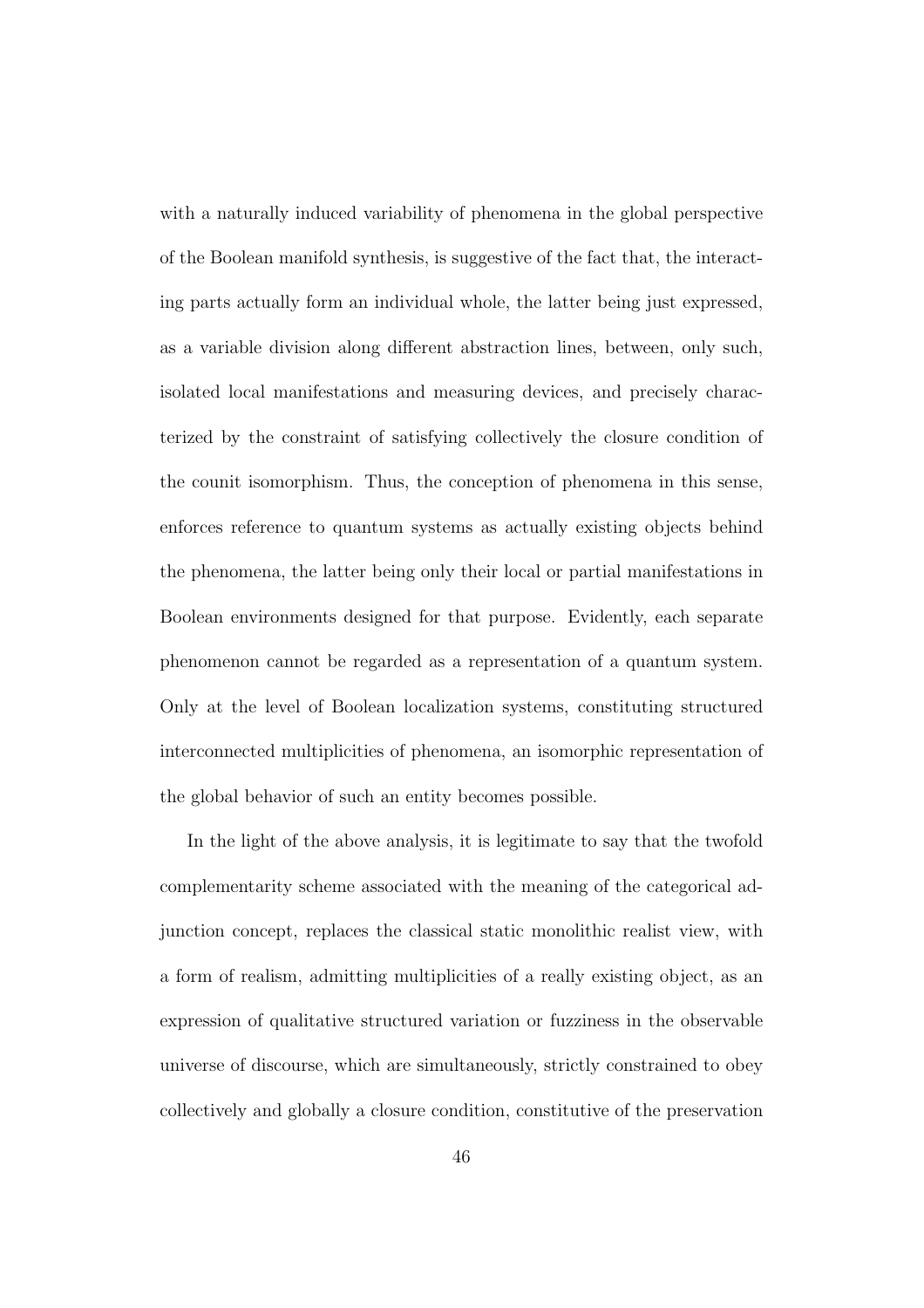of the meaning engulfed, in the so conceived, really existing quantum object, being thus, comprehended as a sheaf a of local or partial phenomenal manifestations. Hence, it is explicitly ruled out any interpretation in the classical realist sense of a one-to-one correspondence between the concepts used to describe a phenomenal object and the presumed properties of an independent reality. Still, a realistic understanding of the description of quantum objects is retained by the interpretative power of twofold complementarity in terms of the categorical adjunction concept and the associated closure condition. Consequently, by virtue of this scheme of interpretation, the classical realist assumption that knowledge of an object is achieved by forming a representation of that object as a substance possessing properties is rejected, and subsequently, replaced by the possibility of formulating local or partial contextual theoretical structures allowing different or overlapping phenomenal descriptions, grounded on the same actually existing object, where the sameness is precisely determined by the preservation of meaning closure condition.

### 8 Epilogue

In this work we have explicated a twofold complementarity scheme for the comprehension of the quantum kind of observable structure, being substantiated as an instance of a categorical adjunction between the topos of presheaves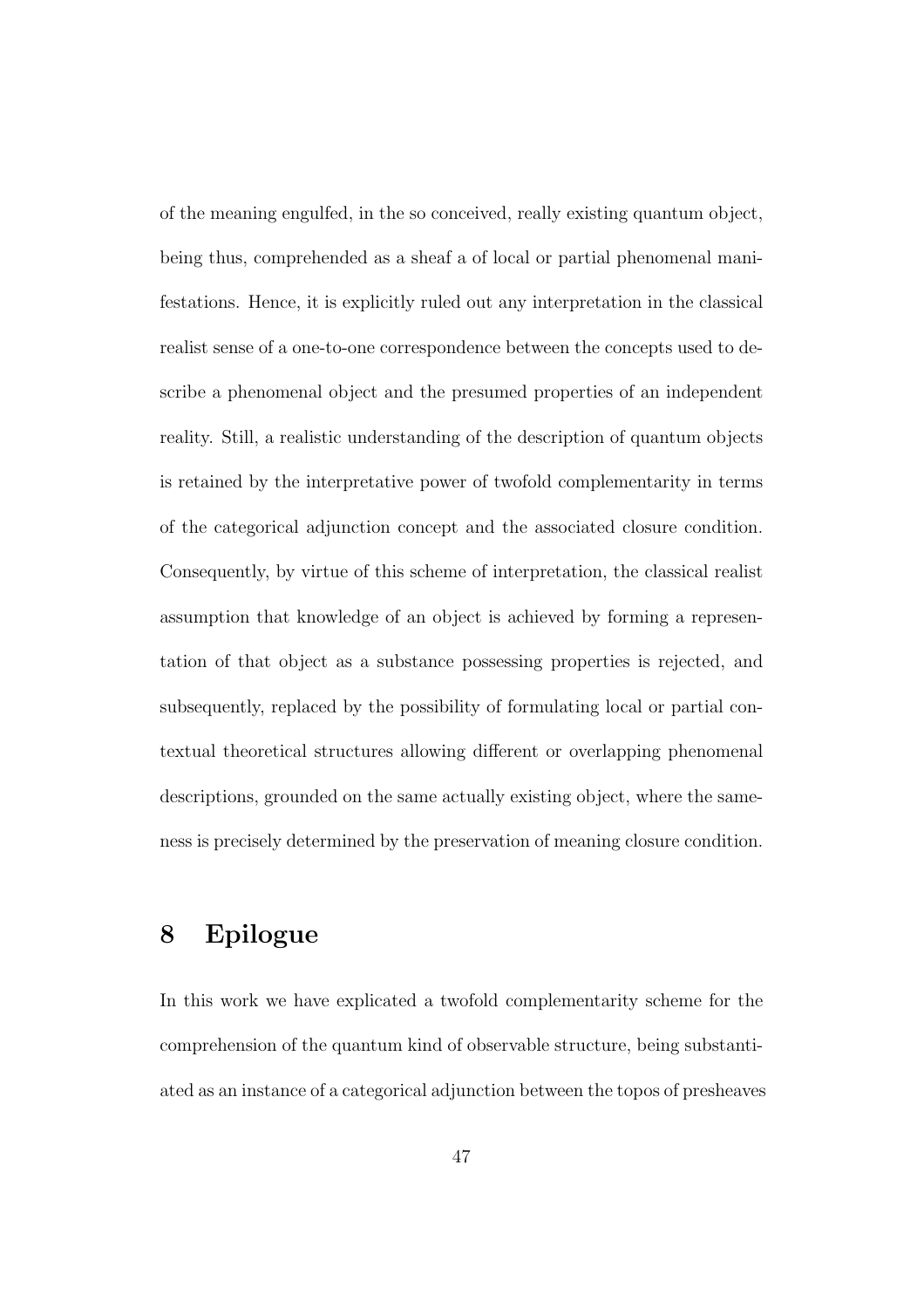of the Boolean kind of structure and the category of the quantum kind of structure. The key element of interpretation, that this scheme reveals, is that an object behaving in terms of the quantum kind of structure, is possible to be communicated in its entirety, only through isomorphisms from interconnected families of covers organized in Boolean localization systems, that by virtue of the adjunctive correspondence established, have the potential of unfolding its meaning, and simultaneously, preserving it consistently, providing, in this sense, a complementarity-based conception of the process of quantum becoming. We may conclusively, argue that the quantum level of reality can be conceived only through a relational perspective. It seems that relations occupy a substantially remarkable territory in our description of nature, one which was once occupied exclusively by properties. An actually existing quantum object is not described through isolated properties, but only through its relations with localizing physical contexts, that, when interconnected according to the specifications of partial compatibility and closure, totally reproduce its meaning as a real entity. Significantly, this fact is expressed in the most fundamental form in the language of category theory as an instance of the adjunction concept. The categorical framework reveals precisely that the essence of the quantum structure of reality is to be sought not in its internal constitution as a set-theoretical entity endowed with qualities, but rather, in the form of its relationship with the Boolean kind of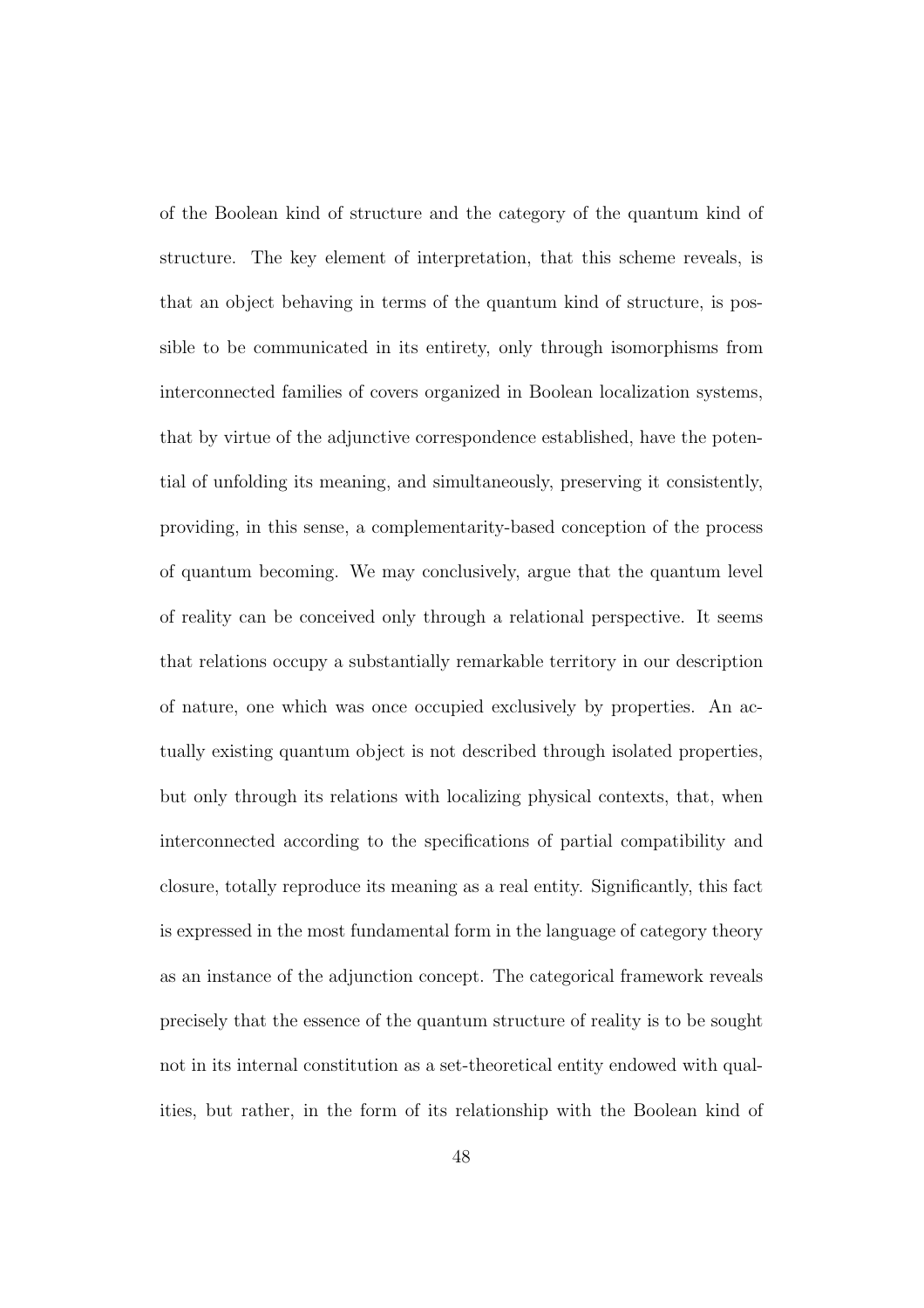structure through the established network of adjoint functors between the topos of [Boolean event algebras]-variable sets and the category of quantum event algebras.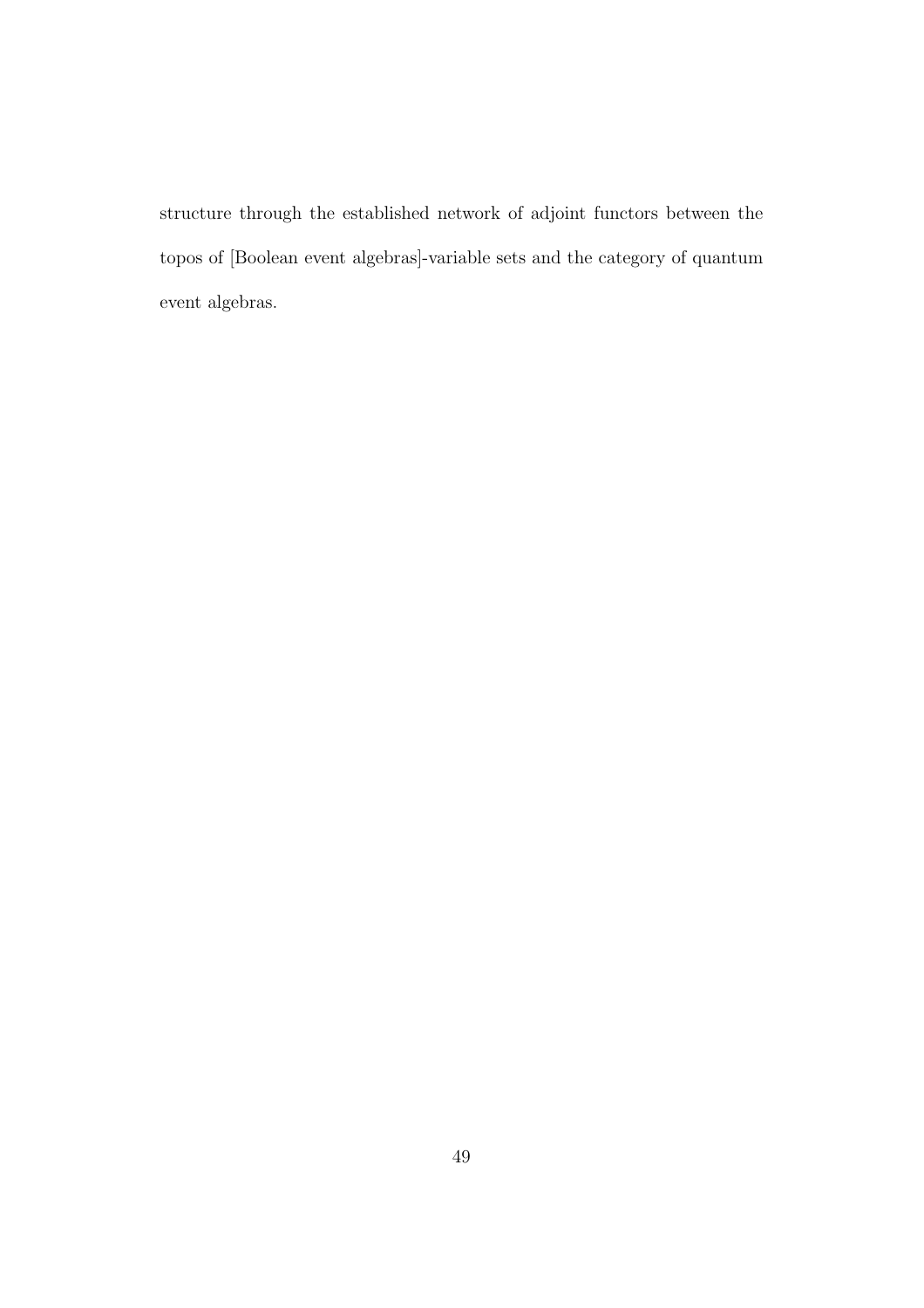Acknowledgments: The author is member of the EDGE Research Training Network HPRN-CT-2000-00101, supported by the European Human Potential Programme.

### References

- 1 Lawvere F. W. and Schanuel S. H., Conceptual Mathematics, Cambridge University Press, Cambridge, 1997.
- 2 MacLane S., Categories for the Working Mathematician, Springer-Verlag, New York, 1971.
- 3 Borceaux F., Handbook of Categorical Algebra, Vols. 1-3, Cambridge U. P., Cambridge, 1994.
- 4 Kelly G. M., Basic Concepts of Enriched Category Theory, London Math. Soc. Lecture Notes Series 64, Cambridge U. P., Cambridge, 1971.
- 5 Bell J. L., Observations on Category Theory, Axiomathes 12, 2001.
- 6 Bell J. L., From Absolute to Local Mathematics, Synthese 69, 1986.
- 7 Bell J. L., Categories, Toposes and Sets, Synthese, 51, No.3, 1982.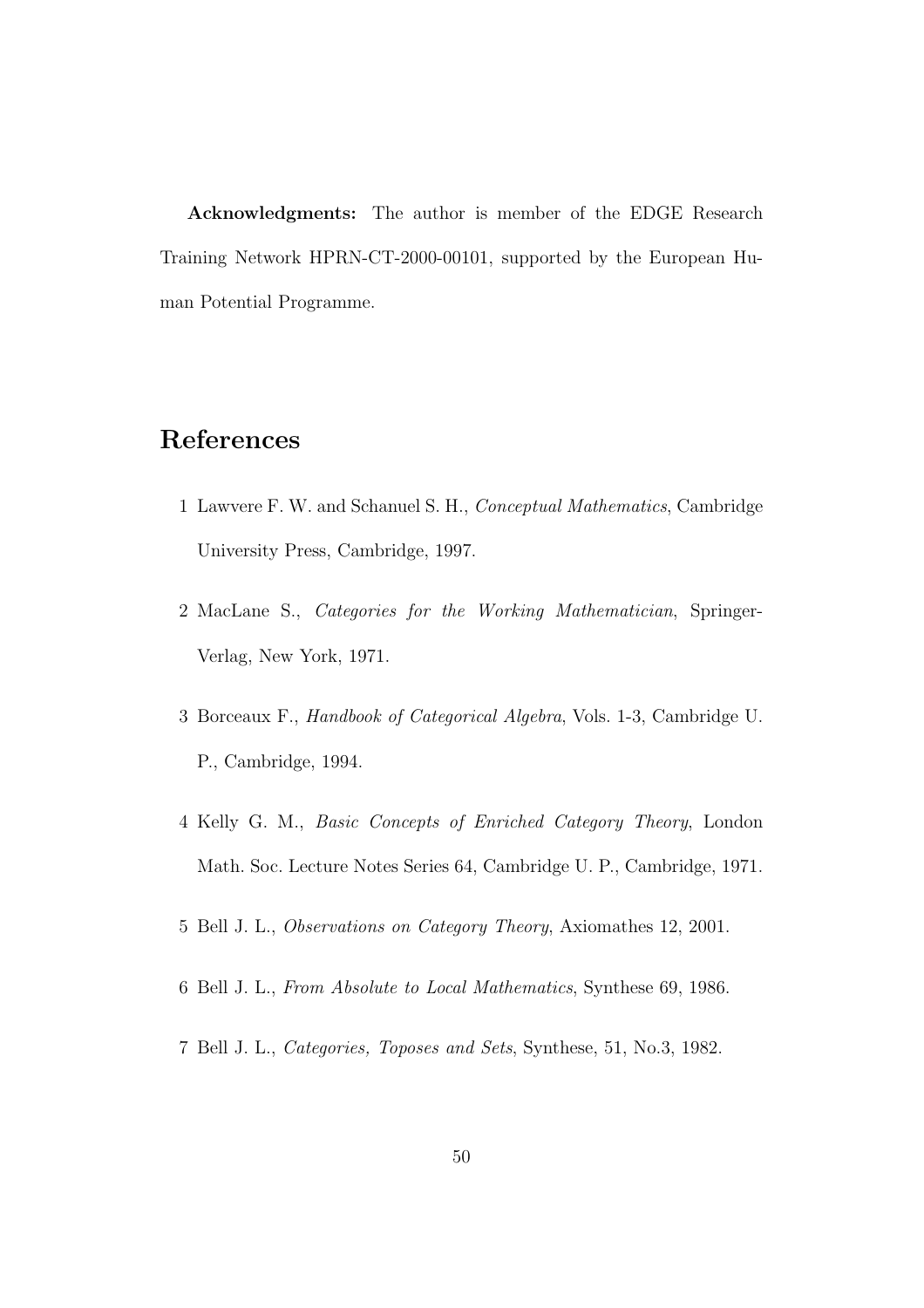- 8 MacLane S. and Moerdijk I., Sheaves in Geometry and Logic, Springer-Verlag, New York, 1992.
- 9 Bell J. L., Toposes and Local Set Theories, Oxford University Press, Oxford, 1988.
- 10 Artin M., Grothendieck A., and Verdier J. L., Theorie de topos et cohomologie etale des schemas, (Springer LNM 269 and 270, Springer-Verlag, Berlin, 1972).
- 11 Zafiris E., On Quantum Event Structures. Part One: The Categorical Scheme, Foundations of Physics Letters 14(2), 147 (2001).
- 12 Zafiris E., On Quantum Event Structures. Part Two: Interpretational Aspects, Foundations of Physics Letters 14(2), 167 (2001).
- 13 Lawvere F. W., Continuously Variable Sets: Algebraic Geometry=Geometric Logic, Proceedings of the Logic Colloquium in Bristol, North-Holland, Amsterdam (1975).
- 14 Kan D.: Functors Involving c.s.s. Complexes, Transactions of the American Mathematical Society (1958).
- 15 Takeuti G., Two Applications of Logic to Mathematics, Mathematical Society of Japan 13, Kano Memorial Lectures 3 (1978).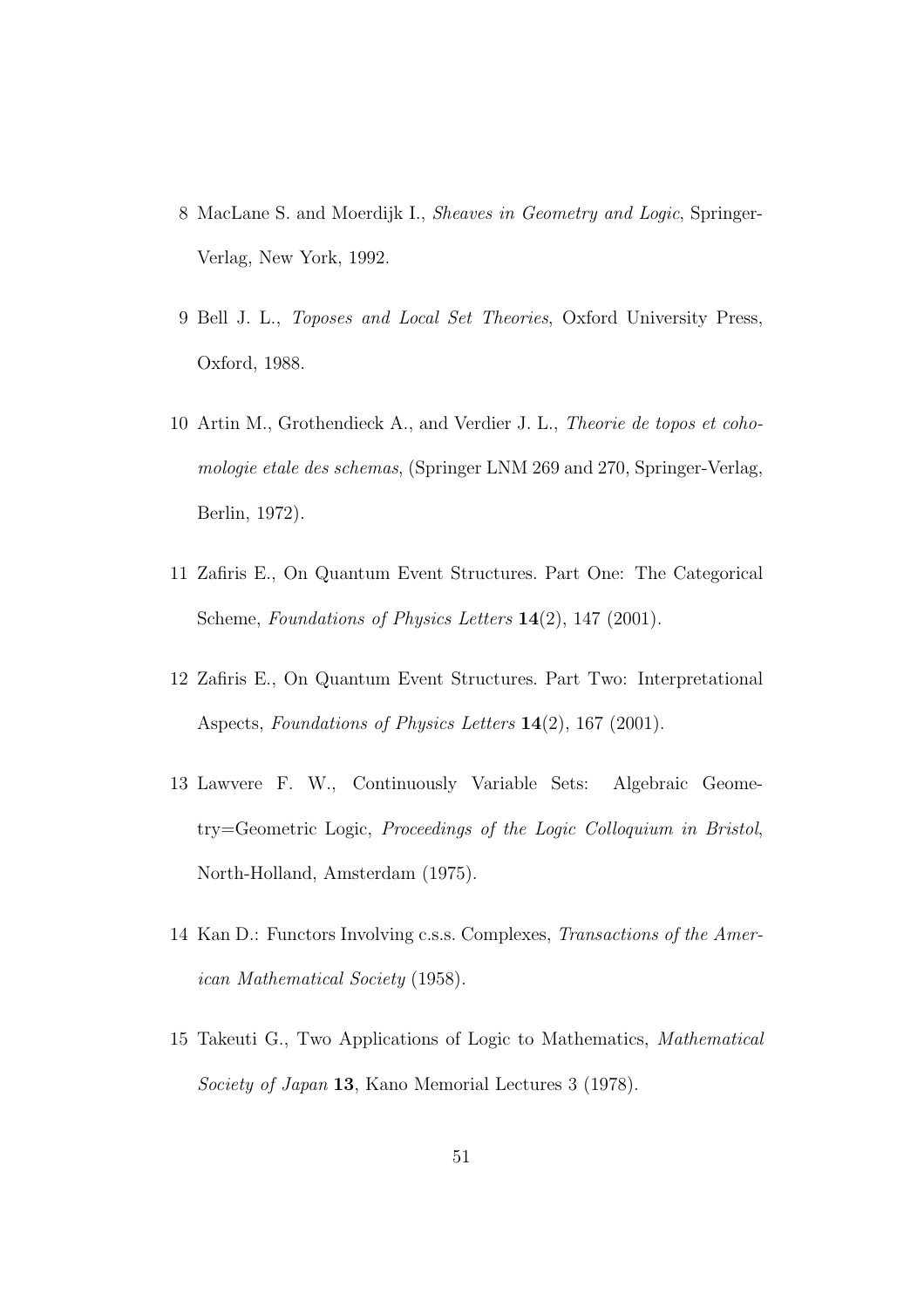- 16 Davis M., A Relativity Principle in Quantum Mechanics, International Journal of Theoretical Physics 16, 867 (1977).
- 17 Butterfield J. and Isham C. J., A Topos Perspective on the Kochen-Specker Theorem: II. Conceptual Aspects and Classical Analogues, International Journal of Theoretical Physics 38, 827 (1999).
- 18 Butterfield J. and Isham C. J., Some Possible Roles for Topos Theory in Quantum Theory and Quantum Gravity, Foundations of Physics 30, 1707 (2000).
- 19 Rawling J. P. and Selesnick S. A., Orthologic and Quantum Logic. Models and Computational Elements, Journal of the Association for Computing Machinery 47, 721 (2000).
- 20 Heelan P. A., Complementarity, Context Dependence, and Quantum Logic, Foundations of Physics 2, 95 (1970)
- 21 Heelan P. A., Quantum Logic and Classical Logic: Their respective roles, Synthese 21, 3 (1970)
- 22 Varadarajan V. S., Geometry of Quantum Mechanics, Vol. 1, Van Nostrand, Princeton, New Jersey, 1968.
- 23 Birkhoff J. and von Neumann J., The logic of Quantum Mechanics, Annals of Mathematics 37, 823 (1936).